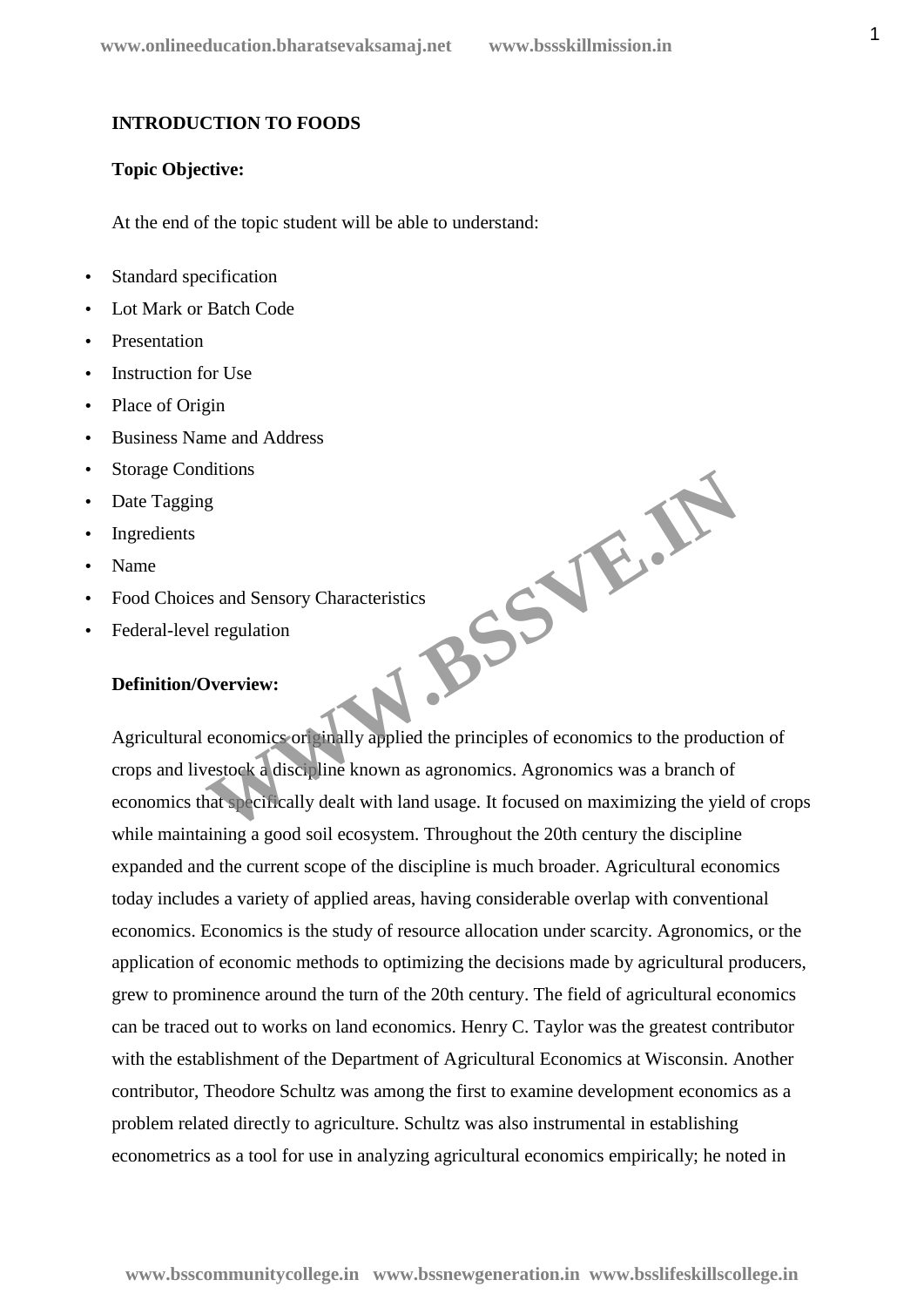his landmark 1956 article that agricultural supply analysis is rooted in "shifting sand", implying that it was and is simply not being done correctly. Food safety is a scientific discipline describing the handling, preparation, and storage of food in ways that prevent food borne illness. This includes a number of routines that should be followed to avoid potentially severe health hazards. Food can transmit disease from person to person as well as serve as a growth medium for bacteria that can cause food poisoning. Debates on genetic food safety include such issues as impact of genetically modified food on health of further generations and genetic pollution of environment, which can destroy natural biological diversity. In developed countries there are intricate standards for food preparation, whereas in lesser developed countries the main issue is simply the availability of adequate safe water, which is usually a critical item.

### **Key Points:**

# **1. Federal-level regulation**

In the United States, federal regulations governing food safety are fragmented and complicated, according to a February 2007 report from the Government Accountability Office. There are 15 agencies sharing oversight responsibilities in the food safety system, although the two primary agencies are the U.S. Department of Agriculture (USDA), which is responsible for the safety of meat, poultry, and processed egg products, and the Food and Drug Administration (FDA), which is responsible for virtually all other foods. W.B.W.

State and local regulation A number of states have their own meat inspection programs that substitute for USDA inspection for meats that are sold only in-state. Certain state programs have been criticized for undue leniency to bad practices. However, other state food safety programs supplement, rather than replace, Federal inspections, generally with the goal of increasing consumer confidence in the state's produce. For example, state health departments have a role in investigating outbreaks of food-borne disease bacteria, as in the case of the 2006 outbreak of E.coli O157:H7 from processed spinach. Health departments also promote better food processing practices to eliminate these threats. In addition to the US Food and Drug Administration, several states that are major producers of fresh fruits and vegetables (including California, Arizona and Florida) have their own state programs to test produce for pesticide residues. Restaurants and other retail food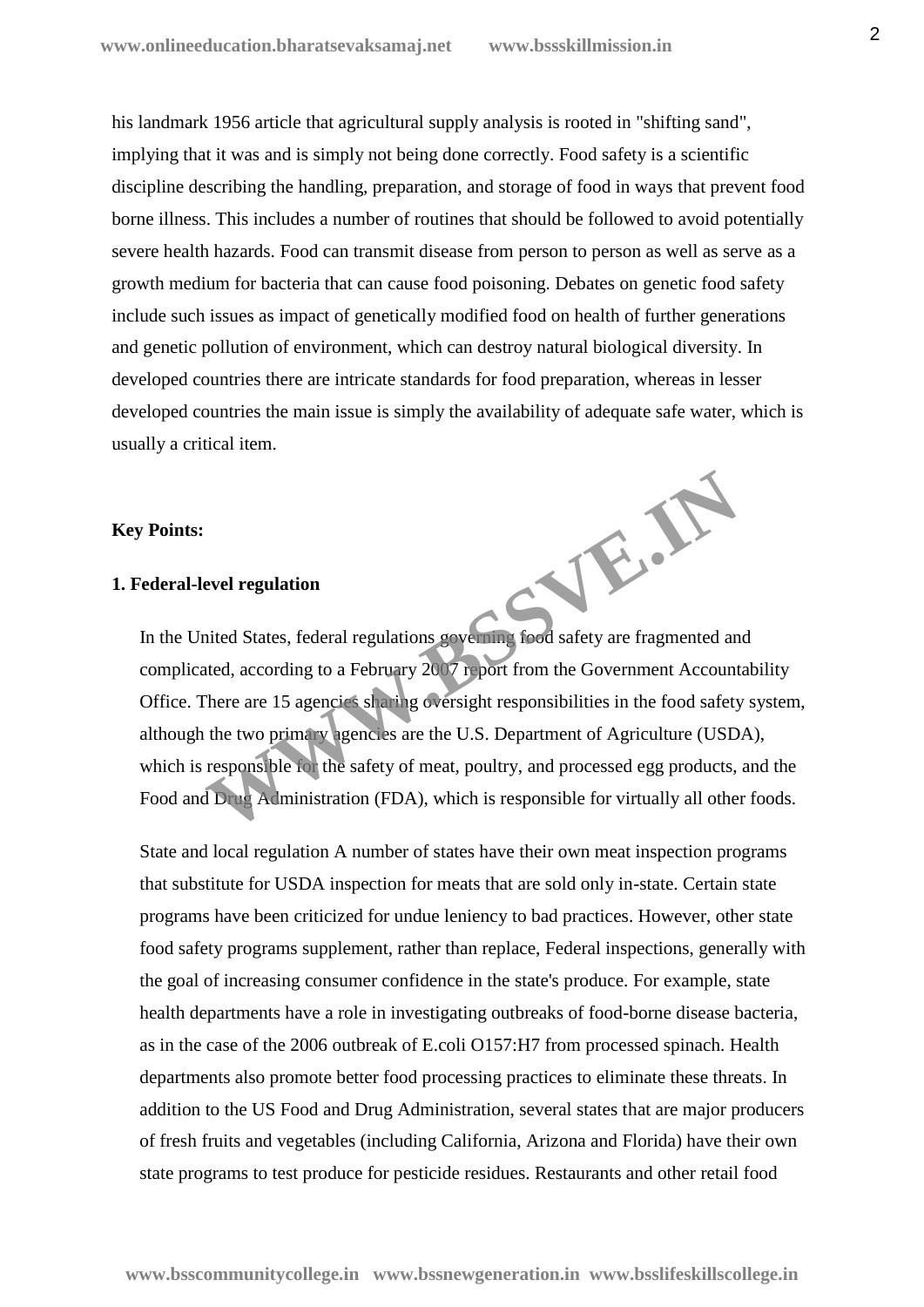establishments fall under state law and are regulated by state or local health departments. Typically these regulations require official inspections of specific design features, best food-handling practices, and certification of food handlers. In some places a letter grade or numerical score must be prominently posted following each inspection. In some localities inspection deficiencies and remedial action are posted on the Internet

#### 2. **Food Choices and Sensory Characteristics**

Food stuffs in the UKhave one of two labels to indicate the nature of the deterioration of the product and any subsequent health issues:

Best before indicates a future date beyond which the food product may lose quality in terms of taste or texture amongst others, but does not imply any serious health problems if food is consumed beyond this date (within reasonable limits).

Use by indicates a legal date beyond which it is not permissible to sell a food product (usually one that deteriorates fairly rapidly after production) due to the potential serious nature of consumption of pathogens. Leeway is provided by producers in stating use by dates so that products are not at their limit of safe consumption on the actual date stated.

USlabels With the exception of infant formula and baby foods which must be withdrawn by their expiration date, Federal law does not require expiration dates. For all other foods, except dairy products in some states, freshness dating is strictly voluntary on the part of manufacturers. In response to consumer demand, perishable foods are typically labeled with a Sell by date. It is up to the consumer to decide how long after the Sell by date a package is usable. The law in the UKon food labeling is multifaceted and is spread over many reforms and parliamentary acts, making the subject complex. In the US, food labeling is mainly regulated by 21 CFR part 101 in accordance with 21 CFR 1.21, 74.705, Part 102, 104.20, 179.26 and FD&C. Codex Alimentarius also published a document on the food labeling which is supposed to be followed by the food industry internationally. Nevertheless, there are general laws which should be implied on any food product: taste or texture amongst others, but does not imply any serious health pronsumed beyond this date (within reasonable limits).<br>
Indicates a legal date beyond which it is not permissible to sell a food procedure that deterio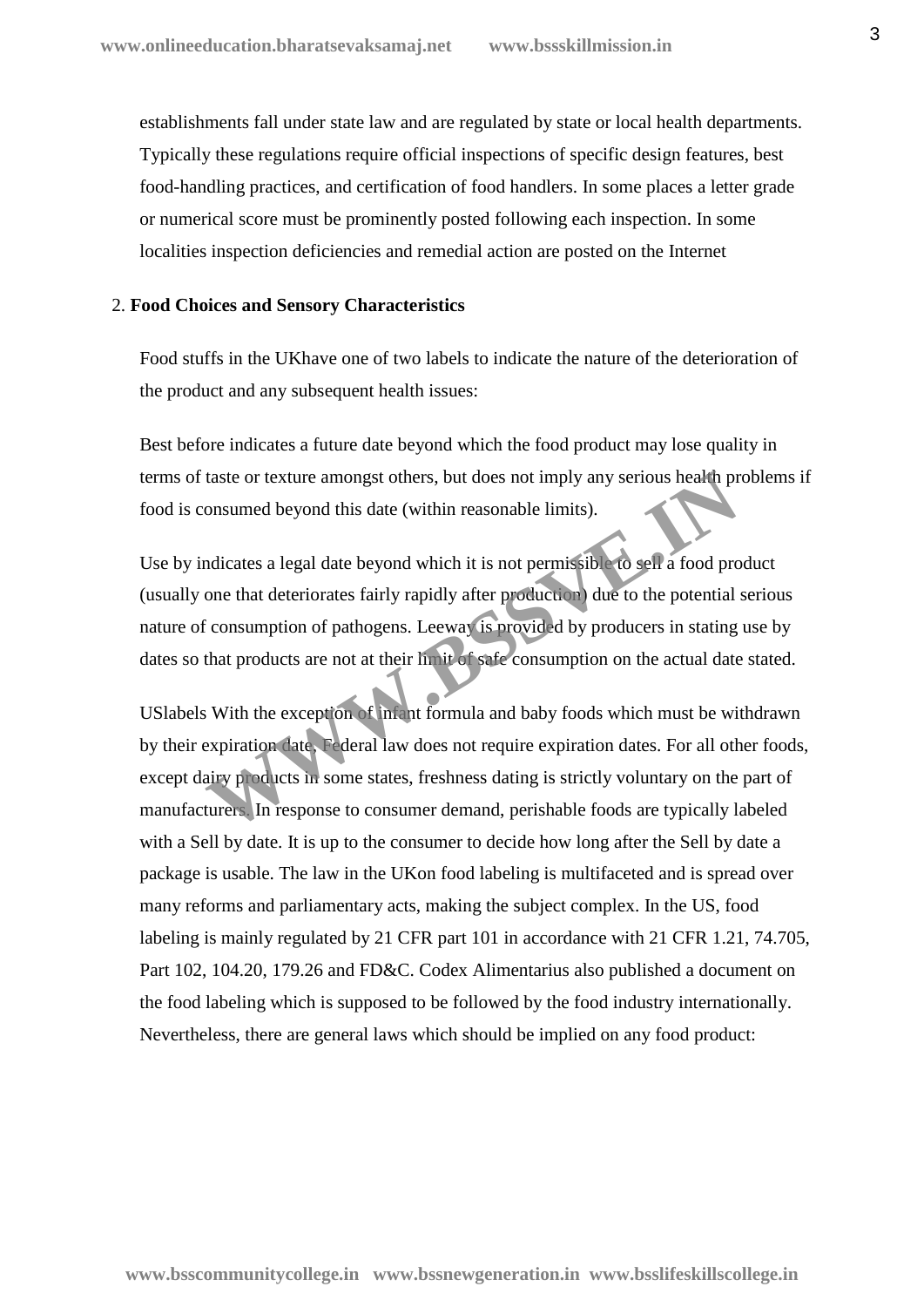#### **3. Name**

This must also inform the customer the nature of the product. It may also be necessary to attach a description to the product name. However, there are certain generic names which must be only used for their conventional uses, for example: Muesli, Coffee, prawns.

### **4. Ingredients**

All ingredients of the food must be stated under the heading 'Ingredients' and must be stated in descending order of weight. Moreover, certain ingredients such as preservatives must be identified as such by the label Preservatives, a specific name, e.g. "sodium nitrite", and the corresponding European registration number colloquially known as an "E number", e.g. "E250". Nutritional Information Although it is not a legal requirement to declare Nutritional Information on the product, if the manufacturer makes claims that the product is Low in Sugar, it must be supported with nutritional information (normally in tabulated form). However, as a rule it is recommended to declare nutritional information as consumers more than ever are investigating this information before making a purchase. Moreover, there are two European nutritional labeling standards which must be adhered to if nutritional information is shown. Medicinal or Nutritional Claims Medicinal and Nutritional claims are tightly regulated, some are only allowed under certain conditions while others are not authorized at all. For example, presenting claims the food product can treat, prevent or cure diseases or other adverse conditions are prohibited. While claiming the food is reduced in fat or rich in vitamins require the food to meet compulsory standards and grades, in addition, the terms must be used in a form specified in regulations. e.g. "E250". Nutritional Information Although it is not a legal requirem<br>Nutritional Information on the product, if the manufacturer makes chains<br>is Low in Sugar, it must be supported with nutritional information (norm<br>I f

# **5. Date Tagging**

There are two types of date tagging:

Use by Date Use by Date must be followed by a day or/and month which the product must be consumed by.

Best Before Date 'Best Before Date is used as an indicator of when the product will begin to degrade from optimal quality: this includes when the food becomes stale, begins to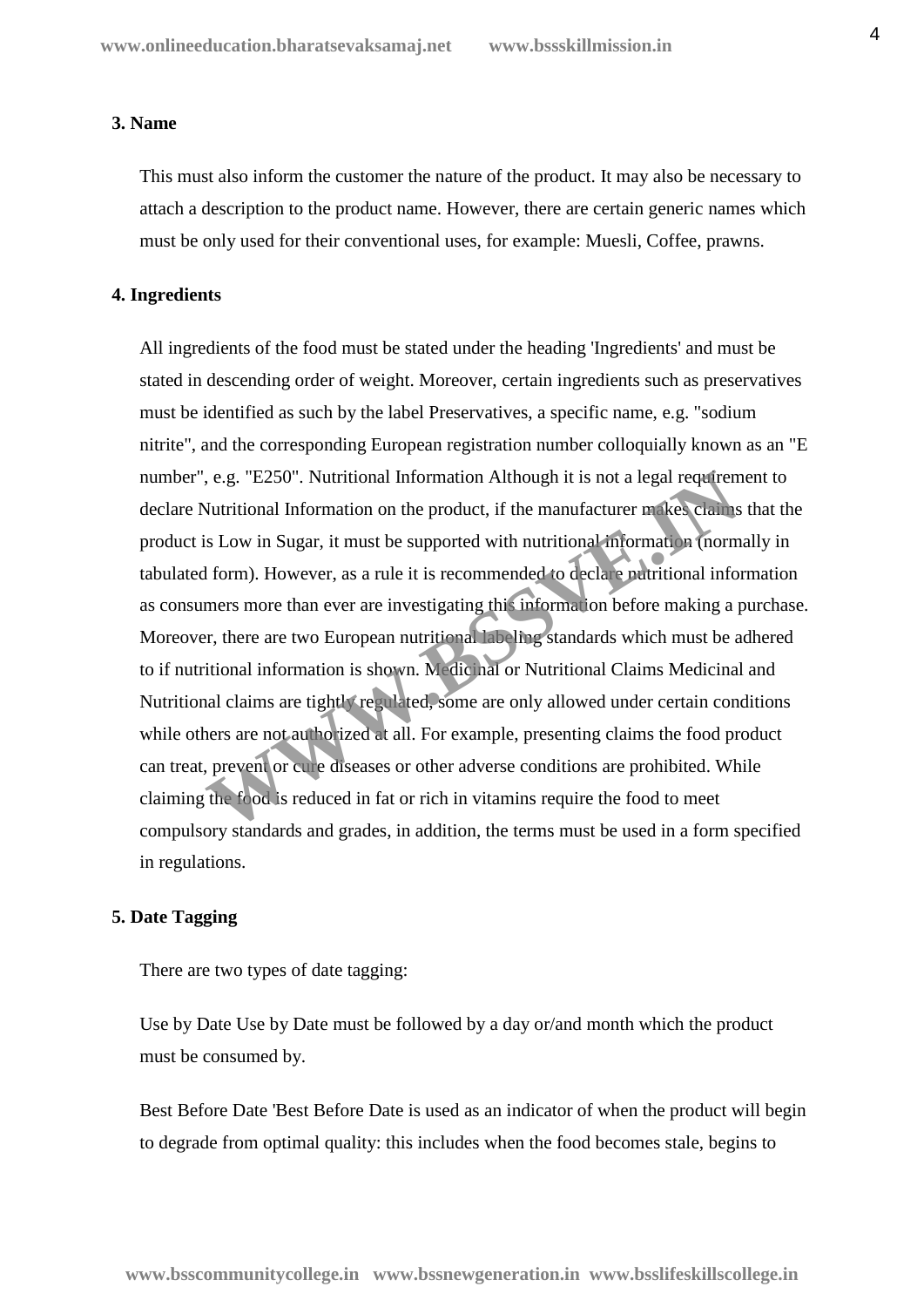taste off or decays, rots or goes moldy. There are also regulations on which type of best before date must be applied:

- Best before + Day for foods with a shelf life of up to 3 months.
- Best before end + Month for foods with more than a 3 month shelf life.
- Best before end + Year for food with more than an 18 month shelf life.

### **6. Storage Conditions**

If there are any particular storage conditions for the product to maintain its shelf life, these must be pointed out. However, as a rule it is recommended to always describe the necessary storage conditions for a food product.

# **7. Business Name and Address**

In addition to the business name and address, it is necessary to indicate the manufacturer or packager, if independent to the main business and the seller established within the European Union.<br>Place of Origin European Union. Name and Address<br>
on to the business name and address, it is necessary to indicate the manu<br>
ger, if independent to the main business and the seller exablished within<br>
n Union.<br> **Drigin**<br>
is required to specify as place of

### **8. Place of Origin**

The food is required to specify its place of origin, especially if the name or trademark is misleading - such as if the product is called English Brie Cheese when it is produced in France.

### **9. Instruction for Use**

This is only necessary if it is not obvious how to use or prepare the product, in which case the consumer's own initiative must be used.

# **10. Presentation**

The label must be legible and easy to read, also it must be written in English, however, the manufacturer may also include other languages.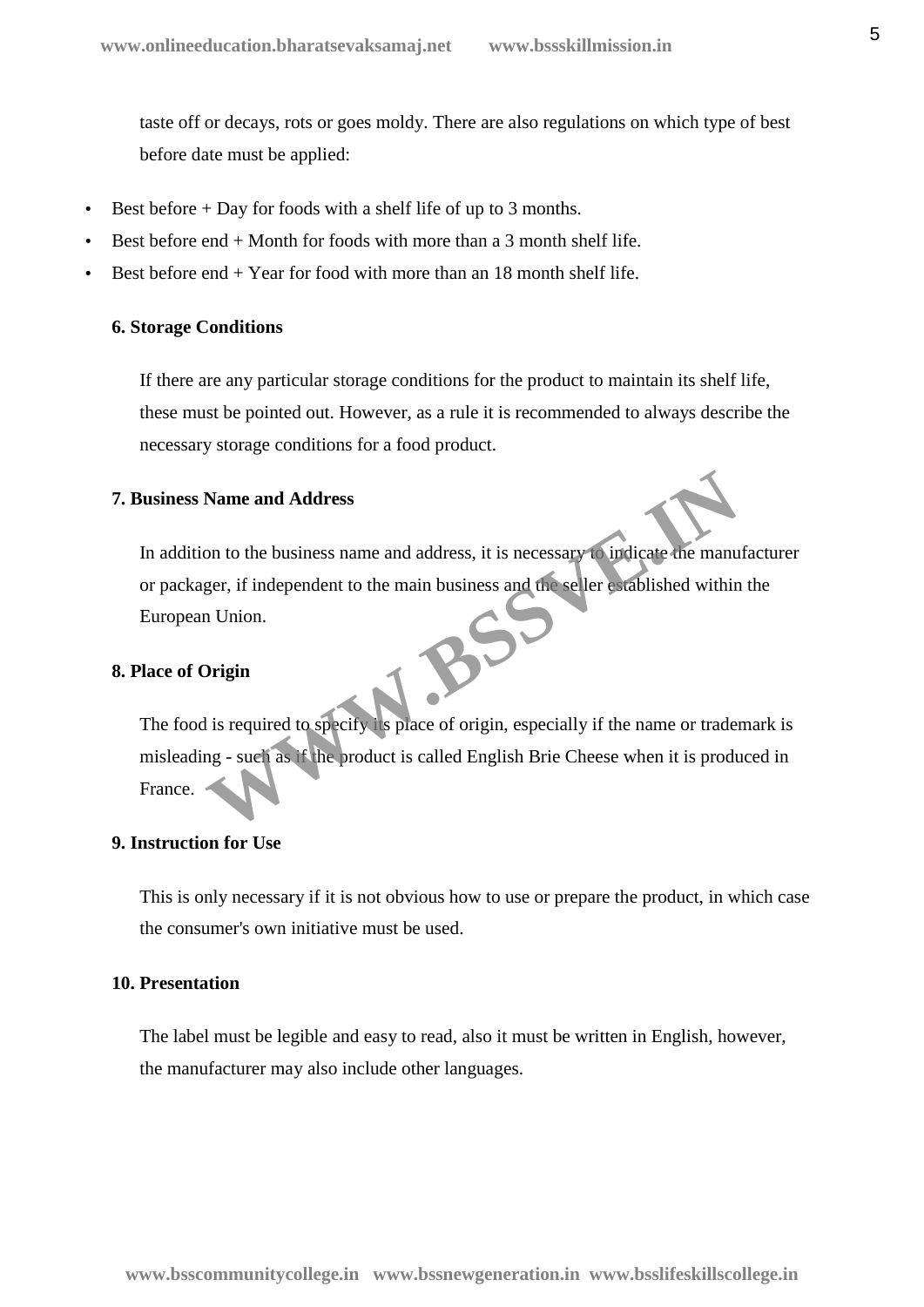# **11. Lot Mark or Batch Code**

It must be possible to identify individual batches with a lot mark or batch code - the code must be prefixed with the letter L if it can not be distinguish from other codes, however, the date mark can be used as a lot mark. Manufacturers must bear in mind that the smaller the size of a batch, the smaller financial consequences in the case of a product recall.

Sectioning All of the following must be in the same field of vision:

- Product name
- Date mark
- Weight
- **Quantity**
- Alcohol strength (if applicable).

# **12. Standard specification**

Indicate the level of the standards compliance of the product manufactured and packaging completed against. However, there are many other Laws and European regulations for different types of food products. W.B.

# **Topic : Principles Of Cookery**

# **Topic Objective:**

At the end of the topic student will be able to understand:

- Back to Basics
- Application Of Scientific Knowledge
- Heat Transfer in Cooking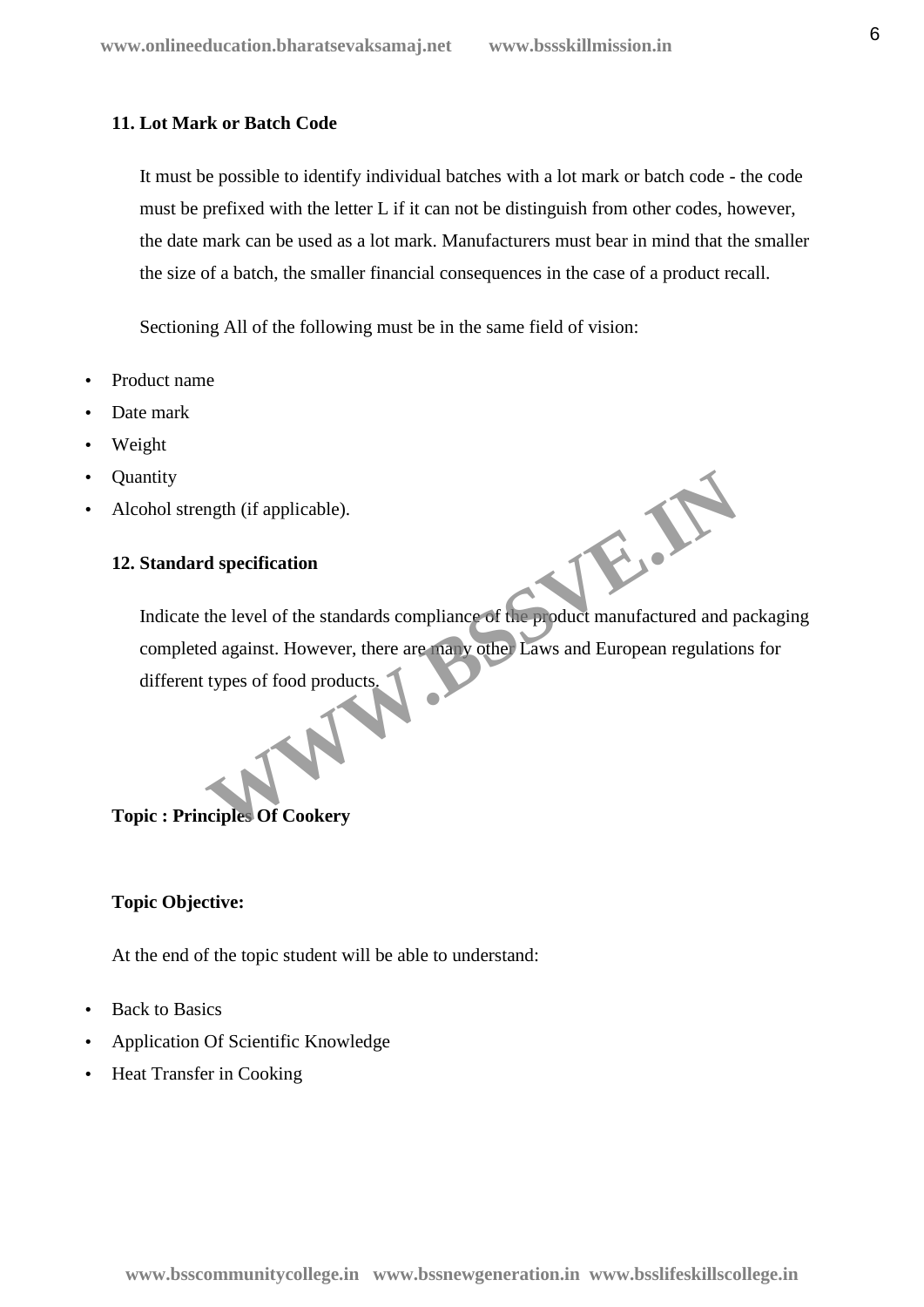### **Definition/Overview:**

Cooking is the act of preparing food for eating by the application of heat. It encompasses a vast range of methods, tools and combinations of ingredients to alter the flavor or digestibility of food. It is the general preparation process of selecting, measuring and combining of ingredients in an ordered procedure in an effort to achieve the desired result. Factors affecting the final outcome include the variability of ingredients, ambient conditions, tools, and the skill of the individual doing the actual cooking.

#### **Key Points:**

### 1. **Back to Basics**

The diversity of cooking worldwide is a reflection of the myriad nutritional, aesthetic, agricultural, economic, cultural, social and religious considerations that impact upon it. Applying heat to a food usually, though not always, chemically transforms it, thus changing its flavor, texture, consistency, appearance, and nutritional properties. There is archaeological evidence of roasted foodstuffs, both animal and vegetable, in human (Homo erectus) campsites dating from the earliest known use of fire, some 800,000 years ago. Other methods of cooking that involve the boiling of liquid in a receptacle have been practiced at least since the 10th millennium BC, with the introduction of pottery. Edible animal material, including muscle, offal, milk and egg white, contains substantial amounts of protein. Almost all vegetable matter (in particular legumes and seeds) also includes proteins, although generally in smaller amounts. These may also be a source of essential amino acids. When proteins are heated they become de-natured and change texture. In many cases, this causes the structure of the material to become softer or more friable - meat becomes cooked. In some cases, proteins can form more rigid structures, such as the coagulation of albumen in egg whites. The formation of a relatively rigid but flexible matrix from egg white provides an important component of much cake cookery, and also underpins many desserts based on meringue. Cooking often involves water which is frequently present as other liquids, both added in order to immerse the substances being cooked (typically water, stock or wine), and released from the foods themselves. Liquids are so important to cooking that the name of the cooking method used may be based on how the liquid is combined with the food, as in steaming, simmering, boiling, braising and blanching. Heating liquid in an open container results in rsity of cooking worldwide is a reflection of the myriad nutritional and relational reset ral, economic, cultural, social and religious considerations that impact u g heat to a food usually, though not always, chemically t

**www.bsscommunitycollege.in www.bssnewgeneration.in www.bsslifeskillscollege.in**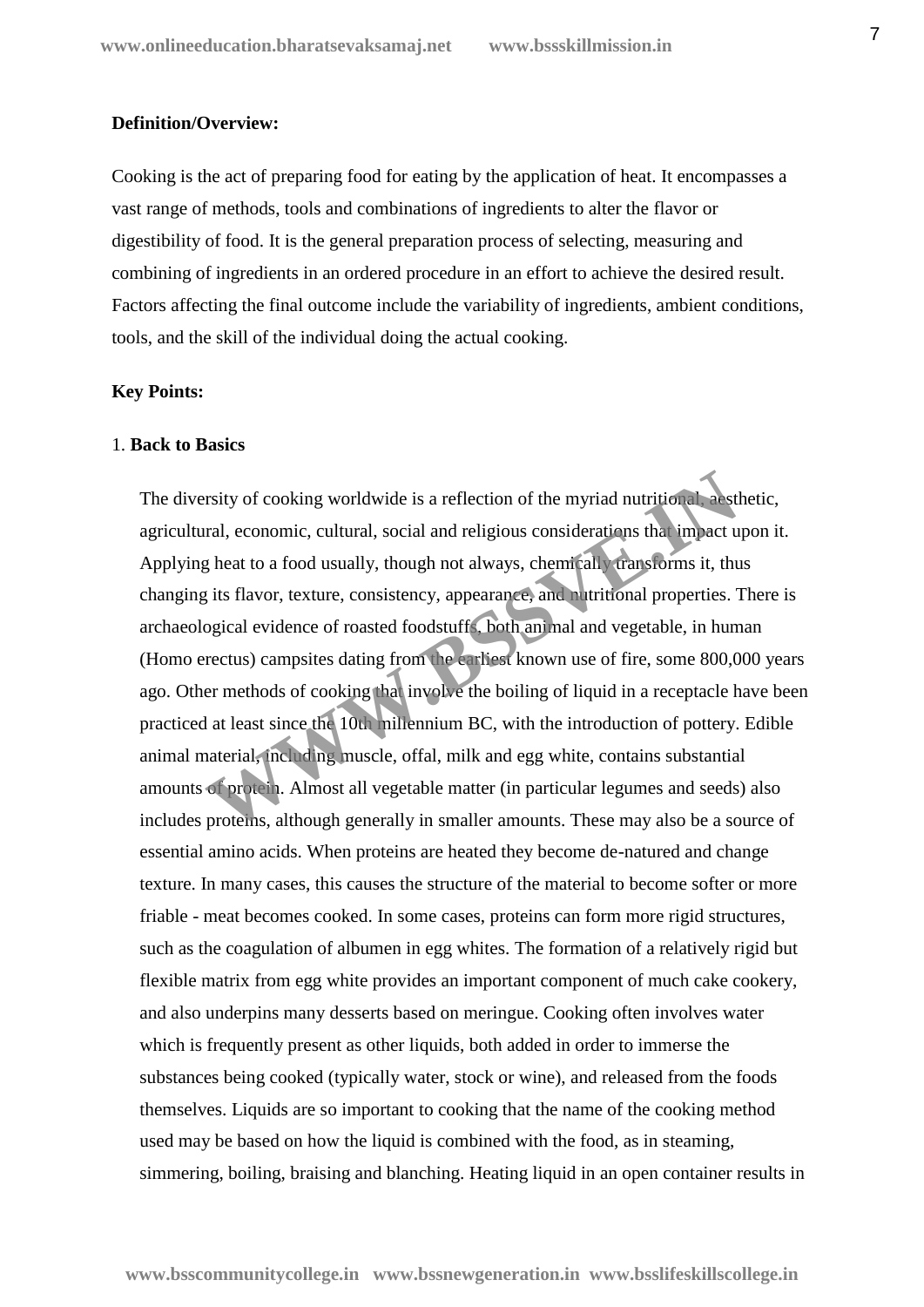rapidly increased evaporation, which concentrates the remaining flavor and ingredients this is a critical component of both stewing and sauce making.Fats and oils come from both animal and plant sources. In cooking, fats provide tastes and textures. When used as the principal cooking medium (rather than water), they also allow the cook access to a wide range of cooking temperatures. Common oil-cooking techniques include sauteing, stir-frying, and deep-frying. Commonly used fats and oils include butter; olive oil; vegetable oils such as sunflower oil, corn oil, and safflower oil; animal fats such as lard, schmaltz, and beef fat (both dripping and tallow); and seed oils such as rapeseed oil (Canola or mustard oil), sesame oil, soybean oil, and peanut oil. The inclusion of fats tends to add flavour to cooked food, even though the taste of the oil on its own is often unpleasant. This fact has encouraged the popularity of high fat foods, many of which are classified as junk food. Long-chain sugars such as starch tend to break down into more simple sugars when cooked, while simple sugars can form syrups. If sugars are heated so that all water of crystallisation is driven off, then caramelisation starts, with the sugar undergoing thermal decomposition with the formation of carbon, and other breakdown products producing caramel. Similarly, the heating of sugars and proteins elicits the Maillard reaction, a basic flavor-enhancing technique. An emulsion of starch with fat or water can, when gently heated, provide thickening to the dish being cooked. In European cooking, a mixture of butter and flour called a roux is used to thicken liquids to make stews or sauces. In Asian cooking, a similar effect is obtained from a mixture of rice or corn starch and water. These techniques rely on the properties of starches to create simpler mucilaginous saccharides during cooking, which causes the familiar thickening of sauces. This thickening will break down, however, under additional heat. It as junk food. Long-chain sugars such as starch tend to break down into<br>ugars when cooked, while simple sugars can form syrups. If ugars are h<br>vater of crystallisation is driven off, then caramelisation starts, with the

### **2. Application Of Scientific Knowledge**

The application of scientific knowledge to cooking and gastronomy has become known as molecular gastronomy. This is a subdiscipline of food science. Important contributions have been made by scientists, chefs and authors such as Herve This (chemist), Nicholas Kurti (physicist), Peter Barham (physicist), Harold McGee (author), Shirley Corriher (biochemist, author), Heston Blumenthal (chef), Ferran Adria (chef), Robert Wolke (chemist, author) and Pierre Gagnaire (chef). The culinary triangle is a concept thought up by Claude Lvi-Strauss involving three types of cooking; these are boiling, roasting, and smoking, usually done to meats.The boiling of meat is looked at as a cultural way of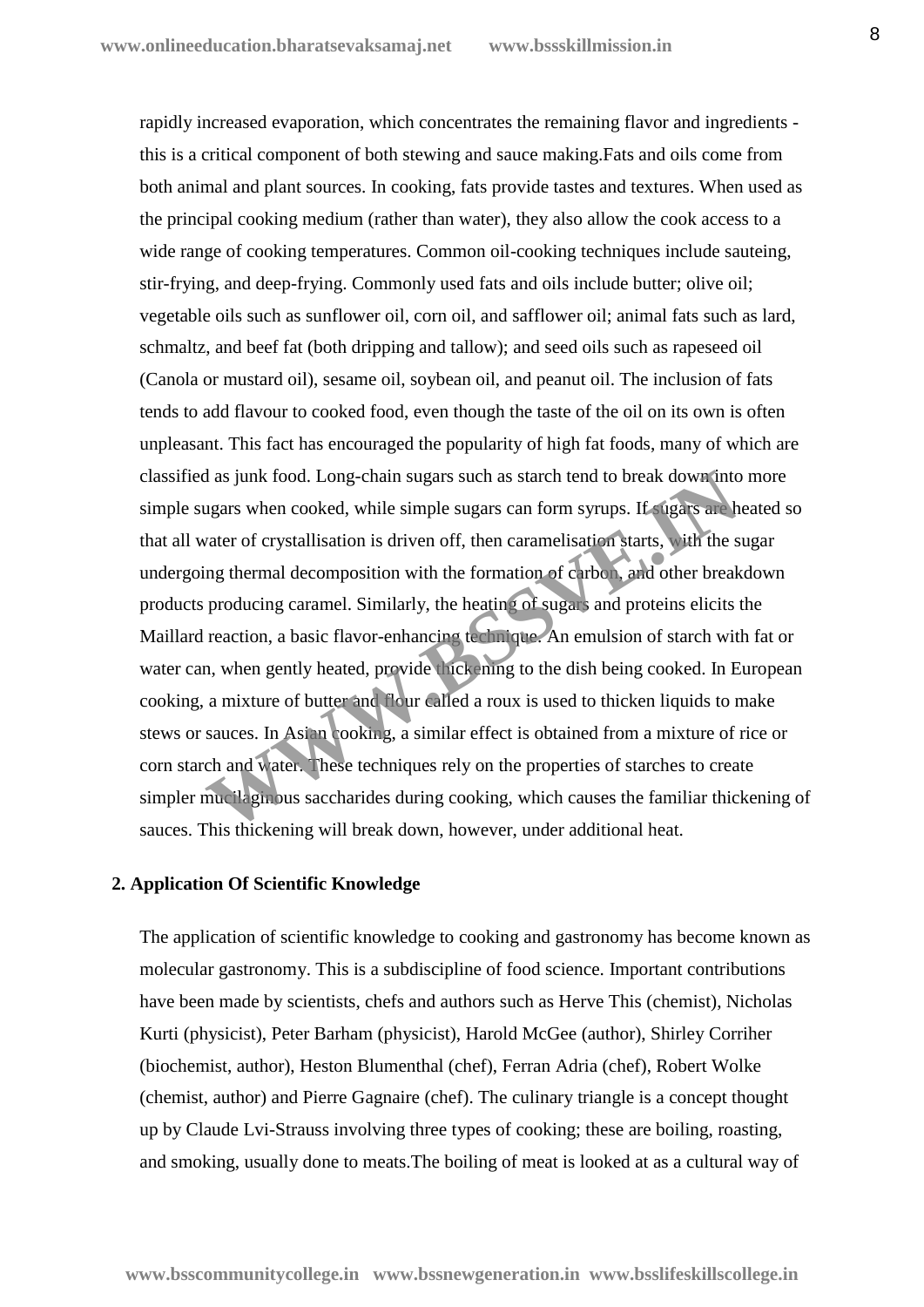cooking because it uses a receptacle to hold water, therefore it is not completely natural. It is also the most preferred way to cook because neither any of the meat or its juices are lost. In most cultures, this form of cooking is most represented by women and is served domestically to small closed groups, such as families. Roasting of meat is a natural way of cooking because it uses no receptacle. It is done by directly exposing the meat to the fire. It is most commonly offered to guests and is associated with men in many cultures. As opposed to boiling, meat can lose some parts, thus it is also associated with destruction and loss.

### 3. **Heat Transfer in Cooking**

Smoking meat is also a natural way of cooking. It is also done without a receptacle and in the same way as roasting. It is a slower method of roasting, however, which makes it somewhat like boiling. High altitude cooking is the opposite of pressure cooking in that the boiling point of water will be lower at higher altitudes due to the decreased air pressure. This lower temperature results in a lowered boiling point of water and may require an increase in cooking times or temperature and alterations of recipe ingredients. For home cooking, this effect becomes relevant at altitudes above approximately 2000 feet (600 meters). At that altitude, water boils at approximately 208F (98C) and adjustments sometimes need to be made to compensate for the reduced air pressure/water boiling point. From pressure cooking: A pressure cooker is often used by mountain climbers to compensate for the low atmospheric pressure at a very high altitude. Under these circumstances water boils at temperatures significantly below 100 C and without the use of a pressure cooker, may leave boiled foods undercooked, as described in Charles Darwin's Voyage of the Beagle: At the place where we slept water necessarily boiled, from the diminished pressure of the atmosphere, at a lower temperature than it does in a less lofty country; the case being the converse of that of a Papin's digester. Hence the potatoes, after remaining for some hours in the boiling water, were nearly as hard as ever. The pot was left on the fire all night, and next morning it was boiled again, but yet the potatoes were not cooked. I found out this, by overhearing my two companions discussing the cause, they had come to the simple conclusion, "that the cursed pot [which was a new one] did not choose to boil potatoes." way as roasting. It is a slower method of roasting, however, which make this boiling. High altitude cooking is the opposite of pressure cooking and point of water will be lower at higher altitudes day to the decreased air.

Carry over cooking refers to the phenomenon that food retains heat and continues to cook after being removed from a source of heat. The larger and denser the object being heated,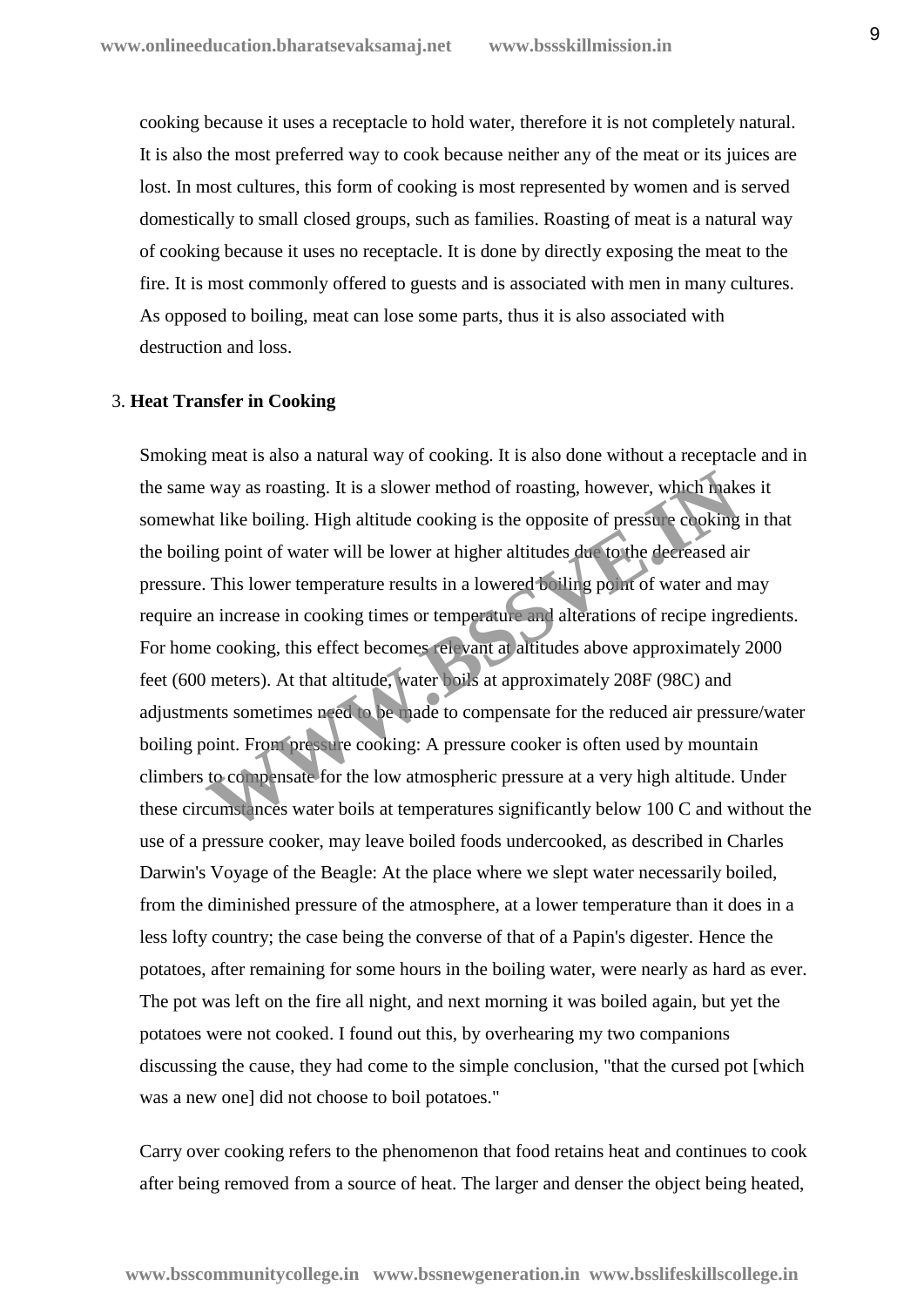the greater the degree of carry over cooking. Often after being removed from the oven the internal temperature can increase by as much as 25%. This means that when cooking large roasts one must often pull the item out of the oven when it is still a little raw on the inside in order to avoid overcooking. As well, it is for this reason that it is not recommended to cut a roast immediately after removing it from the oven, but instead to wait a half hour before cutting open the meat.

In Section 2 of this course you will cover these topics:

- Fats, Frying And Emulsions
- Sweeteners, Crystallization, Starch, And Cereal Grain **WWW.BSSVE.IN**

# **Topic : Fats, Frying And Emulsions**

# **Topic Objective:**

At the end of the topic student will be able to understand:

- Fats & Frying
- Emulsion
- Frying Techniques

# **Definition/Overview:**

Frying is the cooking of food in oil or fat, a technique that originated in ancient Egypt around 2500BC. Chemically, oils and fats are the same, differing only in melting point, but the distinction is only made when needed. In commerce, many fats are called oils by custom, e.g. palm oil and coconut oil, which are solid at room temperature. Fats can reach much higher temperatures than water at normal atmospheric pressure. Through frying, one can sear or even carbonize the surface of foods while caramelizing sugars. The food is cooked much more quickly and has a characteristic crispness and texture. Depending on the food, the fat will penetrate it to varying degrees, contributing richness, lubricity, and its own flavour.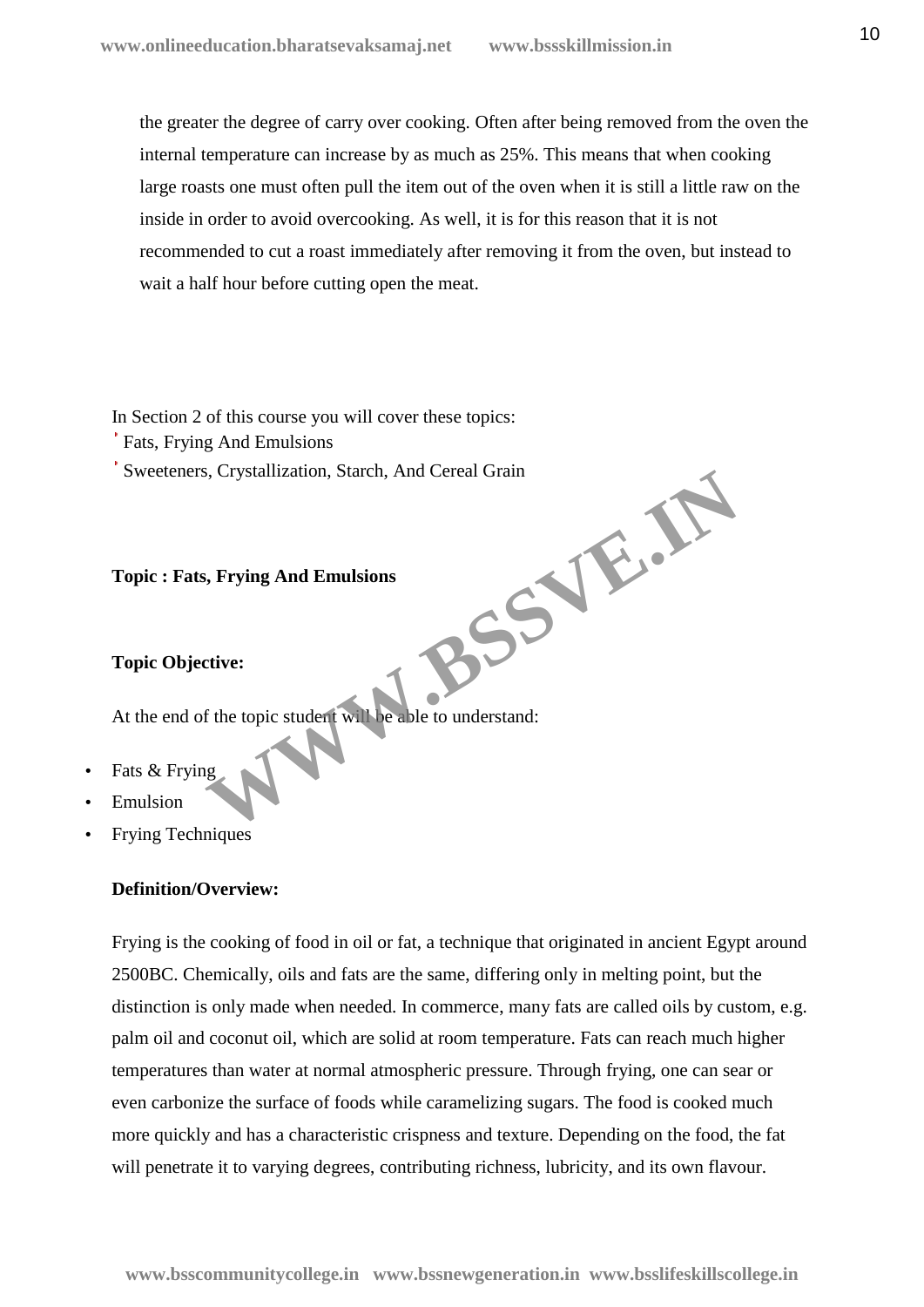# **Key Points:**

### **1. Frying Techniques**

Frying techniques vary in the amount of fat required, the cooking time, the type of cooking vessel required, and the manipulation of the food. Sauting, stir frying, pan frying, shallow frying, and deep frying are all standard frying techniques.Sauting and stir-frying involve cooking foods in a thin layer of fat on a hot surface, such as a frying pan, griddle, wok, or sauteuse. Stir frying involves frying quickly at very high temperatures, requiring that the food be stirred continuously to prevent it from adhering to the cooking surface and burning.Shallow frying is a type of pan frying using only enough fat to immerse approximately one-third to one-half of each piece of food; fat used in this technique is typically only used once. Deep-frying, on the other hand, involves totally immersing the food in hot oil, which is normally topped up and used several times before being disposed. Deep-frying is typically a much more involved process, and may require specialized oils for optimal results. Deep frying is now the basis of a very large and expanding world-wide industry. Fried products have great consumer appeal in all age groups, and the process is quick, can easily be made continuous for mass production, and the food emerges sterile and dry, with a relatively long shelf life. The end products can then be easily packaged for storage and distribution. Examples are potato chips, french fries, nuts, doughnuts, instant noodles, etc. There is some criticism of fried foods for their low nutritional value. Frying, especially deep frying, imbues the food with fat from the oil, lowering their nutrient density. Emulsions tend to have a cloudy appearance, because the many phase interfaces (the boundary between the phases is called the interface) scatter light that passes through the emulsion. Emulsions are unstable and thus do not form spontaneously. Energy input through shaking, stirring, homogenizers, or spray processes are needed to form an emulsion. Over time, emulsions tend to revert to the stable state of oil separated from water. Surface active substances (surfactants) can increase the kinetic stability of emulsions greatly so that, once formed, the emulsion does not change significantly over years of storage. Homemade oil and vinegar salad dressing is an example of an unstable emulsion that will quickly separate unless shaken continuously. This phenomenon is called coalescence, and happens when small droplets recombine to form bigger ones. Fluid emulsions can also suffer from creaming, the nately one-third to one-half of each piece of food; fat used in this technic<br>only used once. Deep-frying, on the other hand, involves totally immers<br>not oil, which is normally topped up and used several impes before being<br>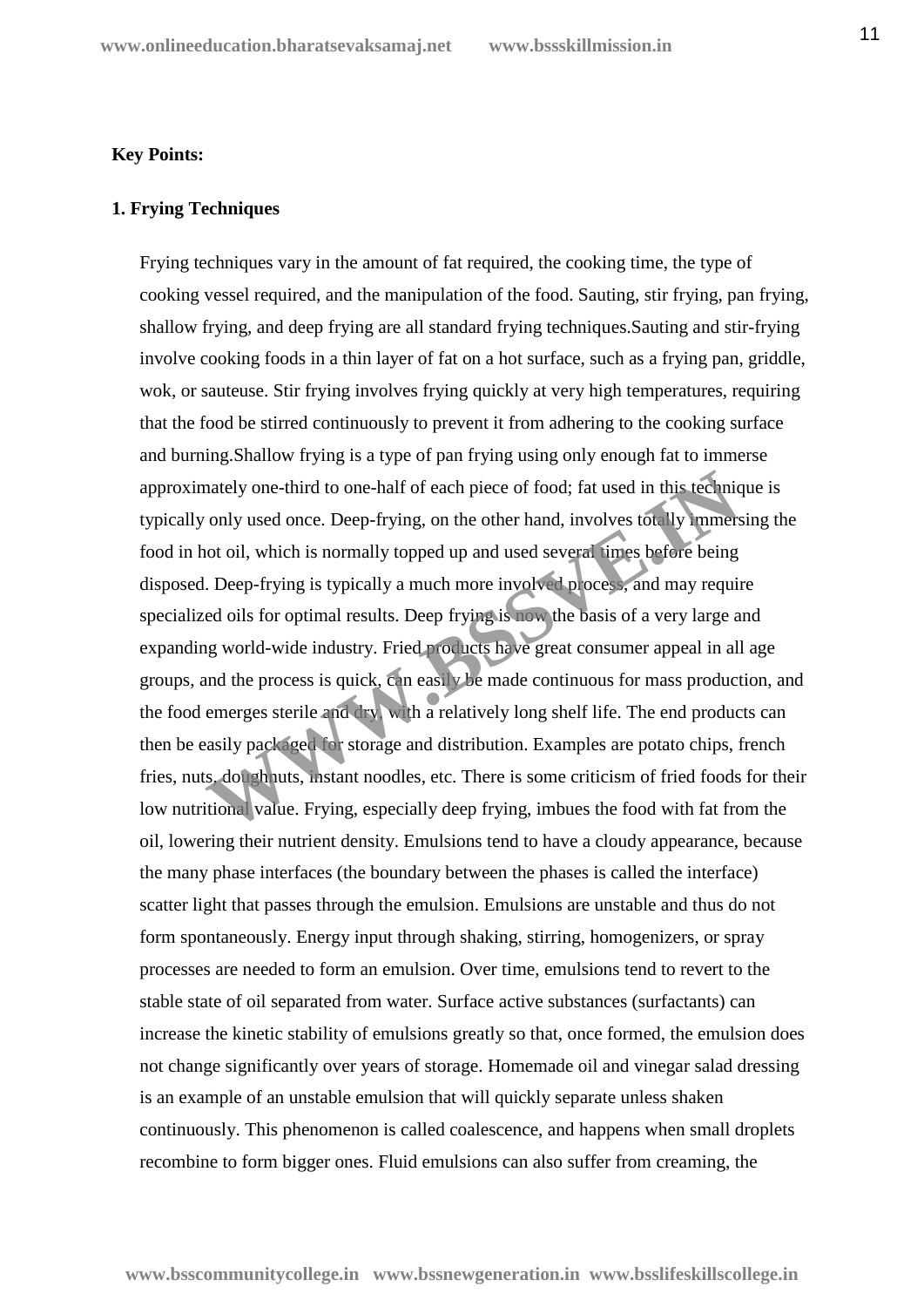migration of one of the substances to the top of the emulsion under the influence of buoyancy or centripetal force when a centrifuge is used. Emulsions are part of a more general class of two-phase systems of matter called colloids. Although the terms colloid and emulsion are sometimes used interchangeably, emulsion tends to imply that both the dispersed and the continuous phase are liquid.There are three types of emulsion instability: flocculation, where the particles form clumps; creaming, where the particles concentrate towards the surface (or bottom, depending on the relative density of the two phases) of the mixture while staying separated; and breaking and coalescence where the particles coalesce and form a layer of liquid.

# **2. Emulsion**

An emulsion is a mixture of two immiscible (unblendable) liquids. One liquid (the dispersed phase) is dispersed in the other (the continuous phase). Many emulsions are oil/water emulsions, with dietary fats being one common type of oil encountered in everyday life. Examples of emulsions include butter and margarine, milk and cream, and vinaigrettes; the photo-sensitive side of photographic film, magmas and cutting fluid for metal working. In butter and margarine, fat surrounds droplets of water (a water-in-oil emulsion). In milk and cream, water surrounds droplets of fat (an oil-in-water emulsion). In certain types of magma, globules of liquid NiFe may be dispersed within a continuous phase of liquid silicates. Emulsification is the process by which emulsions are prepared. Emulsion is also a term used in the oil field as untreated well production that consists primarily of crude oil and water. Emulsions tend to have a cloudy appearance, because the many phase interfaces (the boundary between the phases is called the interface) scatter light that passes through the emulsion. Emulsions are unstable and thus do not form spontaneously. Energy input through shaking, stirring, homogenizing, or spray processes are needed to form an emulsion. Over time, emulsions tend to revert to the stable state of the phases comprising the emulsion. Surface active substances (surfactants) can increase the kinetic stability of emulsions greatly so that, once formed, the emulsion does not change significantly over years of storage. Vinaigrette is an example of an unstable emulsion that will quickly separate unless shaken continuously. This phenomenon is called coalescence, and happens when small droplets recombine to form bigger ones. Emulsions can also suffer from creaming, the migration of one of the substances to the top of the emulsion under the influence of buoyancy or centripetal force is a mixture of two immiscible (unblendable) liquids. One liquid (the phase) is dispersed in the other (the continuous phase). Many emulsion centusions, with dietary fats being one common type of oil encountered v life. Ex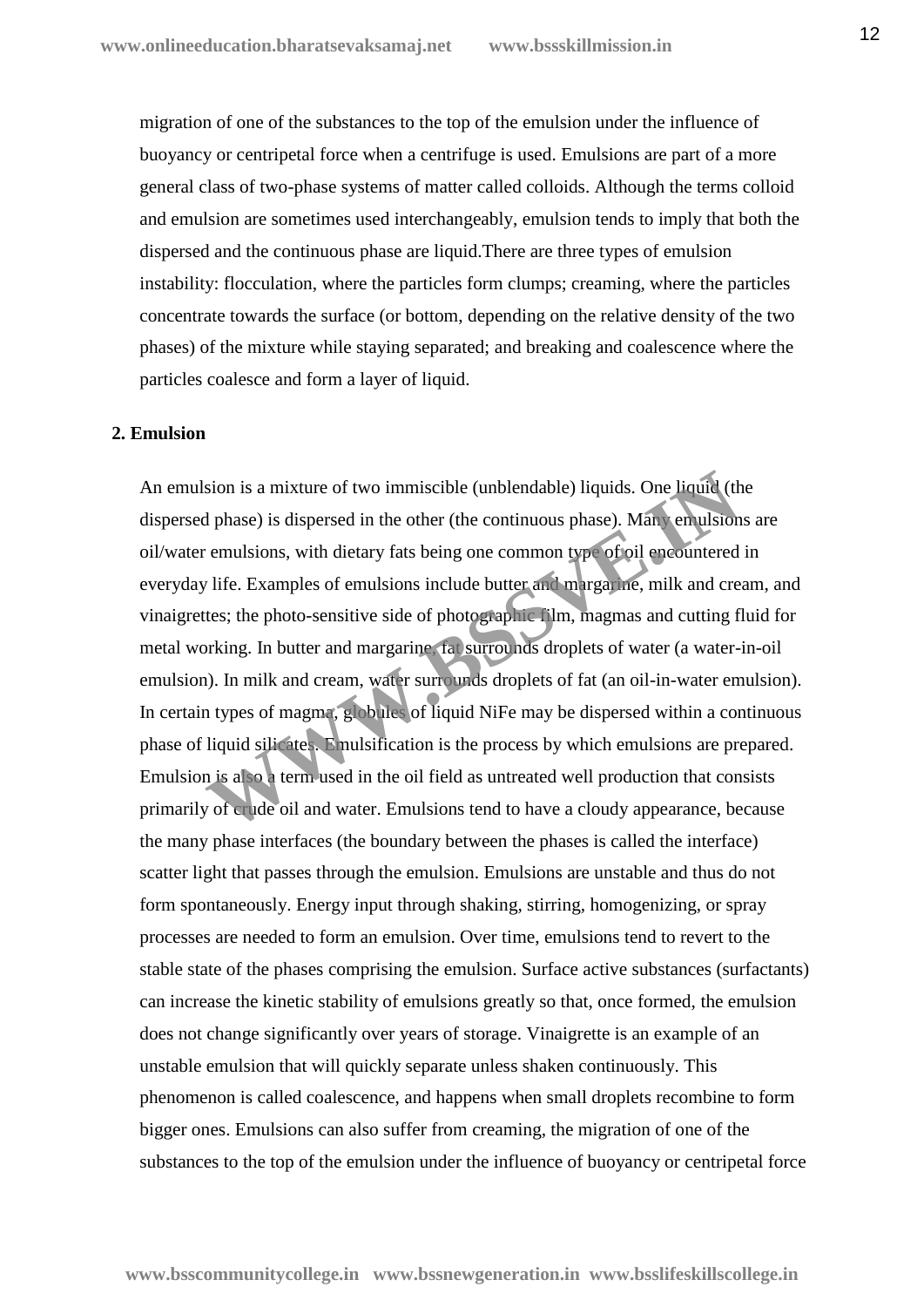when a centrifuge is used. Emulsions are part of a more general class of two-phase systems of matter called colloids. Although the terms colloid and emulsion are sometimes used interchangeably, emulsion tends to imply that both the dispersed and the continuous phase are liquid. There are three types of emulsion instability: flocculation, where the particles form clumps; creaming, where the particles concentrate towards the surface (or bottom, depending on the relative density of the two phases) of the mixture while staying separated; and breaking and coalescence where the particles coalesce and form a layer of liquid. Whether an emulsion turns into a water-in-oil emulsion or an oil-in-water emulsion depends on the volume fraction of both phases and on the type of emulsifier. Generally, the Bancroft rule applies: emulsifiers and emulsifying particles tend to promote dispersion of the phase in which they do not dissolve very well; for example, proteins dissolve better in water than in oil and so tend to form oil-in-water emulsions (that is they promote the dispersion of oil droplets throughout a continuous phase of water). The basic color of emulsions is white. If the emulsion is dilute, the Tyndall effect will scatter the light and distort the color to blue; if it is concentrated, the color will be distorted towards yellow. This phenomenon is easily observable on comparing skimmed milk (with no or little fat) to cream (high concentration of milk fat). Microemulsions and nanoemulsions tend to appear clear due to the small size of the disperse phase. dissolve better in water than in oil and so tend to form oil-in-water-emultiply promote the dispersion of oil droplets throughout a continuous phase.<br>The basic color of emulsions is white. If the emulsion is dilute, the Ty

# **3. Fats & Frying**

A traditional round-bottom iron pan called a wok is heated to a high temperature. A small amount of cooking oil is then poured down the side of the wok (a traditional expression in Chinaregarding this is "hot wok, cold oil"), followed by dry seasonings (including ginger and garlic), then at the first moment the seasonings can be smelled, meats are added and agitated. Once the meat is seared, vegetables along with liquid ingredients (for example often including premixed combinations of some of soy sauce, vinegar, wine, salt, sugar, and cornstarch) are added. The wok then may be covered for a moment so the water in the liquid ingredients can warm up the new ingredients as it steams off. To keep the meat juicy, usually a cook would take the seared meat out before vegetables are added, and put the meat back right before vegetables are done. In some dishes, or if the cooking conditions are inadequate, different components may be stir fried separately before being combined in the final dish (if, for example, the chef desires the taste of the stir fried vegetables and meats to remain distinct).The food is stirred and tossed out very quickly

**www.bsscommunitycollege.in www.bssnewgeneration.in www.bsslifeskillscollege.in**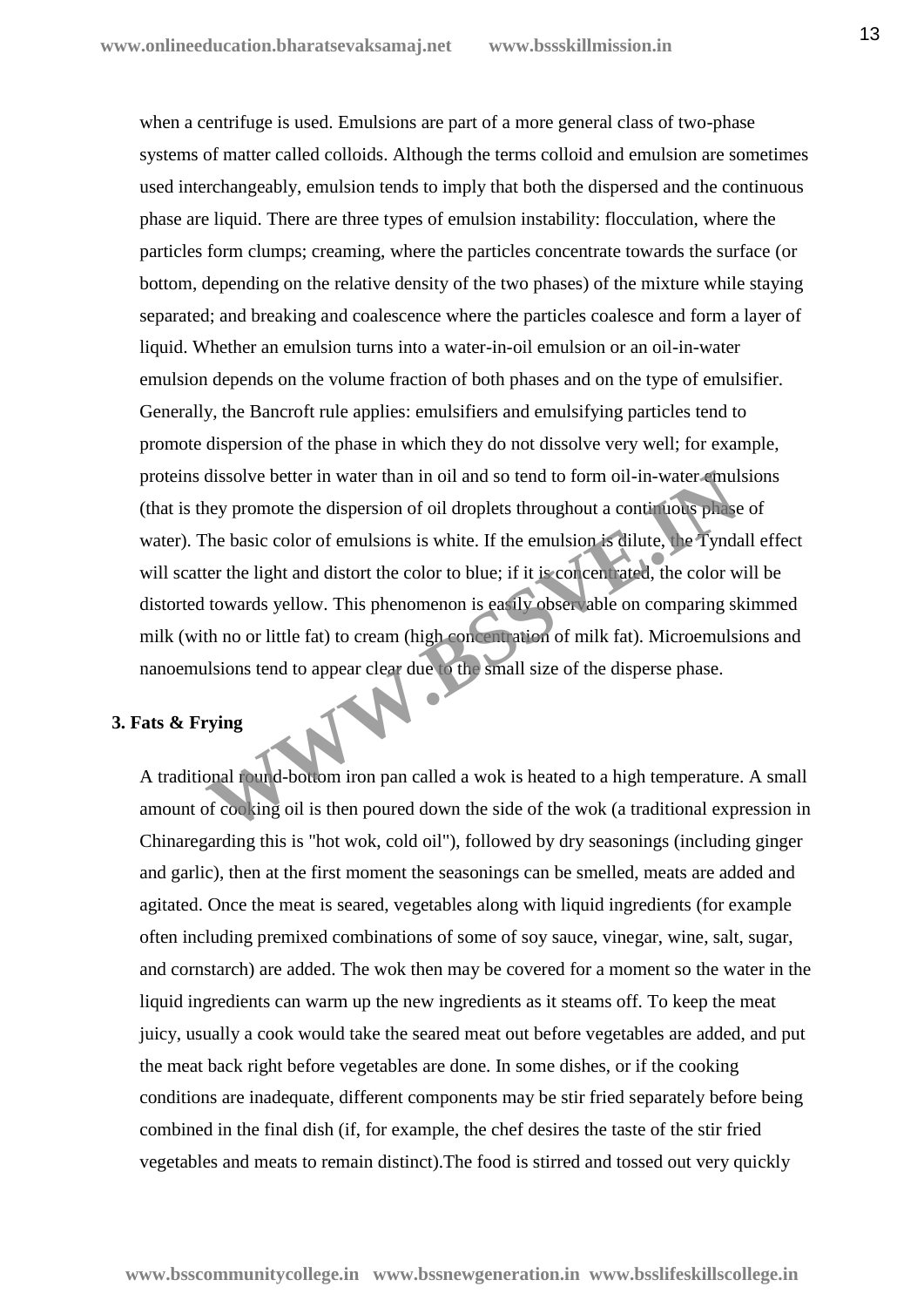using wooden or metal cooking utensils. Some chefs will lift the wok to the side to let the flame light the oil or add a dash of wine spirit to give the food extra flavor. Using this method, many dishes can be cooked extremely quickly (within a minute).Some dishes that require more time are cooked by adding a few dashes of water after the stirring. Then the wok is covered with a lid. As soon as steam starts to come out from under the lid, the dish is ready. In this case, the food is stir fried on high heat for flavor and then steamed to ensure that it is fully cooked. The wok is heated to a dull red glow. With the wok hot, the oil, seasonings and meats are added in rapid succession with no pause in between. The food is continually tossed, stopping for several seconds only to add other ingredients such as various seasonings, broths or vegetables. When the food is deemed to be cooked it is poured and ladled out of the wok. The wok must then be quickly rinsed to prevent food residues from charring and burning to the wok bottom because of residual heat. The main ingredients are usually cut to smaller pieces to aid in cooking. As well, a larger amount of cooking oil with a high smoke point, such as lard and/or peanut oil, is often used in bao. Deep frying is a cooking method in which food is submerged in hot oil or fat. This is normally performed with a deep fryer or chip pan; industrially, a pressure fryer or vacuum fryer may be used. Deep frying is classified as a dry cooking method because no water is used. Due to the high temperature involved and the high heat conduction of oil, it cooks food extremely fast. If performed properly, deep-frying does not make food excessively greasy, because the moisture in the food repels the oil. The hot oil heats the water within the food, steaming it from the inside out; oil cannot go against the direction of this powerful flow because (due to its high temperature) the water vapor pushes the bubbles towards the surface. Long as the oil is hot enough and the food is not immersed in the oil for too long, oil penetration will be confined to the outer surface. However, if the food is cooked in the oil for too long, much of the water will be lost and the oil will begin to penetrate the food. The correct frying temperature depends on the thickness and type of food, but in most cases it lies between 175 and 190 C (345375 F). Some fried foods are given a coating of batter or breading prior to frying. The effect of these is that the outside of the food becomes crispy and browned, while the inside becomes tender, moist, and steamed. Some foods such as potatoes or whole, skin-on poultry have a natural coating and do not require breading or battering. Overheating or over-using the frying oil leads to formation of rancid-tasting products of oxidation, polymers, and other deleterious, unintended or even toxic compounds such as acrylamide (from starchy foods). Deep-frying under vacuum helps to significantly reduce acrylamide formation, but from charring and burning to the wok bottom because of residual heat. This are usually cut to smaller pieces to aid in cooking. As well a larger a coil with a high smoke point, such as lard and/or peanut pil, is other used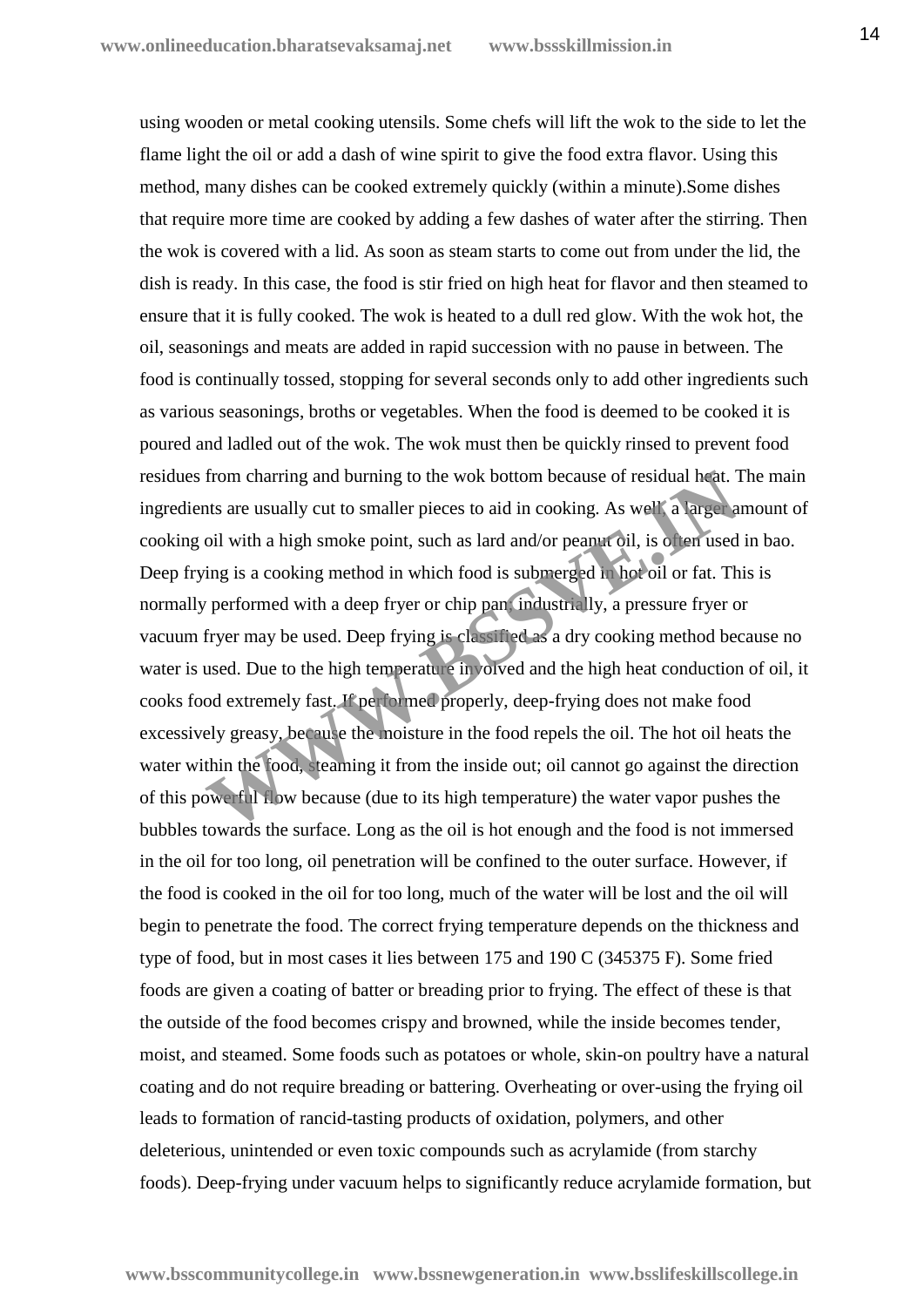this process is not widely used in the food industry due to the high investment cost involved. Some useful tests and indicators of excessive oil deterioration are the following:

- Sensory: Darkening, smoke, foaming, thickening, rancid taste.
- Laboratory: Acidity, anisidine value, viscosity, total polar compounds, polymeric triglycerides.
- Instruments that indicate total polar compounds, currently the best single gauge of how deepfried an object is, are available with sufficient accuracy for restaurant and industry use.

# **Topic : Sweeteners, Crystallization, Starch, And Cereal Grain**

# **Topic Objective:**

At the end of the topic student will be able to understand: Topic Objective:<br>
At the end of the topic student will be able to understand<br>
Lodine solution<br>
Common pasta<br>
Pasta<br>
Pasta<br>
Starch<br>
Definition/Overview:

- Iodine solution
- Common pasta
- Pasta
- Starch

Frozen dessert is the generic name for desserts made by freezing liquids, semi-solids, and sometimes even solids. They may be based on flavored water (sorbet, snow cones, etc.), on fruit pures, on milk and cream (most ice creams), on custard (frozen custard and some ice creams), on mousse (semifreddo), etc. Starch, CAS# 9005-25-8, chemical formula (C6H10O5)n is a polysaccharide carbohydrate consisting of a large number of glucose monosaccharide units joined together by glycosidic bonds. All plant seeds and tubers contain starch which is predominantly present as amylose and amylopectin. Depending on the plant, starch generally contains 20 to 25 percent amylose and 75 to 80 percent amylopectin. The word is derived from Middle English sterchen, meaning to stiffen, which is appropriate since it can be used as a thickening agent when dissolved in water and heated.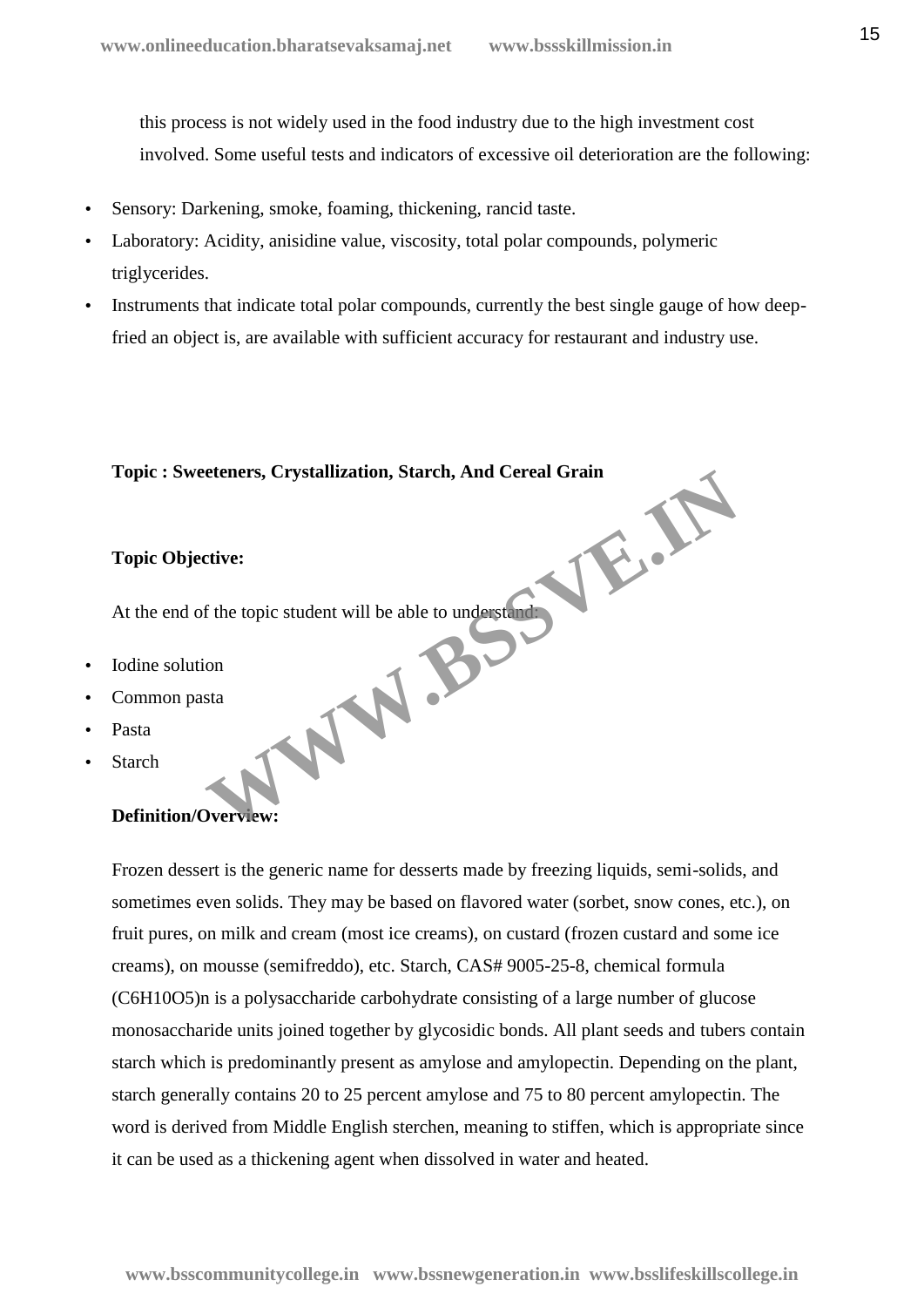# **Key Points:**

### **1. Starch**

Starch is by far the most consumed polysaccharide in the human diet. Traditional staple foods such as cereals, roots and tubers are the main source of dietary starch. Starch (in particular cornstarch) is used in cooking for thickening foods such as sauces. In industry, it is used in the manufacturing of adhesives, paper, textiles and as a mold in the manufacture of sweets such as wine gums and jelly beans. It is a white powder, and depending on the source, may be tasteless and odorless.

Starch is often found in the fruit, seeds, rhizomes or tubers of plants and is the major source of energy in these food items. The major resources for starch production and consumption worldwide are rice, wheat, corn, and potatoes. Cooked foods containing starches include boiled rice, various forms of bread and noodles (including pasta).

As an additive for food processing, arrowroot and tapioca are commonly used as well. Commonly used starches around the world are: arracacha, buckwheat, banana, barley, cassava, kudzu, oca, sago, sorghum, regular household potatoes, sweet potato, taro and yams. Edible beans, such as favas, lentils and peas, are also rich in starch. often found in the fruit, seeds, rhizomes or tubers of plants and is the m<br>f energy in these food items. The major resources for starch production<br>tion worldwide are rice, wheat, corn, and potatoes. Cooked foods contai<br>inc

When a starch is pre-cooked, it can then be used to thicken cold foods. This is referred to as a pregelatinized starch. Otherwise starch requires heat to thicken, or "gelatinize." The actual temperature depends on the type of starch. A modified food starch undergoes one or more chemical modifications, which allow it to function properly under high heat and/or shear frequently encountered during food processing. Food starches are typically used as thickeners and stabilizers in foods such as puddings, custards, soups, sauces, gravies, pie fillings, and salad dressings, but have many other uses. The modified starches are coded according to the International Numbering System for Food Additives (INS) :

- 1401 Acid-treated starch
- 1402 Alkaline treated starch
- 1403 Bleached starch
- 1404 Oxidized starch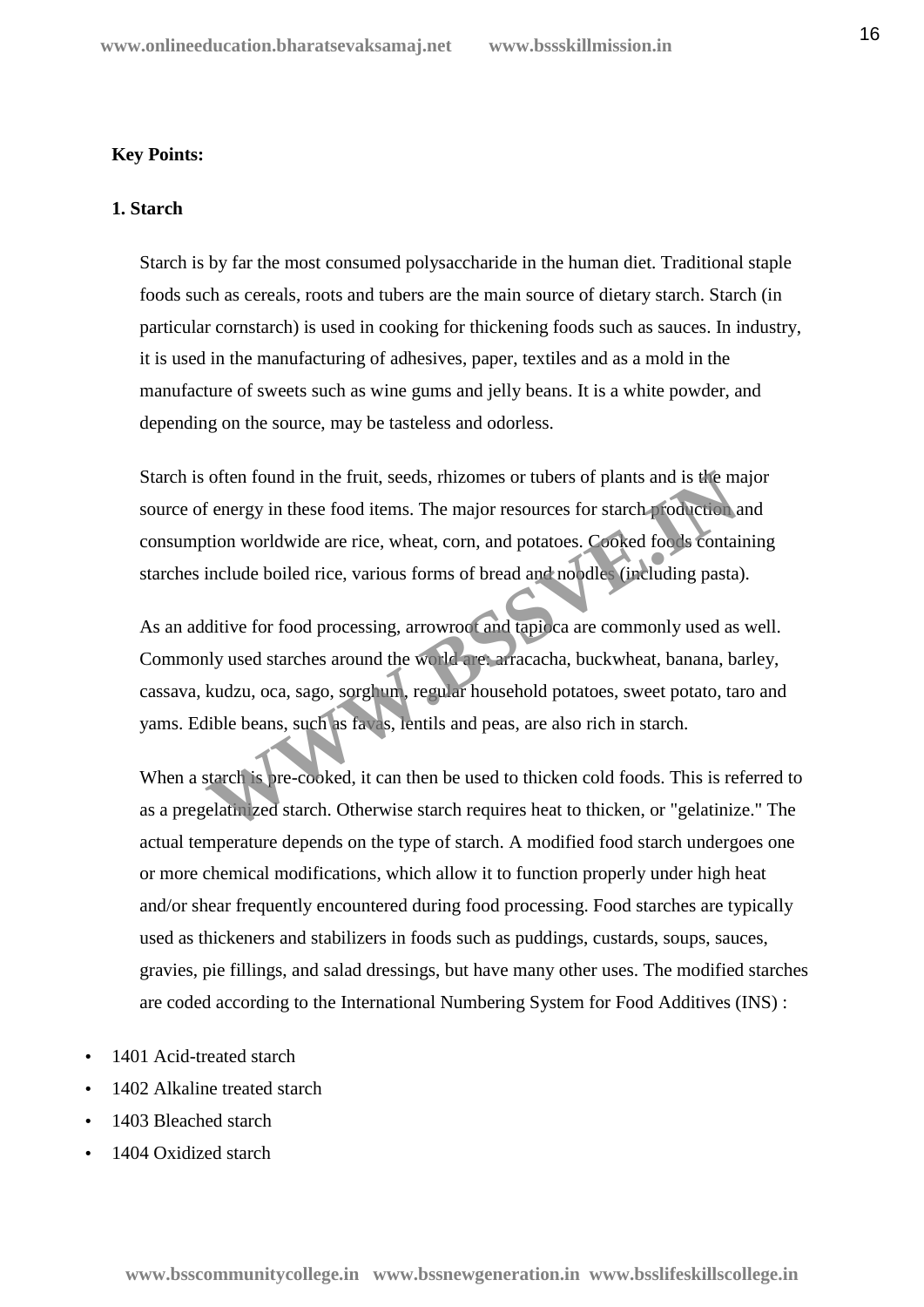- 1405 Starches, enzyme-treated
- 1410 Monostarch phosphate
- 1411 Distarch glycerol
- 1412 Distarch phosphate esterified with sodium trimetaphosphate
- 1413 Phosphated distarch phosphate
- 1414 Acetylated distarch phosphate
- 1420 Starch acetate esterified with acetic anhydride
- 1421 Starch acetate esterified with vinyl acetate
- 1422 Acetylated distarch adipate
- 1423 Acetylated distarch glycerol
- 1440 Hydroxypropyl starch
- 1442 Hydroxypropyl distarch phosphate
- 1443 Hydroxypropyl distarch glycerol
- 1450 Starch sodium octenyl succinate

Resistant starch is starch that escapes digestion in the small intestine of healthy individuals. Plants use starch as a way to store excess glucose, and thus also use starch as food during mitochondrial oxidative phosphorylation. Expropyl distarch phosphate<br>
Expropyl distarch glycerol<br>
Sodium octenyl succinate<br>
Extends in the small intestine of healthy<br>
als. Plants use starch as a way to store excess glucose, and thus also use<br>
ing mitochondrial ox

# **2. Pasta**

Pasta is an Italian food made from a dough using flour, water and/or eggs. There are approximately 350 different shapes of pasta. A few examples include spaghetti (solid, thin cylinders), maccheroni (tubes or hollow cylinders), fusilli (swirls), lasagne (sheets), and gnocchi (balls), although this is considered a separate dish by some. The two basic styles of pasta are dried and fresh. There are also variations in the ingredients used in pasta. The time for which pasta can be stored varies from days to years depending upon whether the pasta is made with egg or not, and whether it is dried or fresh. Pasta is boiled prior to consumption. The word, pasta, can also denote dishes in which pasta products are the primary ingredient, served with sauce or seasonings. There are many ingredients that can be used to make pasta dough. They range from a simple flour and water mixture, to those that call for the addition of eggs, spices and cheeses, or even squid ink to the dough.Under Italian law, dry pasta can only be made from durum wheat or semolina flour. Durum flour has a yellow tinge in color. Italian pasta is traditionally cooked al dente (Italian: "to the tooth", meaning not too soft). Abroad, dry pasta is frequently made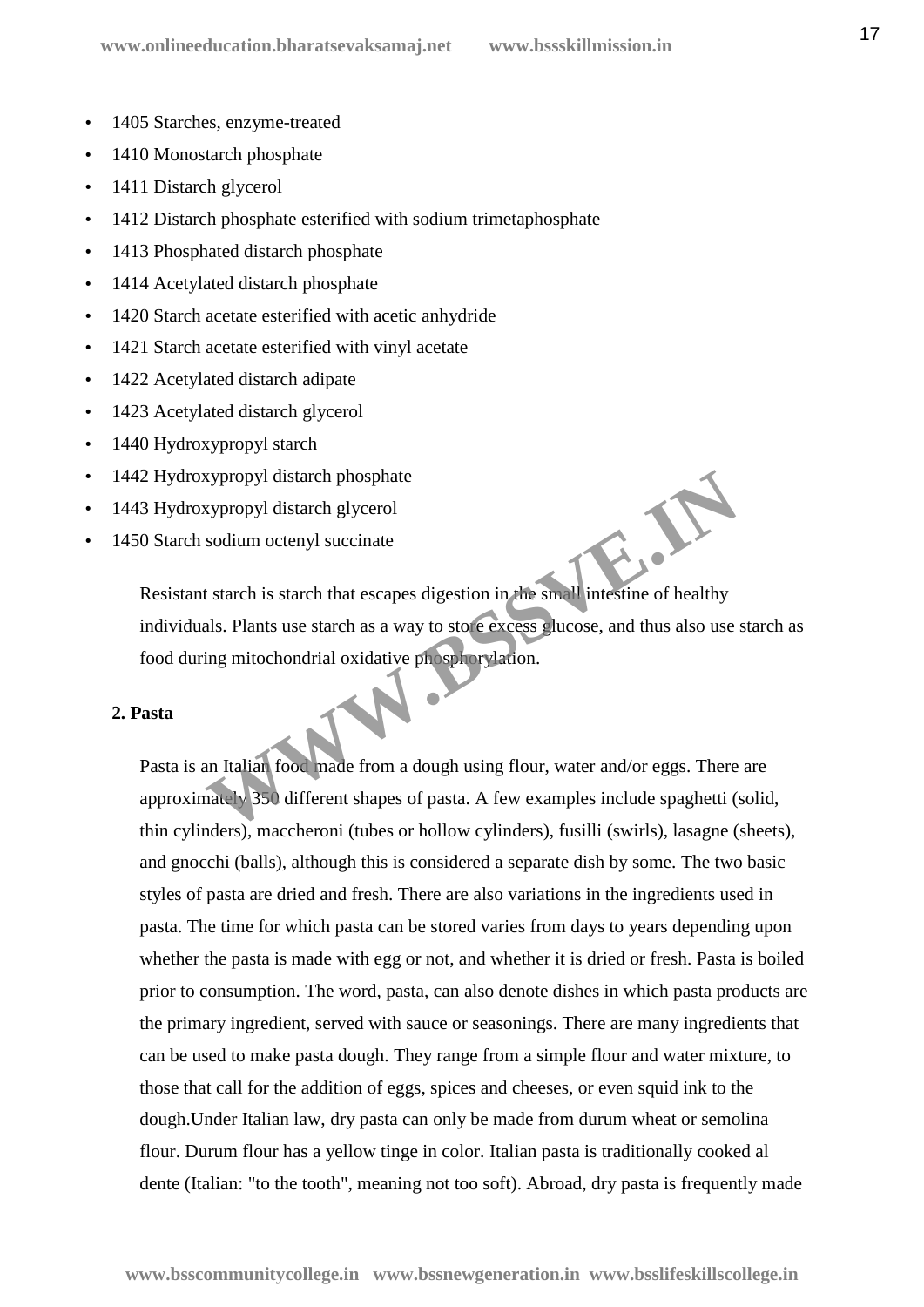from other types of flour (such as farina), but this yields a softer product, which cannot be cooked al dente.Particular varieties of pasta may also use other grains and/or milling methods to make the flour. Some pasta varieties, such as Pizzoccheri, are made from buckwheat flour. Various types of fresh pasta include eggs (pasta all'uovo). Gnocchi are often listed among pasta dishes, although they are quite different in ingredients (mainly milled potatoes).

### **3. Common pasta**

Common pasta sauces in Northern Italy include pesto and rag alla bolognese; in Central Italy, simple tomato sauce, amatriciana and carbonara, and in Southern Italy, spicy tomato, garlic, and olive oil based sauces, often paired with fresh vegetables or seafood. Varieties include puttanesca, pasta alla norma (tomatoes, eggplant and fresh or baked cheese), pasta con le sarde (fresh sardines, pine nuts, fennel and olive oil), spaghetti aglio, olio e peperoncino (literally with garlic, (olive) oil and hot chili peppers).Fettuccine alfredo, with butter and cheese, and spaghetti with tomato sauce with or without ground meat or meatballs are popular Italian-style dishes in the United States.As pasta is introduced elsewhere in the world, it has been incorporated into a number of local cuisines that may have significantly different ways of preparations from those of its country of origin. In Hong Kong, the local Chinese has adopted pasta, primarily spaghetti and macaroni, as an ingredient in the Hong Kong-style Western cuisine. In the territory's Cha chaan tengs, pasta, most commonly macaroni, is cooked in water, and served in broth with ham or frankfurter sausages, peas, black mushrooms, and optionally eggs reminiscent of noodle soup dishes. This is often a course for breakfast or light lunch fare. The method often involves cooking the pasta well beyond the al dente stage and washing the starches off the pasta after cooking, measures frowned upon in Italyor in Hong Kong's more authentic Italian eateries. include puttanesca, pasta alla norma (tomatoes, eggplant and fresh or basta con le sarde (fresh sardines, pine nuts, fennel and olive oil), spagne peroncino (literally with garlic, (olive) oil and hot chili beppers). Fettu

### **4. Iodine solution**

Iodine solution is used to test for Starch. A bluish-black color indicates the presence of iodine in the starch solution. It is thought that the iodine fits inside the coils of amylose. A 0.3% w/w solution is the standard concentration for a dilute starch indicator solution. It is made by adding 4 grams of soluble starch to 1 litre of heated water; the solution is cooled before use (starch-iodine complex becomes unstable at temperatures above 35 C). This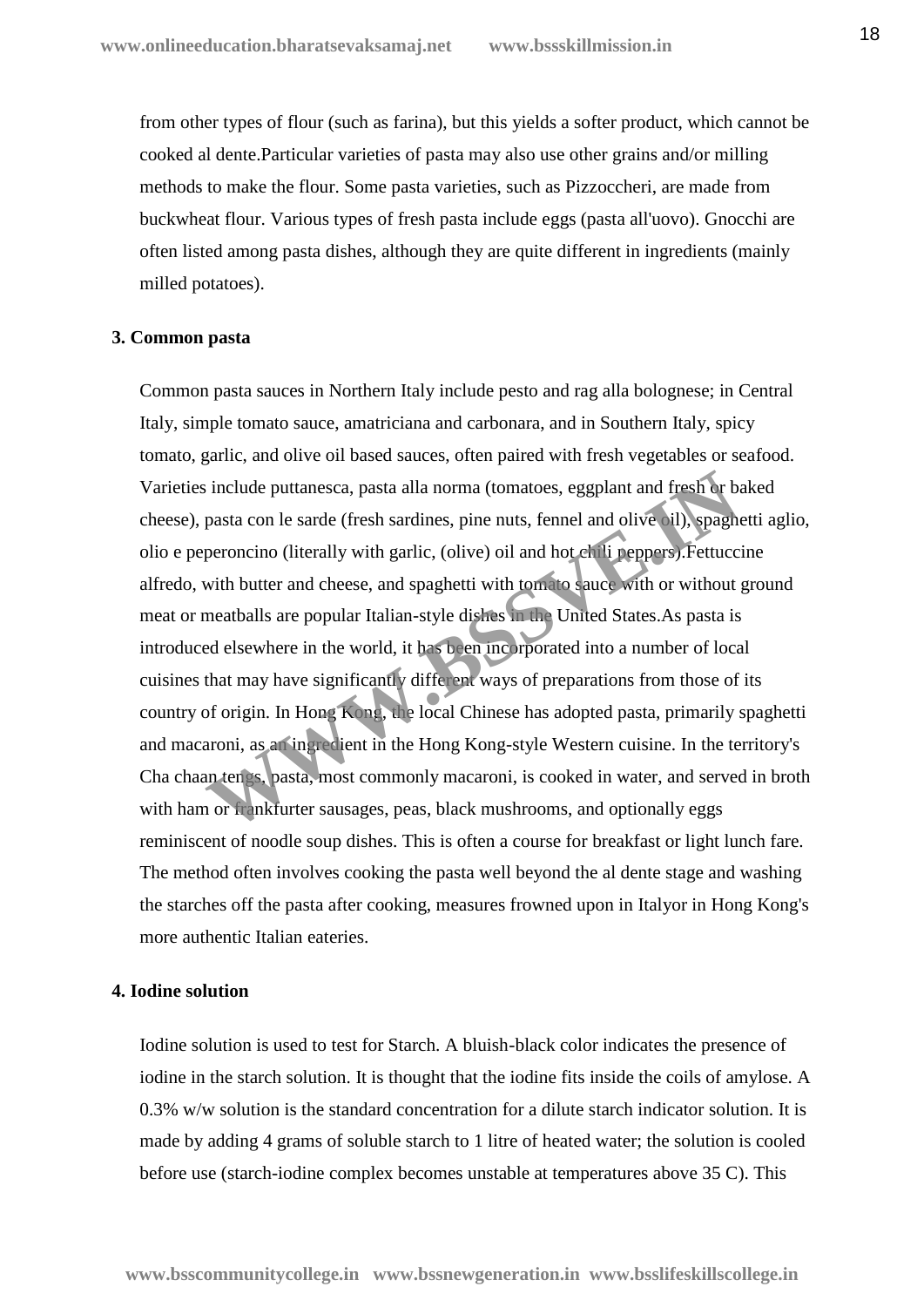complex is often used in redox titrations: in presence of an oxidizing agent the solution turns blue, in the presence of reducing agent, the blue color disappears because triiodide (I3−) ions break up into three iodide ions, disassembling the complex. Under the microscope, starch grains show a distinctive Maltese cross effect (also known as 'extinction cross' and birefringence) under polarized light.

In Section 3 of this course you will cover these topics:

Bakery Products

Vegetables, Fruits And Salads

# **Topic : Bakery Products**

# **Topic Objective:**

At the end of the topic student will be able to understand: **WASSER** 

- Fats or shortenings
- Aeration
- Bacterial leavening
- Steam leavening
- Sourdough
- Yeast leavening
- Chemical leavening
- Leavening
- Liquids
- Flour
- White bread
- Pastry
- Batter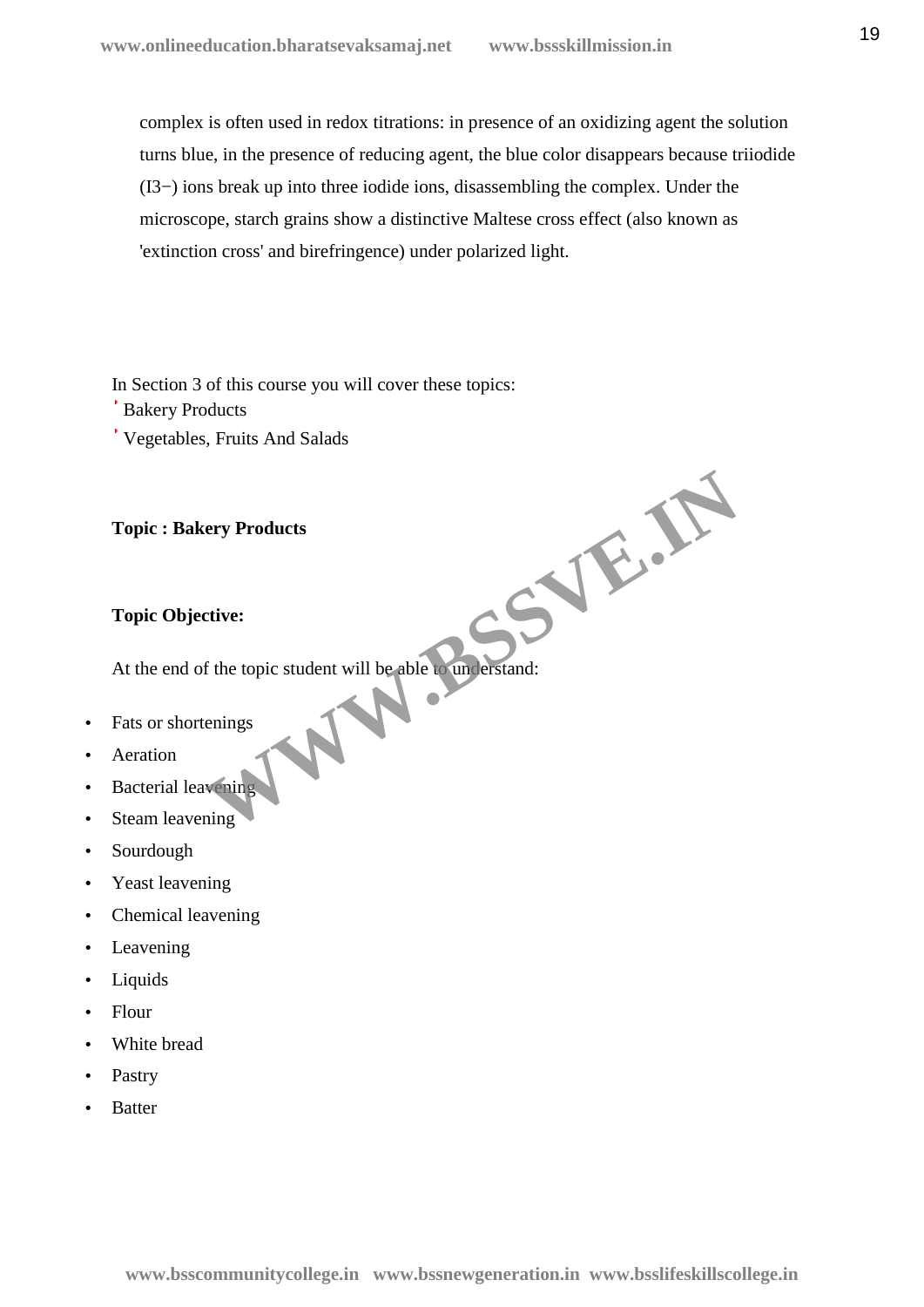### **Definition/Overview:**

Dough is a paste made out of any cereals (grains) or leguminous crops by mixing the flour with a small amount of water. This step is a precursor to making bread, pasta, noodles, pastry, cookies, and muffins. In many parts of central India, native people use the quick method of making an instant roasted dough ball or baati. Flat unleavened breads known as roti, lavash, yufka, matzo, lafa, and tortilla are used in many parts of the world today. Leavened or fermented dough, made from dry ground grain cereals or legumes mixed with water and yeast are in use all over the world. These includes all kinds of breads made from wheat, maize, rice and other cereals or similar crops used today in the world. Fried dough foods are common in many cultures. Dough is usually a non-Newtonian fluid, which is relevant for kneading and kneading machines. Salt dough, a variant consisting of 1 cup flour, 1 cup salt and 1/2 cup water, can be used as a toy for molding. Such a recipe is the basis for Play-Doh. **WWW.BSSVE.IN**

### **Key Points:**

# **1. Batter**

Batter is a liquid mixture, usually based on one or more flours combined with liquids such as water, milk or beer. Egg is also a common component. Often a leavening agent is included in the mixture to aerate and fluff up the batter as it cooks (or the mixture may be naturally fermented for this purpose as well as to add flavour).The viscosity of batter may range from very "stiff" (adhering to an upturned spoon), to very "thin" (similar to single cream). Heat is applied to the batter, usually by frying, baking or steaming, in order to cook the ingredients (thus rendering them palatable) and to "set" the batter into a solid form. Batters may be sweet or savoury, often with either sugar or salt being added (sometimes both). Many other flavourings such as herbs, spices, fruits and vegetables may also be added to the mixture.The word 'batter' comes from the old French word 'battre' which means 'to beat', as many batters require vigorous beating or whisking in their preparation. Bread is a staple food prepared by baking a dough of flour and water. It may be leavened or unleavened. Salt, fat and a leavening agent such as yeast are common ingredients, though breads may contain a range of other ingredients: milk, egg, sugar, spice, fruit (such as raisins), vegetables (such as onion), nuts (such as walnuts) or seeds (such as poppy seeds).Bread is one of the oldest prepared foods, dating back to the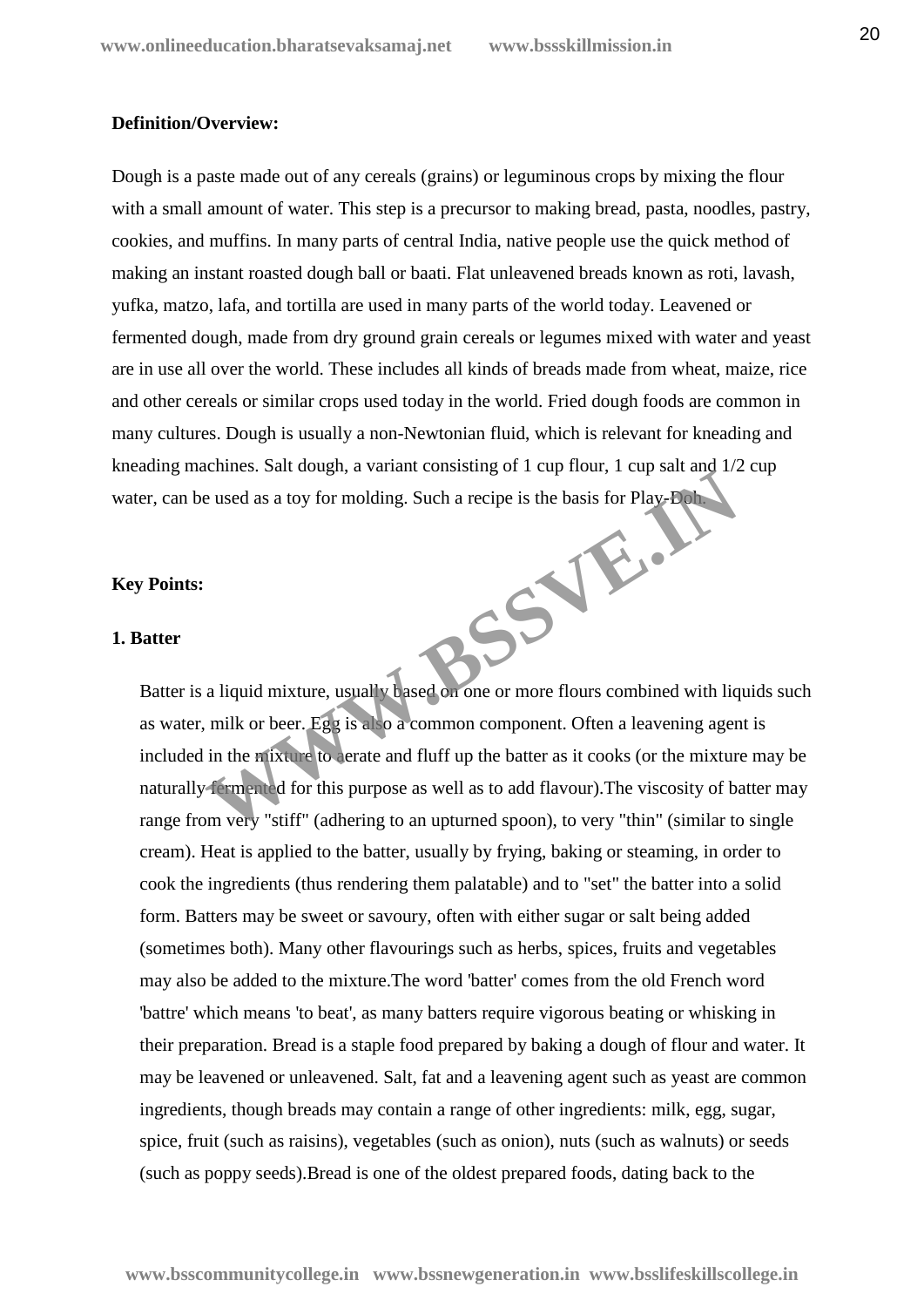Neolithic era. The development of leavened bread can probably also be traced to prehistoric times. Fresh bread is prized for its taste, aroma and texture. Retaining its freshness is important to keep it appetizing. Bread that has stiffened or dried past its prime is said to be stale. Modern bread is often wrapped in paper or plastic film, or stored in an airtight container such as a breadbox to keep it fresh longer. Bread that is kept in warm, moist environments is prone to the growth of mold. Bread kept at low temperatures, for example, in a refrigerator, will develop mold growth more slowly than bread kept at room temperature. However, unwrapped bread kept in the low-humidity air of the typical household refrigerator will turn stale quickly due to the low humidity. The inner, soft part of bread is known to bakers and other culinary professionals as the crumb, which is not to be confused with small bits of bread that often fall off, called crumbs. The outer hard portion of bread is the crust.

#### **2. Pastry**

Pastry is the name given to various kinds of baked goods made from ingredients such as flour, butter, shortening, baking powder or eggs. It may also refer to the dough from which such baked goods are made. Pastry dough is rolled out thinly and used as a base for baked goods. Common pastry dishes include pies, tarts and quiches..Pastry is distinguished from bread by having a higher fat content, which contributes to a flaky or crumbly texture. A good pastry is light and airy and fatty, but firm enough to support the weight of the filling. When making a shortcrust pastry, care must be taken to blend the fat and flour thoroughly before adding any liquid. This ensures that the flour granules are adequately coated with fat and less likely to develop gluten. On the other hand, overmixing results in long gluten strands that toughen the pastry. In other types of pastry, such as Danish pastry and croissants, the characteristic flaky texture is achieved by repeatedly rolling out a dough similar to that for yeast bread, spreading it with butter, and folding it to produce many thin layers.Many pie recipes involve blind-baking the pastry before the filling is added. Pastry dough may be sweetened or unsweetened. European traditions of pastry-making are often traced back to the short crust era flaky doughs that were in use throughout the Mediterranean in ancient times. These recipes were popularized in Western Europe by Crusaders returning home. However, the Romans, Greeks and Phoenicians all had filo-style pastries in their culinary traditions. There is also strong evidence that the ancient Egyptians produced pastry-like confections. These The name given to various kinds of baked good made from ingredients<br>then ame given to various kinds of baked good made from ingredients<br>ter, shortening, baking powder or eggs. It may also refer to the dough fr<br>ch baked goo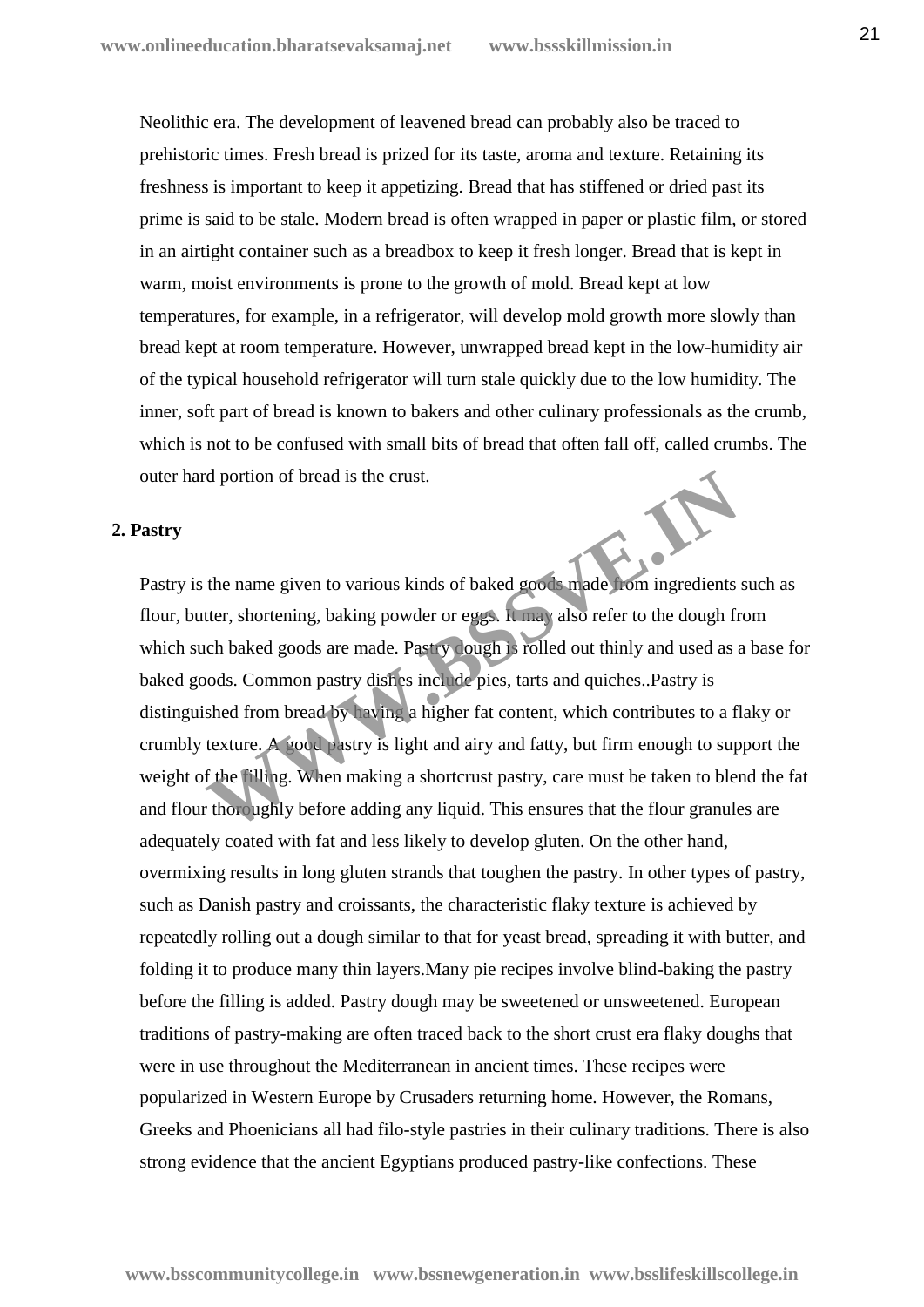recipes were adopted and adapted over time in various European countries, resulting in the myriad of pastry traditions known to the region, from Portuguese "pastis de nata" in the west to Russian "pirozhky" in the east. The use of chocolate in pastry-making in the West, so commonplace today, arose only after Spanish and Portuguese traders brought chocolate to Europe from the New Worldstarting in the 1500s. Many culinary historians consider French pastry chef Antonin Carme (1784-1833) to have been the first great master of pastry making in modern times. Small cakes, tarts and other sweet baked goods are called "pastries".Pastry-making also has a strong tradition in many parts ofAsia. Chinese pastry is made from rice, or different types of flour, with fruit, sweet bean paste or sesame-based fillings. Since the 19th century, the British brought western-style pastry to the Far East. Though it would be the French influenced Maxim in the 1950s that made western pastry popular in Chinese-speaking regions starting with Hong Kong. Still, the term "west cake" is used to differentiate between the automatically assumed Chinese pastry. Bread can be served at any temperature ranging from room temperature to hot. Once baked, it can subsequently be toasted. It is most commonly picked up and eaten with the hands, or sometimes with a knife and fork. It can be eaten by itself or as a carrier for another, usually less compact food. Bread may be dunked or dipped into a liquid (such as beef gravy, olive oil, or sardine pt), topped with various spreads, both sweet and savory, or serve as the enclosure for the ubiquitous sandwich with any number of meats, cheeses, vegetables or condiments inside. Bread is a popular food in Western and most other societies, although East Asian societies typically prefer rice or noodles. It is often made from a wheat-flour dough that is cultured with yeast, allowed to rise, and finally baked in an oven. Owing to its high levels of gluten (which give the dough sponginess and elasticity), common wheat (also known as bread wheat) is the most common grain used for the preparation of bread, but bread is also made from the flour of other wheat species (including durum, spelt and emmer), rye, barley, maize (or corn), and oats, usually, but not always, in combination with wheat flour. Although common wheat is best suited for making highly-risen white bread, other wheat species are capable of giving a good crumb. Spelt bread (Dinkelbrot) continues to be widely consumed in Germany, and emmer bread was a staple food in ancient Egypt. Canadian bread is known for its heartier pastry popular in Chinese-speaking regions starting with Hong Kong. St<br>st cake" is used to differentiate between the automatically as umed Chinese<br>for the automatically as umed Chinese of the automatical of the automatical

consistency due to high protein levels in Canadian flour.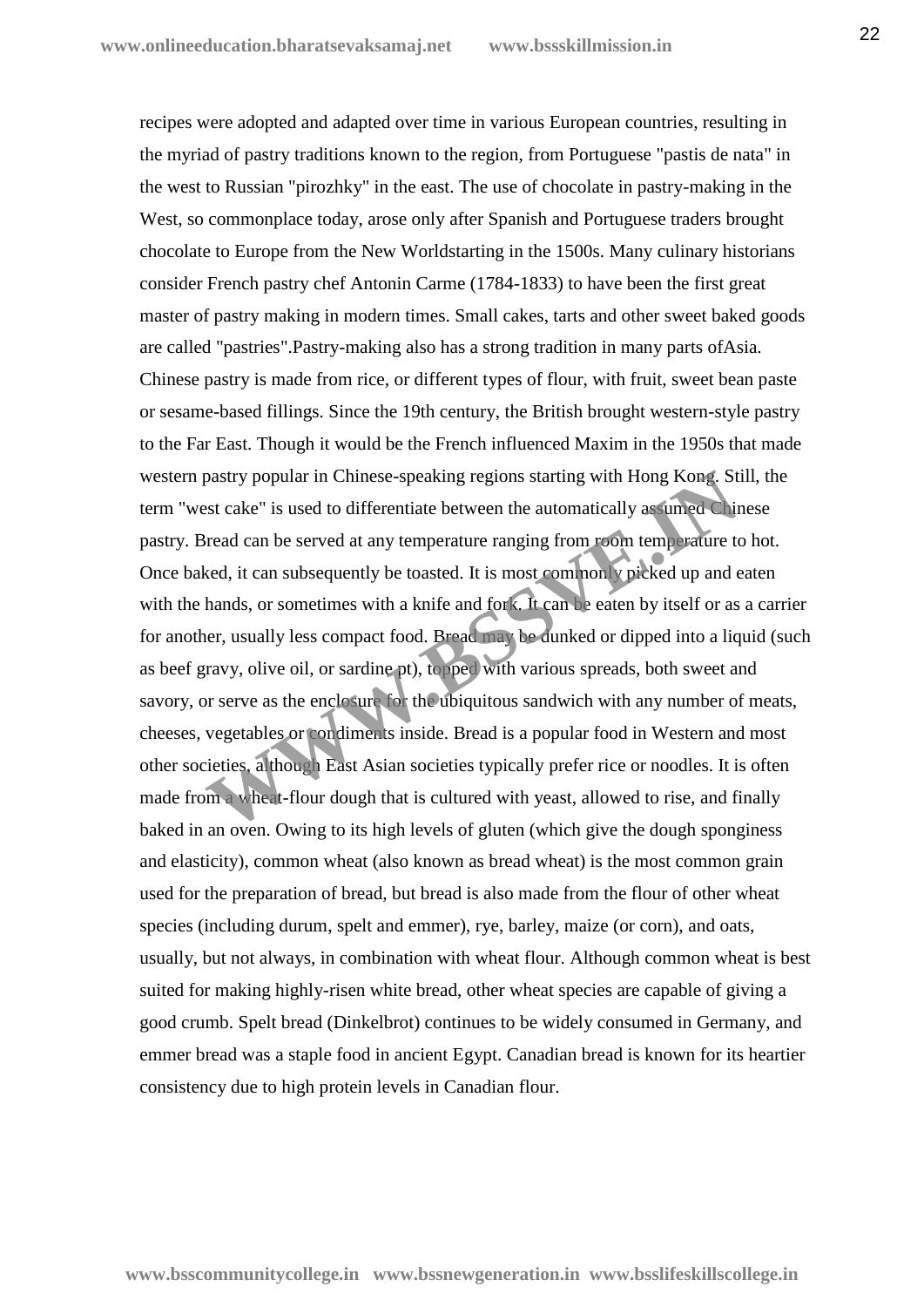# **3. White bread**

White bread is made from flour containing only the central core of the grain (endosperm).

Brown bread is made with endosperm and 10% bran. It can also refer to white bread with added colouring (often caramel colouring) to make it 'brown'; commonly labeled in America as "Wheat" bread (as opposed to "Whole Wheat" bread.)

Wholemeal bread contains the whole of the wheat grain (endosperm and bran). It is also referred to as 'whole grain' or 'whole wheat' bread, especially in North America.

Wheat germ bread has added wheat germ for flavouring. Whole grain bread can refer to the same as 'wholemeal bread', or to white bread with added whole grains to increase its fibre content (i.e. as in "60% whole grain bread"). Granary bread is bread made from granary flour. Trademarked to Hovis, it is made from malted white or brown flour, wheat germ and whole grains. Rye bread is made with flour from rye grain of variable levels. It is higher in fiber than many common types of bread and is often darker in color and stronger in flavor. In Finland, Estoniaand Russia, rye is the most popular type of bread. The Machinean order of the Windows of the Machinean order (i.e. as in "60% whole grain bread"). Granary bread is bread and properties of the divide of the Machinean order of the United White or the Machinean order of the U

The amount of water and flour are the most significant measurements in a bread recipe, as they affect texture and crumb the most. Professional bakers use a system of percentages known as Bakers' Percentage in their recipe formulations, and measure ingredients by weight instead of by volume. Measurement by weight is much more accurate and consistent than measurement by volume, especially for the dry ingredients.Flour is always 100%, and the rest of the ingredients are a percent of that amount by weight. Common table bread in the U.S. uses approximately 50% water, resulting in a finely-textured, light, bread. Most artisan bread formulas contain anywhere from 60 to 75% water. In yeast breads, the higher water percentages result in more CO2 bubbles, and a coarser bread crumb. One pound (500 g) of flour will yield a standard loaf of bread, or two French loaves.Calcium propionate is commonly added by commercial bakeries to retard the growth of molds.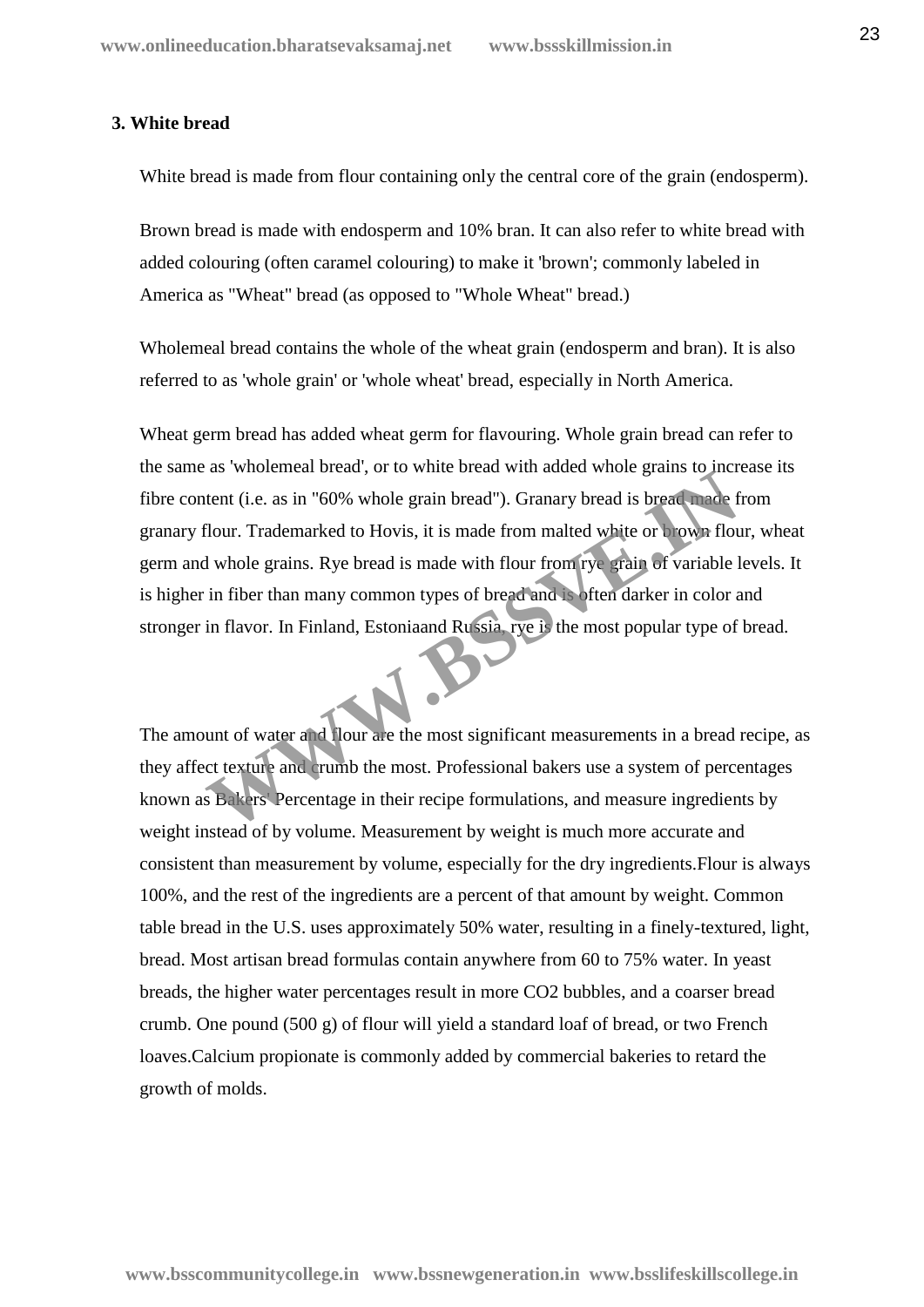#### **4. Flour**

Flour is a product made from grain that has been ground into a powdery consistency. It is flour that provides the primary structure to the final baked bread. Commonly available flours are made from rye, barley, maize, and other grains, but it is wheat flour that is most commonly used for breads. Each of these grains provides the starch and protein necessary for the production of bread. The quantity and quality of the proteins contained in the flour serve as the best indicator of the quality of the bread dough and the finished bread. While bread can be made from all-purpose wheat flour, for quality bread a specialty bread flour, containing more protein, is recommended. Wheat flour in addition to its starch contains three water-soluble protein groups, albumin, globulin, proteoses, and two non-water soluble protein groups, glutenin and gliadin. When flour is mixed with water the watersoluble proteins dissolve, leaving the glutenin and gliadin to form the structure of the resulting dough. When worked by kneading, the glutenin forms strands of long thin chainlike molecules while the shorter gliadin forms bridges between the strands of glutenin. The resulting networks of strands produced by these two proteins is known as gluten. Gluten development improves if the dough is allowed to autolyse. From Broadway, Euchara and Brandeline With Machine With Machine Stroches dissolve, leaving the glutenin and gliadin to form the structure of dough. When worked by kneading, the glutenin forms trands of long the molecules w

### **5. Liquids**

Water, or some other liquid, is used to form the flour into a paste or dough. The volume of liquid required varies between recipes, but a ratio of 1 part liquid to 3 parts flour is common for yeast breads while recipes that use steam as the primary leavening method may have a liquid content in excess of one part liquid to one part flour by volume. In addition to water, other types of liquids that may be used include dairy products, fruit juices, or beer. In addition to the water in each of these they also bring additional sweeteners, fats, and/or leavening components.

### **6. Leavening**

Leavening is the process of adding gas to a dough before or during baking to produce a lighter, more easily chewed bread. Most bread consumed in the West is leavened. However, unleavened breads have symbolic importance in Judaism and Christianity. Jews consume unleavened bread called Matza during Passover. They are also used in the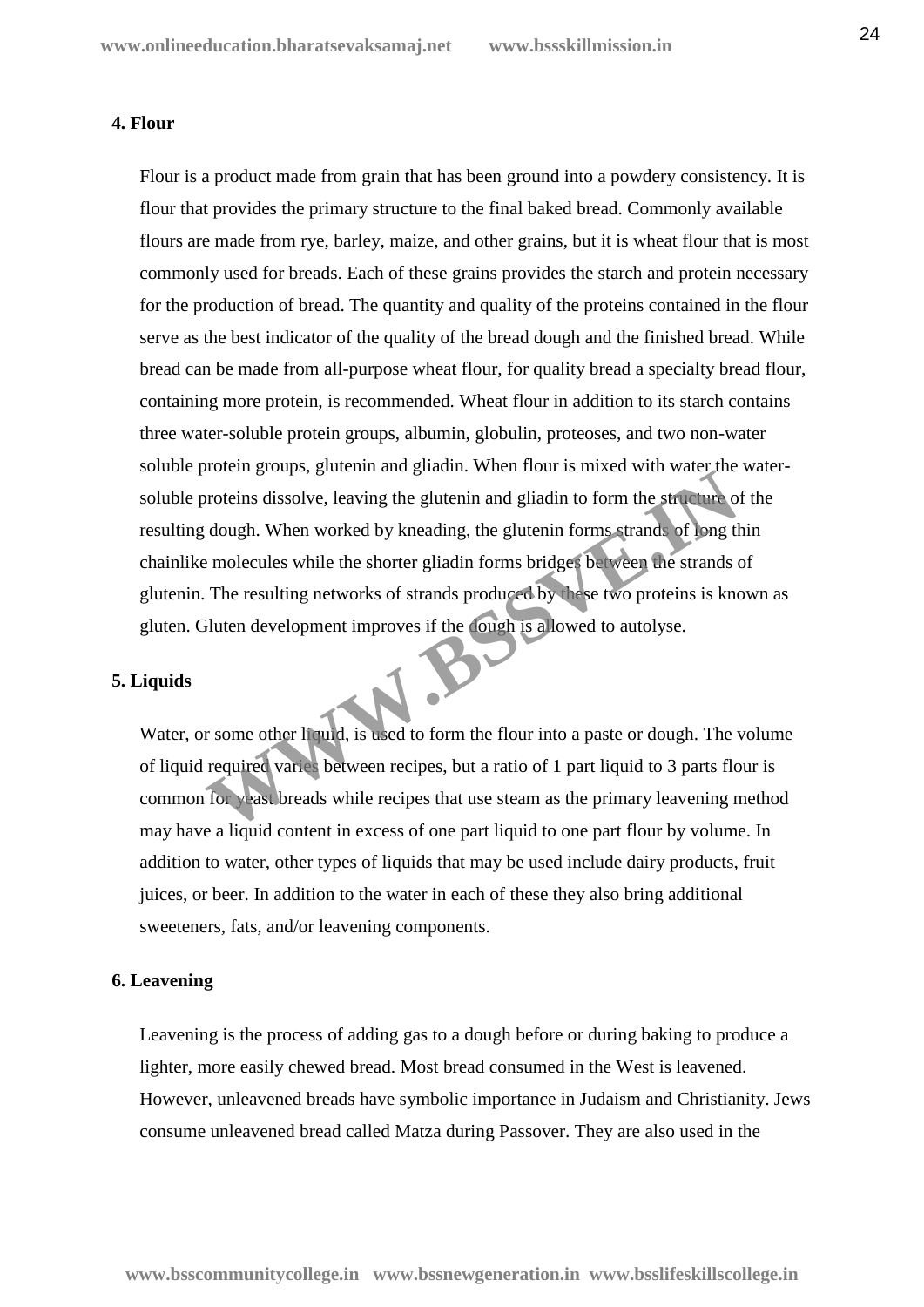Christian liturgy when they celebrate the Eucharist, a rite derived from the narrative of the Last Supper when Jesus broke bread with his disciples during a Passover Seder.

### **7. Chemical leavening**

A simple technique for leavening bread is the use of gas-producing chemicals. There are two common methods. The first is to use baking powder or a self-rising flour that includes baking powder. The second is to have an acidic ingredient such as buttermilk and add baking soda. The reaction of the acid with the soda produces gas.

Chemically-leavened breads are called quick breads and soda breads. This technique is commonly used to make muffins, pancakes, American-style biscuits and sweet breads such as banana bread.

### **8. Yeast leavening**

Many breads are leavened by yeast. The yeast used for leavening bread is Saccharomyces cerevisiae, the same species used for brewing alcoholic beverages. This yeast ferments carbohydrates in the flour, including any sugar, producing carbon dioxide. Most bakers in the U.S.leaven their dough with commercially produced baker's yeast. Baker's yeast has the advantage of producing uniform, quick, and reliable results, because it is obtained from a pure culture. Many artisan bakers produce their own yeast by preparing a 'growth culture' which they then use in the making of bread. This culture kept in the right conditions will continue to grow and provide leavening for many years. **Example 19 Second Second Second Second Second Second Second Second Second Second Second<br>
Reads are leavened by yeast. The yeast used for Leavening bread is Saccha<br>
Reads are leavened by yeast. The yeast used for Leavening** 

Both the baker's yeast and the sourdough method of baking bread follow the same pattern. Water is mixed with flour, salt and the leavening agent (baker's yeast or sourdough starter). Other additions (spices, herbs, fats, seeds, fruit, etc.) are not necessary to bake bread, but often used. The mixed dough is then allowed to rise one or more times (a longer rising time results in more flavor, so bakers often punch down the dough and let it rise again), then loaves are formed and (after an optional final rising time) the bread is baked in an oven. Many breads are made from a straight dough, which means that all of the ingredients are combined in one step, and the dough baked after the rising time. Alternatively, dough can be made using a pre-ferment, when some of the flour, water, and the leavening are combined a day or so ahead of baking, and allowed to ferment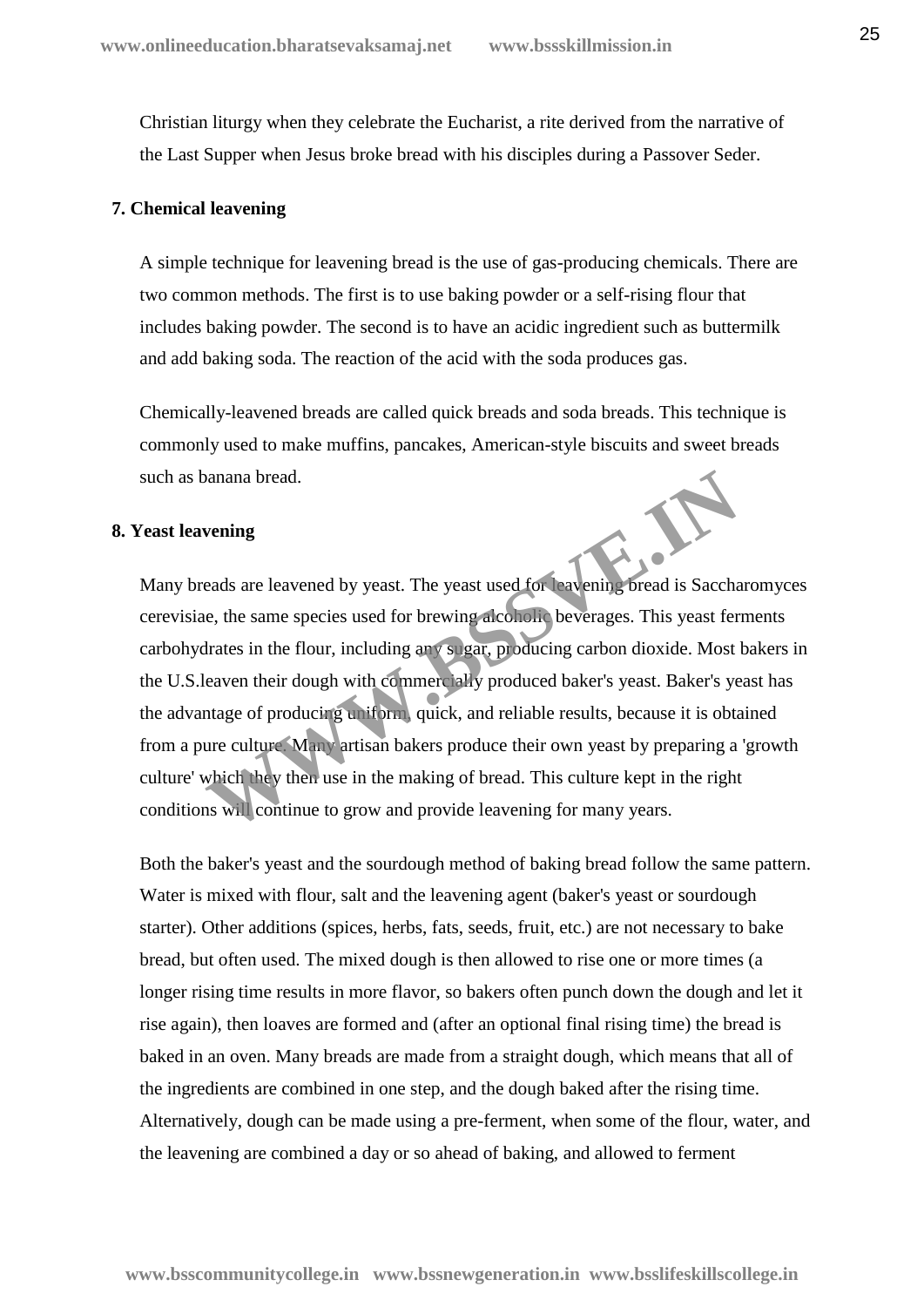overnight. On the day of the baking, the rest of the ingredients are added, and the rest of the process is the same as that for straight dough. This produces a more flavorful bread with better texture. Many bakers see the starter method as a compromise between the highly reliable results of baker's yeast, and the flavor/complexity of a longer fermentation. It also allows the baker to use only a minimal amount of baker's yeast, which was scarce and expensive when it first became available. Most yeasted preferments fall into one of three categories: poolish or pouliche, a loose-textured mixture composed of roughly equal amounts of flour and water (by weight); biga a stiff mixture with a higher proportion of flour; and pte fermente, which is simply a portion of dough reserved from a previous batch. Sourdough (also known as levain or "natural leaven") takes it a step further, creating a pre-ferment with flour and water that propagates naturally occurring yeast and bacteria (usually Saccharomyces exiguus, which is more acid-tolerant than S. cerevisiae, and various species of Lactobacillus.) **WWW.BSSVE.IN**

### **9. Sourdough**

The sour taste of sourdoughs actually comes not from the yeast, but from a lactobacillus, with which the yeast lives in symbiosis. The lactobacillus feeds on the byproducts of the yeast fermentation, and in turn makes the culture go sour by excreting lactic acid, which protects it from spoiling (since most microbes are unable to survive in an acid environment). All yeast-leavened breads used to be sourdoughs, and the leavening process was not understood until the 19th century, when with the advance of microscopes, scientists were able to discover the microbes that make the dough rise. Since then, strains of yeast have been selected and cultured mainly for reliability and quickness of fermentation. Billions of cells of these strains are then packaged and marketed as "Baker's Yeast". Bread made with baker's yeast is not sour because of the absence of the lactobacillus. Bakers around the world quickly embraced baker's yeast for it made baking simple and so allowed for more flexibility in the bakery's operations. It made baking quick as well, allowing bakeries to make fresh bread from scratch as often as three times a day. While European bakeries kept producing sourdough breads, in the U.S., sourdough baking was widely replaced by baker's yeast, and only recently has that country (or parts of it, at least) seen the rebirth of sour-vinegar dough in artisan bakeries. According to Alton Brown, host of Food Network's "Good Eats" television show, each

**www.bsscommunitycollege.in www.bssnewgeneration.in www.bsslifeskillscollege.in**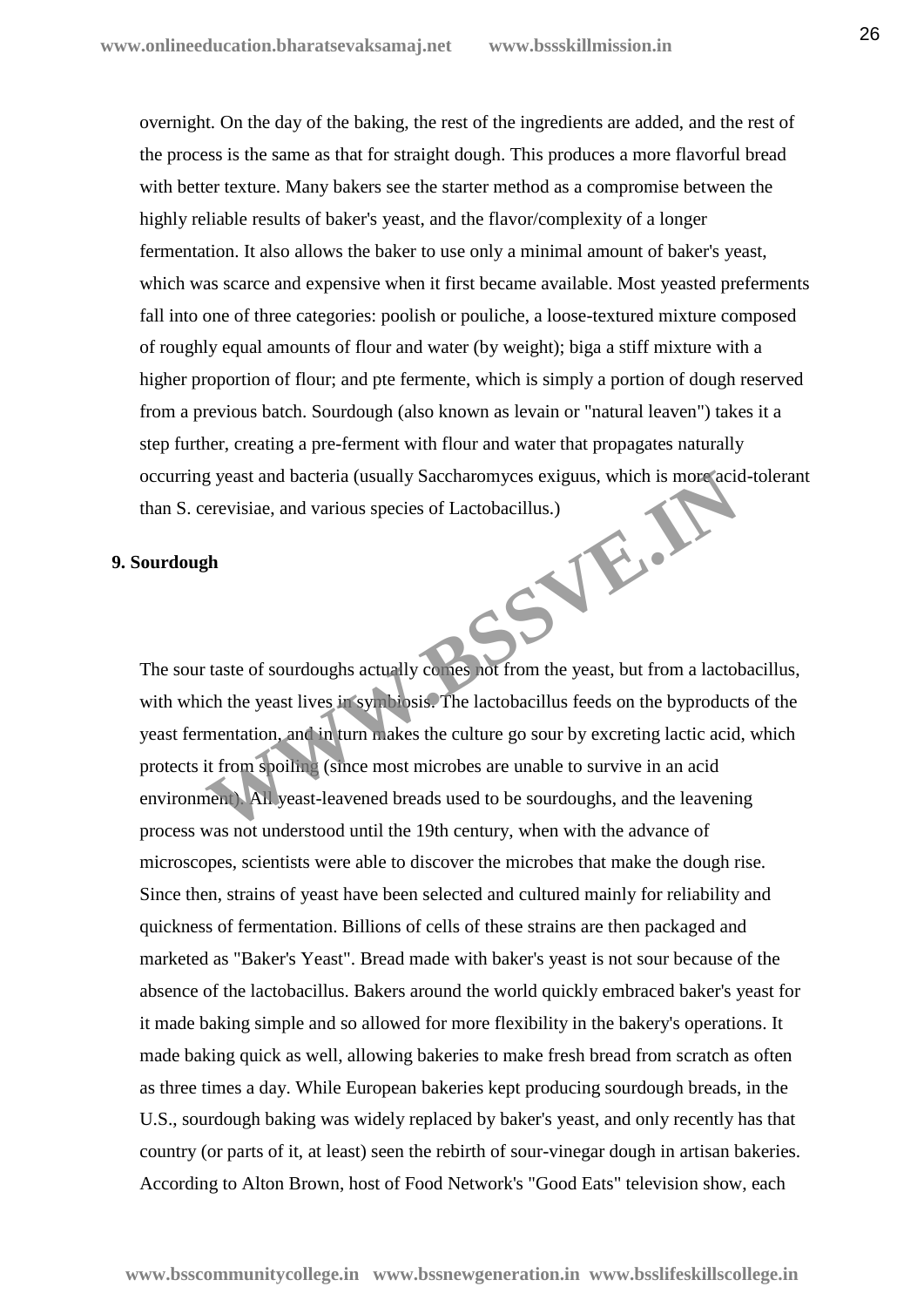region of the world has different strains of lactobacillus, hence the flavor of the bread made from home starters is unique. The San Francisco Bay Area is especially famous for its sourdough breads. Sourdough breads are most often made with a sourdough starter (not to be confused with the starter method discussed above). A sourdough starter is a culture of yeast and lactobacillus. It is essentially a dough-like or pancake-like flour/water mixture in which the yeast and lactobacilli live. A starter can be maintained indefinitely by periodically discarding a part of it and refreshing it by adding fresh flour and water. (When refrigerated, a starter can go weeks without needing to be fed.) There are starters owned by bakeries and families that are several human generations old, much revered for creating a special taste or texture. Starters can be obtained by taking a piece of another starter and growing it, or they can be made from scratch. There are hobbyist groups on the web who will send their starter for a stamped, self-addressed envelope, and there are even mailorder companies that sell different starters from all over the world. An acquired starter has the advantage to be more proven and established (stable and reliable, resisting spoiling and behaving predictably) than from-scratch starters.

There are other ways of sourdough baking and culture maintenance. A more traditional one is the process that was followed by peasant families throughout Europein past centuries. The family (usually the woman was in charge of breadmaking) would bake on a fixed schedule, perhaps once a week. The starter was saved from the previous week's dough. The starter was mixed with the new ingredients, the dough was left to rise, then a piece of it was saved (to be the starter for next week's bread). The rest was formed into loaves which were marked with the family sign (this is where today's decorative slashing of bread loaves originates from), and taken to the communal oven to bake. These communal ovens over time evolved into what are known today as bakeries, when certain people specialized in bread baking, and with time enhanced the process so far as to be able to mass produce cheap bread for everyone in the village. Will send their starter for a stamped, self-addressed envelope, and there<br>is the advantage to be more proven and established (stable and eliable, it<br>and behaving predictably) than from-scratch starters.<br>and behaving predic

# **10. Steam leavening**

The rapid expansion of steam produced during baking leavens the bread, which is as simple as it is unpredictable. The best known steam-leavened bread is the popover. Steam-leavening is unpredictable since the steam is not produced until the bread is baked. Steam leavening happens regardless of the rising agents (soda powder, yeast, baking powder, sour dough, egg snow) The rising agent generates carbon dioxide - or already

**www.bsscommunitycollege.in www.bssnewgeneration.in www.bsslifeskillscollege.in**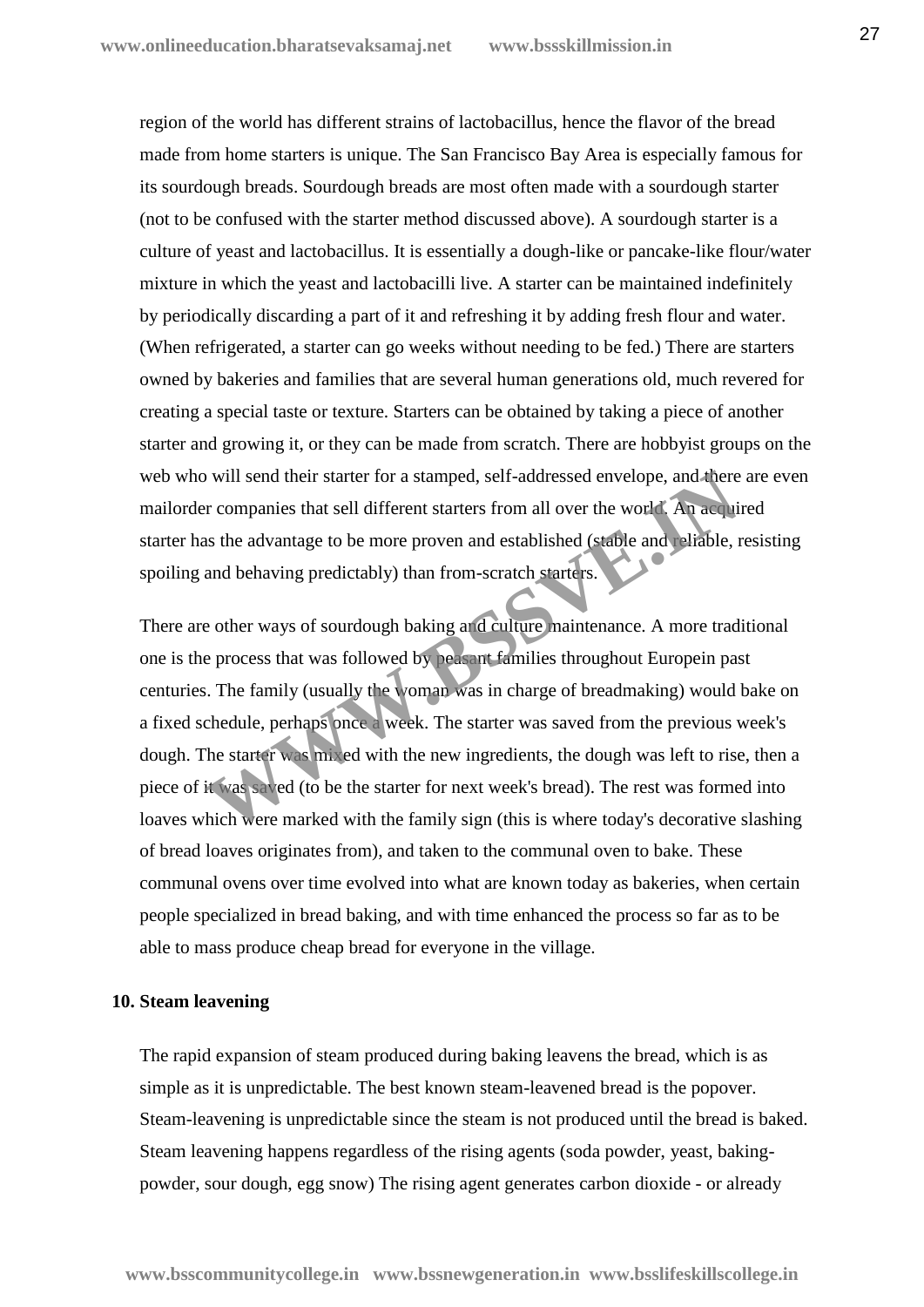contains air bubbles. The heat vaporises the water from the inner surface of the bubbles within the dough. The steam expands and makes the bread rise. It is actually the main factor in the rise of bread once it has been put in the oven. CO2 generation, on its own, is too small to account for the rise. Heat kills bacteria or yeast at an early stage, so the CO2 generation is stopped.

### **11. Bacterial leavening**

Salt rising bread employs a form of bacterial leavening that does not require yeast. Although the leavening action is not always consistent, and requires close attention to the incubating conditions, this bread is making a comeback due to its unique cheese-like flavor and fine texture.

### **12. Aeration**

Aerated bread is leavened by carbon dioxide being forced into dough under pressure. The technique is no longer in common use, but from the mid 19th to 20th centuries bread made this way was somewhat popular in the United Kingdom, made by the Aerated Bread Company and sold in its high-street tea rooms. the distance of the control of the thin the studies of the control of the total of the total of the studies of the studies of the control of the studies of the studies of the studies of the studies of the studies of the st

# **13. Fats or shortenings**

Fats such as butter, vegetable oils, lard, or that contained in eggs affects the development of gluten in breads by coating and lubricating the individual strands of protein and also helping hold the structure together. If too much fat is included in a bread dough, the lubrication effect will cause the protein structures to divide. A fat content of approximately 3% by weight is the concentration that will produce the greatest leavening action. In addition to their effects on leavening, fats also serve to tenderize the breads they are used in and also help to keep the bread fresh longer after baking.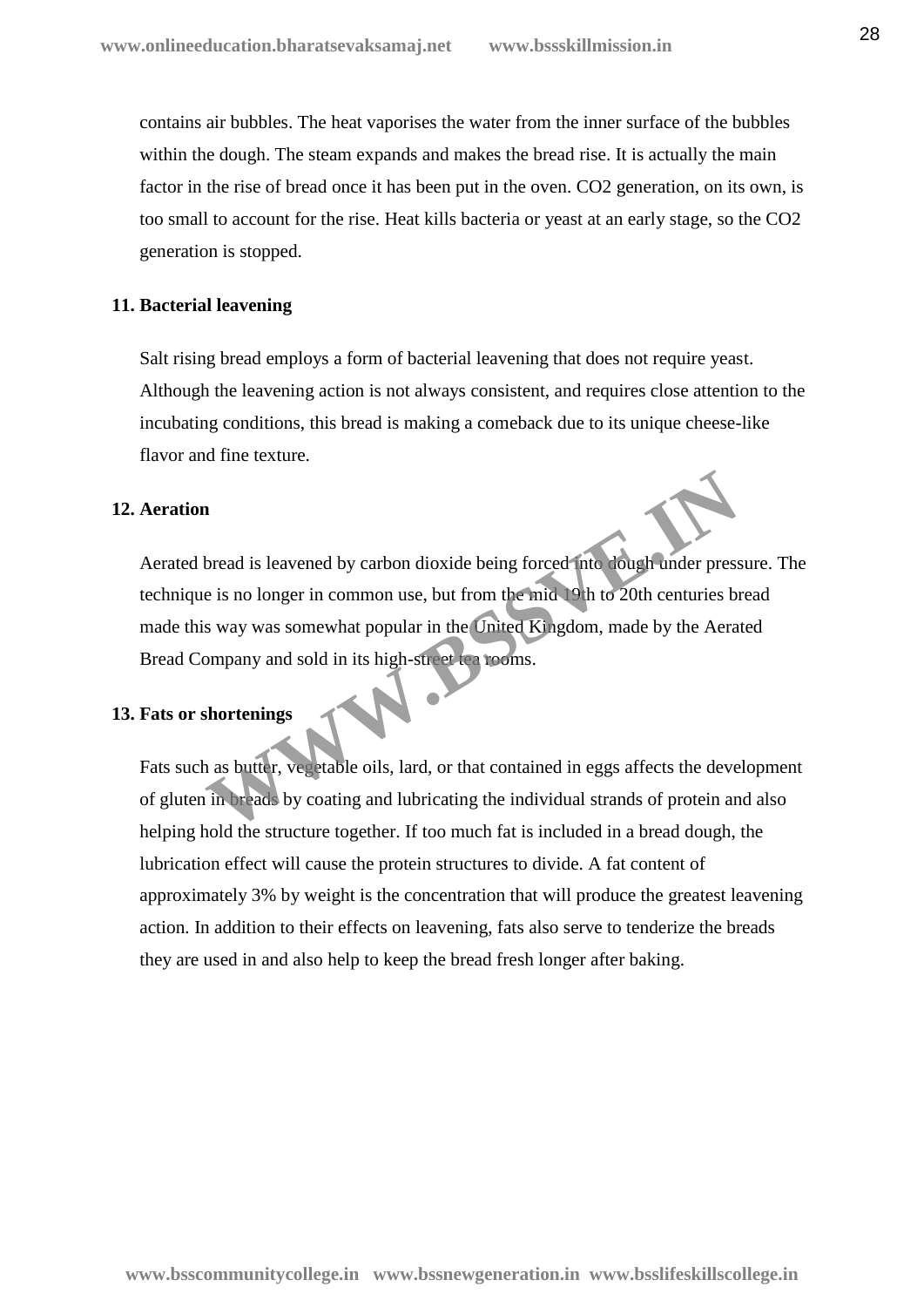# **Topic : Vegetables, Fruits And Salads**

### **Topic Objective:**

At the end of the topic student will be able to understand:

- Fresh Vegetables
- Garnishes
- Popular types of garden salads
- Safety concerns
- Medicinal and nutritional properties
- Other uses
- Technical uses
- Uses
- Edible gelatins
- Recovery
- Extraction
- Pretreatments

### **Definition/Overview:**

Gelatin is a translucent, colourless, brittle, nearly tasteless solid substance, extracted from the collagen inside animals' connective tissue. It has been commonly used as an emulsifier in food, pharmaceutical, photography, and cosmetic manufacturing. Substances containing gelatin or functioning in a similar way are called gelatinous. Gelatin is an irreversibly hydrolyzed form of collagen. Gelatin is classified as a foodstuff and has E number 441.Gelatin is a protein produced by partial hydrolysis of collagen extracted from the bones, connective tissues, organs, and some intestines of animals such as the domesticated cattle, and horses. The natural molecular bonds between individual collagen strands are broken down into a form that rearranges more easily. Gelatin melts when heated and solidifies when cooled again. Together with water, it forms a semi-solid colloid gel. Gelatin forms a solution of high viscosity in water, which sets to a gel on cooling, and its chemical composition is, in many respects, closely similar to that of its parent collagen. Gelatin solutions show viscoelastic flow and streaming birefringence. If gelatin is put into contact with cold water, **WWW.BSSVE.IN**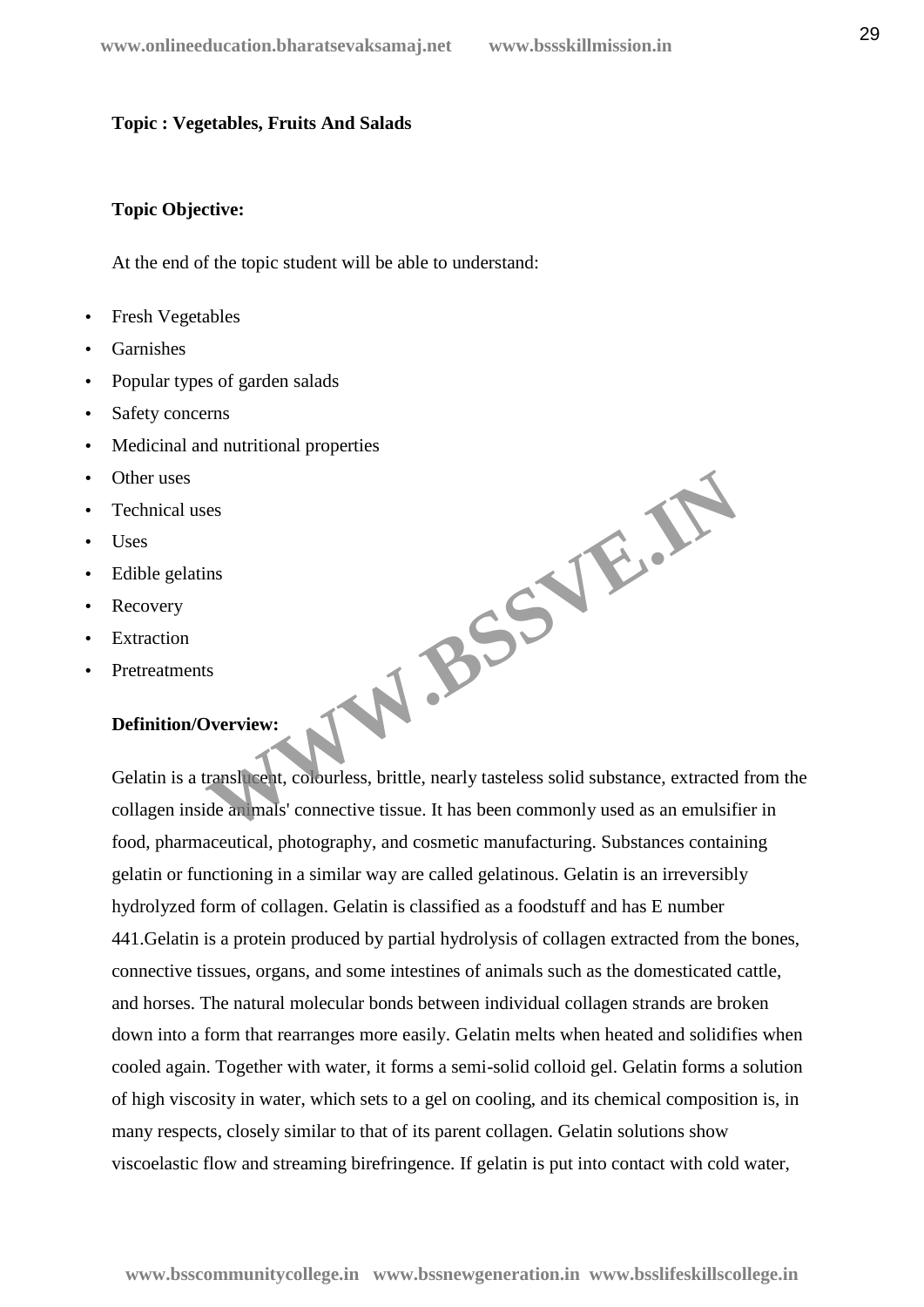some of the material dissolves. The solubility of the gelatin is determined by the method of manufacture. Typically, gelatin can be dispersed in a relatively concentrated acid. Such dispersions are stable for 10-15 days with little or no chemical changes and are suitable for coating purposes or for extrusion into a precipitating bath. Gelatin is also soluble in most polar solvents. Gelatin gels exist over only a small temperature range, the upper limit being the melting point of the gel, which depends on gelatin grade and concentration and the lower limit, the ice point at which ice crystallizes. The mechanical properties are very sensitive to temperature variations, previous thermal history of the gel, and time. The viscosity of the gelatin/water mixture increases with concentration and when kept cool  $(40F)$ .

Salad is a mixture of cold foods, usually including vegetables and/or fruits, often with a dressing, occasionally nuts or croutons, and sometimes with the addition of meat, fish, pasta, cheese, or whole grains. Salad is often served as an appetizer before a larger meal.The word "salad" comes from the French salade of the same meaning, which in turn is from the Latin salata, "salty", from sal, "salt. The "green salad" or "garden salad" is most often composed of some vegetables, built up on a base of leaf vegetables such as one or more lettuce varieties, spinach, or rocket (arugula) put together in a manner known as vegtabling. The salad leaves are cut or torn into bite-sized fragments and tossed together (called a tossed salad), or may be placed in a predetermined arrangement.Other common vegetables in a green salad include cucumbers, peppers, mushrooms, onions, spring onions, red onions, avocado, carrots, celery, and radishes. Other ingredients such as tomatoes, pasta, olives, hard boiled egg, artichoke hearts, heart of palm, roasted red peppers, cooked potatoes, rice, sweetcorn, green beans, black beans, croutons, cheeses, meat (e.g. bacon, chicken), or fish (e.g. tuna, shrimp) are sometimes added to salads. In a restaurant, a small salad without meat is called a dinner salad. The entree salads may contain chicken, either grilled or fried chicken fingers on top of the salad, or seafood in the form of grilled or fried shrimp, or a fish steak, such as tuna, mahi mahi, or salmon. Steak such as sirloin can be grilled and sliced and placed upon the salad. assonally hals or erotating, and sometimes with the didnformal reads, its<br>hole grains. Salad is often served as an appetizer before a larger meal. The<br>whole grains. Salad is often served as an appetizer before a larger mea

The worldwide production amount of gelatin is about 300,000 tons per year (roughly 600 million lbs.). On a commercial scale, gelatin is made from by-products of the meat and leather industry, mainly pork skins, pork and cattle bones, or split cattle hides. Recently, by products of the fishery industry began to be considered as raw material for gelatin production because they eliminate most of the religious obstacles surrounding gelatin consumption. Contrary to popular belief, horns and hooves are not commonly used. The raw materials are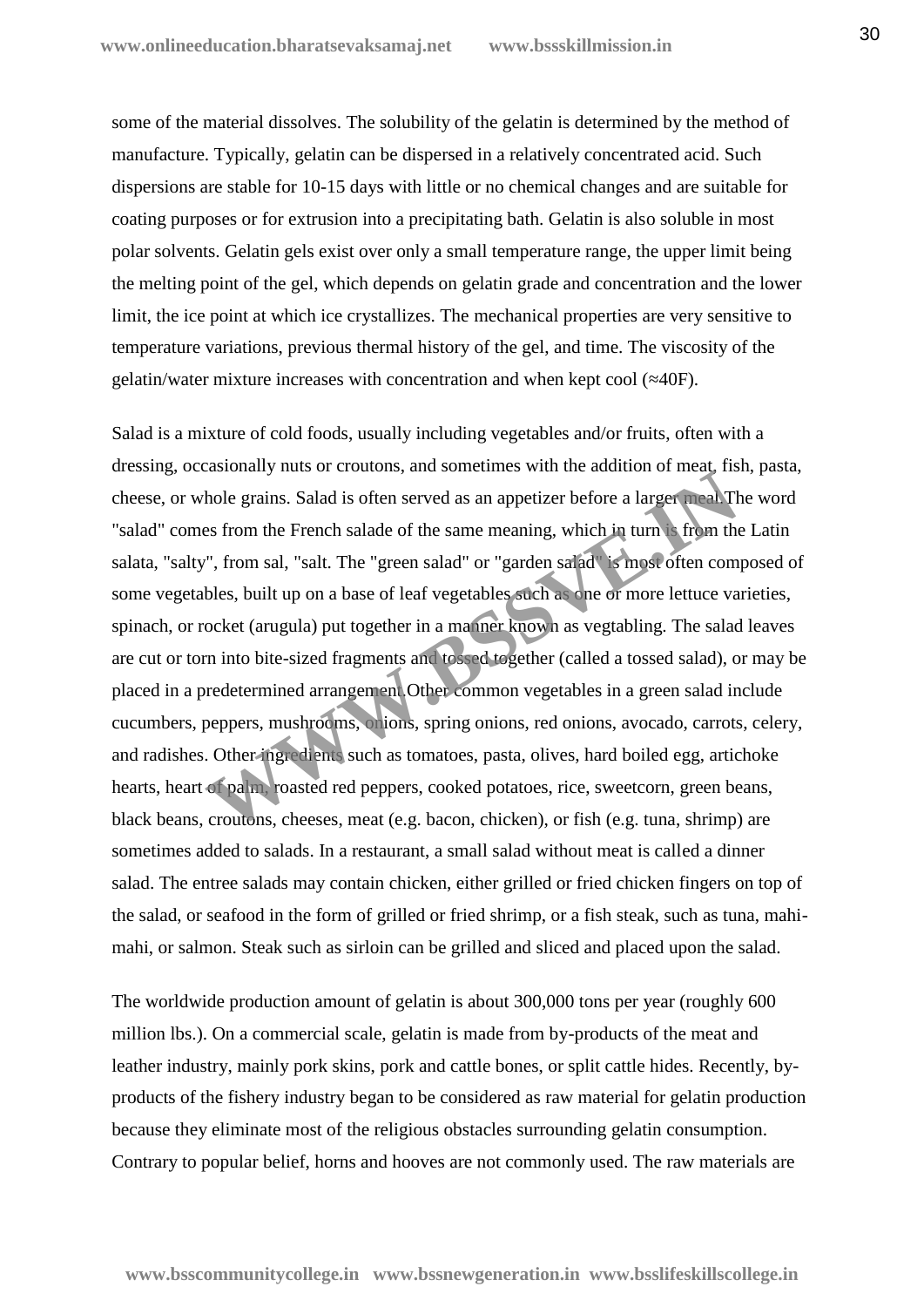prepared by different curing, acid, and alkali processes which are employed to extract the dried collagen hydrolysate. These processes may take up to several weeks, and differences in such processes have great effects on the properties of the final gelatin products. Gelatin can also be prepared at home. Boiling certain cartilaginous cuts of meat or bones will result in gelatin being dissolved into the water. Depending on the concentration, the resulting broth, when cooled, will naturally form a jelly or gel. This process, for instance, may be used for the pot-au-feu dish.

While there are many processes whereby collagen can be converted to gelatin, they all have several factors in common. The intermolecular and intramolecular bonds which stabilize insoluble collagen rendering it insoluble must be broken, and the hydrogen bonds which stabilize the collagen helix must also be broken . The manufacturing processes of gelatin consists of three main stages: Pretreatments to make the raw materials ready for the main extraction step and to remove impurities which may have negative effects on physicochemical properties of the final gelatin product, From the state of the the raw materials ready for the raw materials ready for the ray and to remove impurities which may have negative effects in the racial properties of the final gelatin product, traction step, which is

The main extraction step, which is usually done with hot water or dilute acid solutions as a multistage extraction to hydrolyze collagen into gelatin, and finally,

The refining and recovering treatments including filtration, clarification, evaporation, sterilization, drying, grinding, and sifting to remove the water from the gelatin solution, to blend the gelatin extracted, and to obtain dried, blended and ground final gelatin.

### **Key Points:**

### **1. Pretreatments**

If the physical material which will be used in production is bones, dilute acid solutions should be used to remove calcium and similar salts. Hot water or several solvents may be used for degreasing. Maximum fat content of the material should not exceed 1% before the main extraction step. If the raw material is hides and skin, size reduction, washing, removing hair from the hides, and degreasing are the most important pretreatments used to make the hides and skins ready for the main extraction step. Raw material preparation for extraction is done by three different methods: acid, alkali, and enzymatic treatments.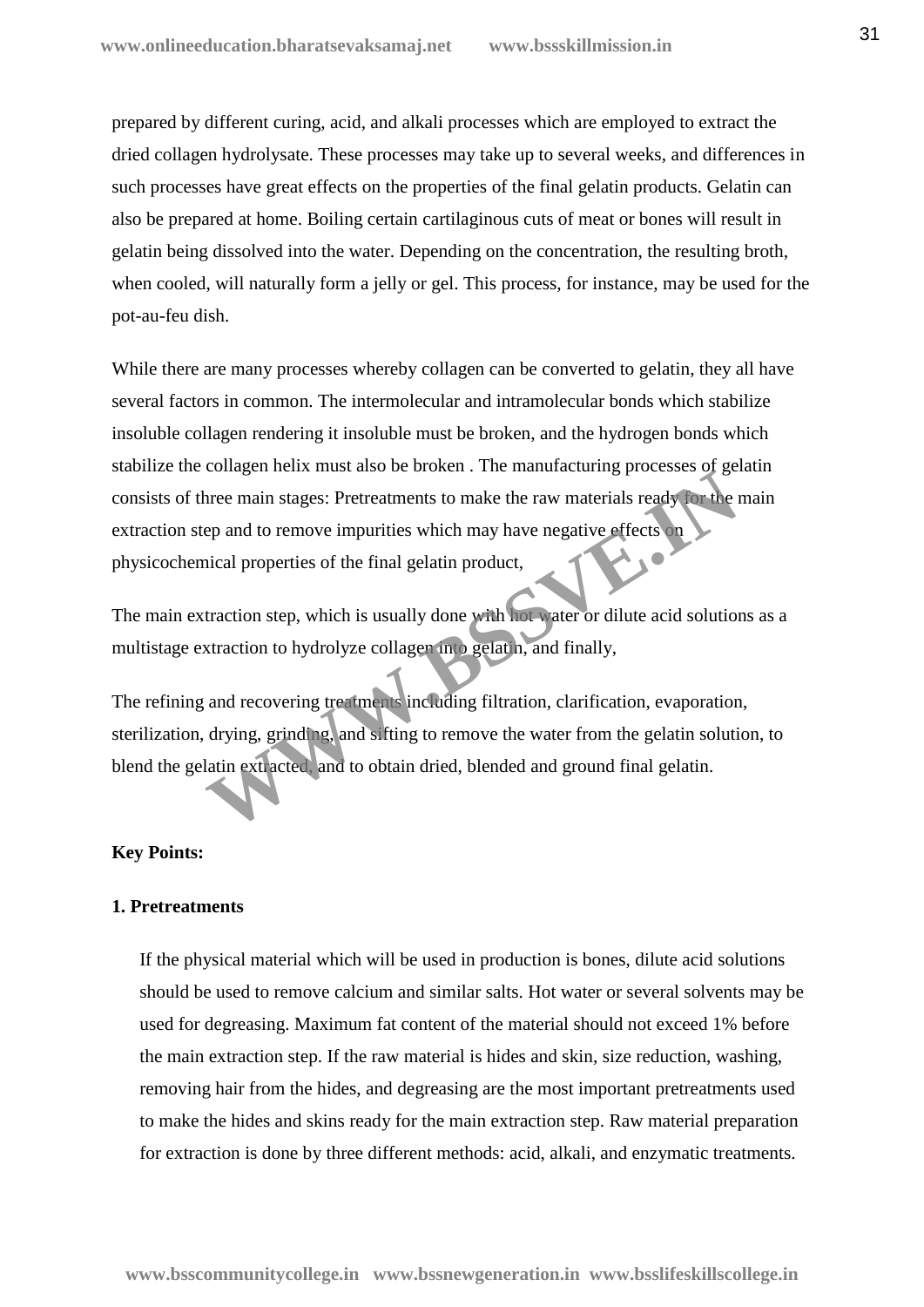Acid treatment is especially suitable for less fully crosslinked materials such as pig skin collagen. Pig skin collagen is less complex than the collagen found in bovine hides. Acid treatment is faster than alkali treatment and requires normally 10 to 48 hours. Alkali treatment is suitable for more complex collagen as being in bovine hides. This process requires longer time, normally several weeks. The purpose of the alkali treatment is to destroy certain chemical crosslinkages still present in collagen. The gelatin obtained from acid treated raw material has been called type-A gelatin, and the gelatin obtained from alkali treated raw material is referred to as type-B gelatin. Enzymatic treatments used for preparing raw material for the main extraction step are relatively new. Enzymatic treatments have some advantages in contrast to alkali treatment. Time required for enzymatic treatment is short, the yield is almost 100% in enzymatic treatment, the purity is also higher, and the physical properties of the final gelatin product are better.

### **2. Extraction**

After preparation of the raw material, i.e., reducing crosslinkages between collagen components and removing some of the impurities such as fat and salts, partially purified collagen is converted into gelatin by extraction with either water or acid solutions at appropriate temperatures. This extraction is one of the most important steps in gelatin production. All industrially used processes are based on neutral or acid pH values because alkali treatments speed up conversion, but, at the same time, degradation processes are promoted. Acid extract conditions are extensively used in the industry but the degree of acid varies with different processes. This extraction step is a multi stage process, and extraction temperature is usually increased in later extraction steps. This procedure ensures the minimum thermal degradation of the extracted gelatin. gher, and the physical properties of the final gelatin product are better.<br> **M**<br> **M**<br>
paration of the raw material, i.e., reducing cross-linkages between collagents and removing some of the impurities such as fat and salts

### **3. Recovery**

This process includes several steps such as filtration, evaporation, sterilization, drying, grinding, and sifting. These operations are concentration-dependent and also dependent on the particular gelatin used. Degradation must be avoided or minimized. For this purpose, limiting the temperature as much as possible would be helpful. Rapid processing is required for most of them. All of these processing steps should be done in several stages to avoid extensive deterioration of peptide structure. Otherwise, low gelling strength would be obtained that is not generally desired.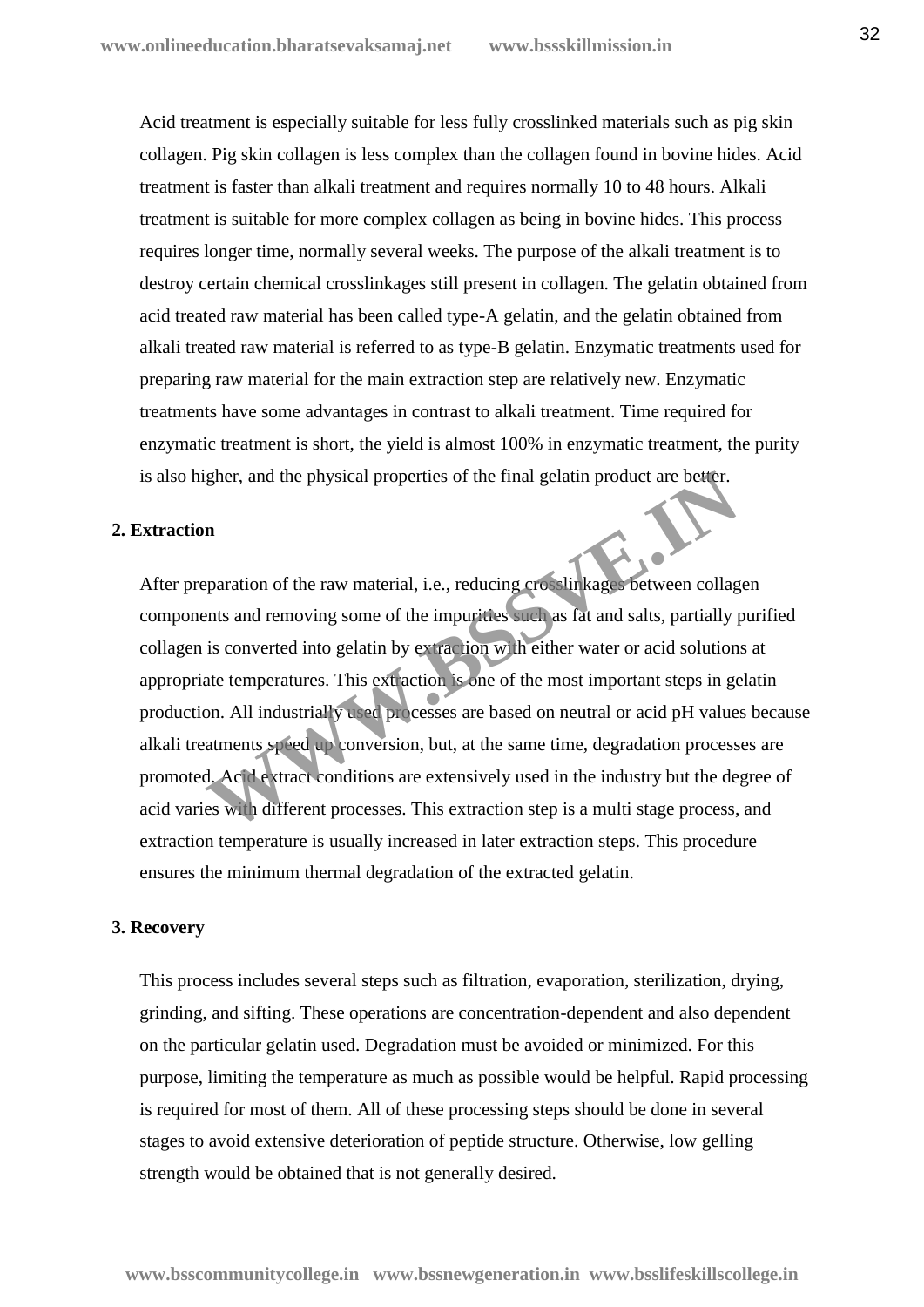# **4. Edible gelatins**

Household gelatin comes in the form of sheets, granules, or powder. Instant types can be added to the food as they are; others need to be soaked in water beforehand.

Special kinds of gelatin indicate the specific animal origin that was used for its production. For example, Jewish kosher or Muslim halal customs may require gelatin from fish. Vegetarians avoid gelatin and use other emulsifiers instead, such as agar, carrageenan, pectin, or konnyaku.

#### **5. Uses**

Probably best known as a gelling agent in cooking, different types and grades of gelatin are used in a wide range of food and non-food products: Common examples of foods that contain gelatin are gelatin desserts, jelly, trifles, aspic, marshmallows, and confectioneries such as Peeps and gummy bears. Gelatin may be used as a stabilizer, thickener, or texturizer in foods such as ice cream, jams, yogurt, cream cheese, and margarine; it is used, as well, in fat-reduced foods to simulate the mouthfeel of fat and to create volume without adding calories. Gelatin is used for the clarification of juices, such as apple juice, and of vinegar. Isinglass, from the swim bladders of fish, is still in use as a fining agent for wine and beer. Beside hartshorn jelly, from deer antlers (hence the name "hartshorn"), isinglass was one of the oldest sources of gelatin. best known as a gening agent in cooking, uncertainty pessatia grades of<br>in a wide range of food and non-food products: Common examples of for<br>elatin are gelatin desserts, jelly, trifles, aspic, marshmallows, and confec<br>Pee

### **6. Technical uses**

Gelatin typically constitutes the shells of pharmaceutical capsules in order to make them easier to swallow. Hypromellose is a vegan-acceptable alternative to gelatin, but is more expensive to produce. Animal glues such as hide glue are essentially unrefined gelatin.

It is used to hold silver halide crystals in an emulsion in virtually all photographic films and photographic papers. Despite some efforts, no suitable substitutes with the stability and low cost of gelatin have been found. Used as a carrier, coating or separating agent for other substances, it, for example, makes beta-carotene water-soluble, thus imparting a yellow colour to any soft drinks containing beta-carotene. Gelatin is closely related to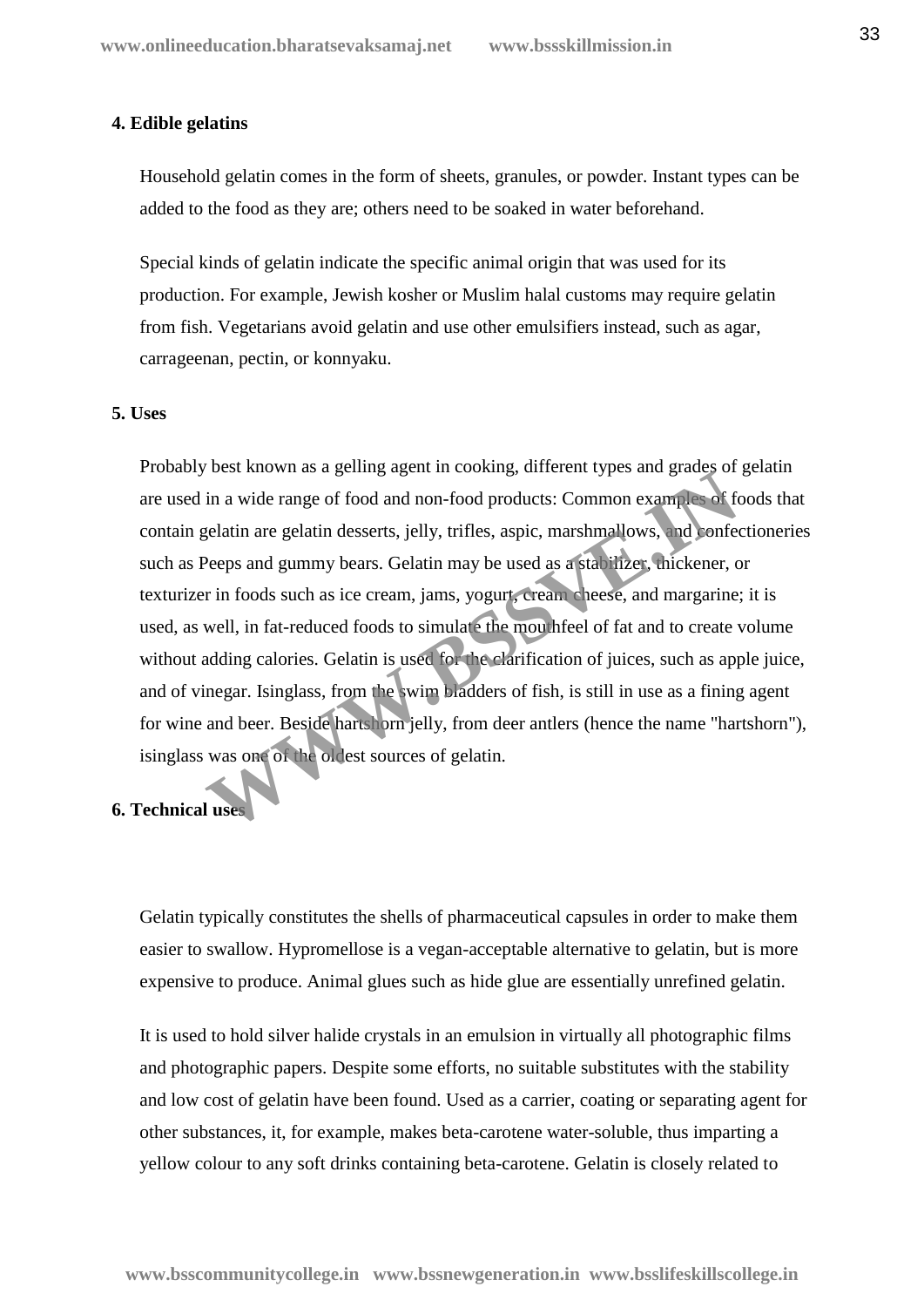bone glue and is used as a binder in match heads and sandpaper. Cosmetics may contain a non-gelling variant of gelatin under the name hydrolyzed collagen. As a surface sizing, it smooths glossy printing papers or playing cards and maintains the wrinkles in crpe paper.

### **7. Other uses**

Blocks of ballistic gelatin simulate muscle tissue as a standardized medium for testing firearms ammunition. Gelatin is used by synchronized swimmers to hold their hair in place during their routines as it will not dissolve in the cold water of the pool. It is frequently referred to as "knoxing", a reference to Knox brand gelatin.[citation needed] Though commonly used, the owners of the trademark object to the genericized use of the term.[citation needed] When added to boiling water and cooled, unflavored gelatin can make a home-made hair styling gel that is cheaper than many commercial hair styling products, but by comparison has a shorter shelf life (about a week) when stored in this form (usually in a refrigerator). After being applied to scalp hair, it can be removed with rinsing and some shampoo. It is commonly used as a biological substrate to culture adherent cells. Also used by those who are sensitive to tannins (which can irritate the stomach) in teas, soups or brews. It may be used as a medium with which to consume LSD. LSD in gelatin form is known as "windowpane" or "gel". From the matter shares are about the non-essential mino acids<br>
1. but by comparison has a shorter shelf life (about a week) when stored if<br>
wally in a refrigerator). After being applied to scalar in it can be removed<br>
1. T

# **8. Medicinal and nutritional properties**

Although gelatin is 98-99% protein by dry weight, it has less nutritional value than many other protein sources. Gelatin is unusually high in the non-essential amino acids glycine and proline, (i.e., those produced by the human body), while lacking certain essential amino acids (i.e., those not produced by the human body). It contains no tryptophan and is deficient in isoleucine, threonine, and methionine. The approximate amino acid composition of gelatin is: glycine 21%, proline 12%, hydroxyproline 12%, glutamic acid 10%, alanine 9%, arginine 8%, aspartic acid 6%, lysine 4%, serine 4%, leucine 3%, valine 2%, phenylalanine 2%, threonine 2%, isoleucine 1%,hydroxylysine 1%, methionine and histidine 1% and tyrosine 0.5%. These values vary, especially the minor constituents, depending on the source of the raw material and processing technique.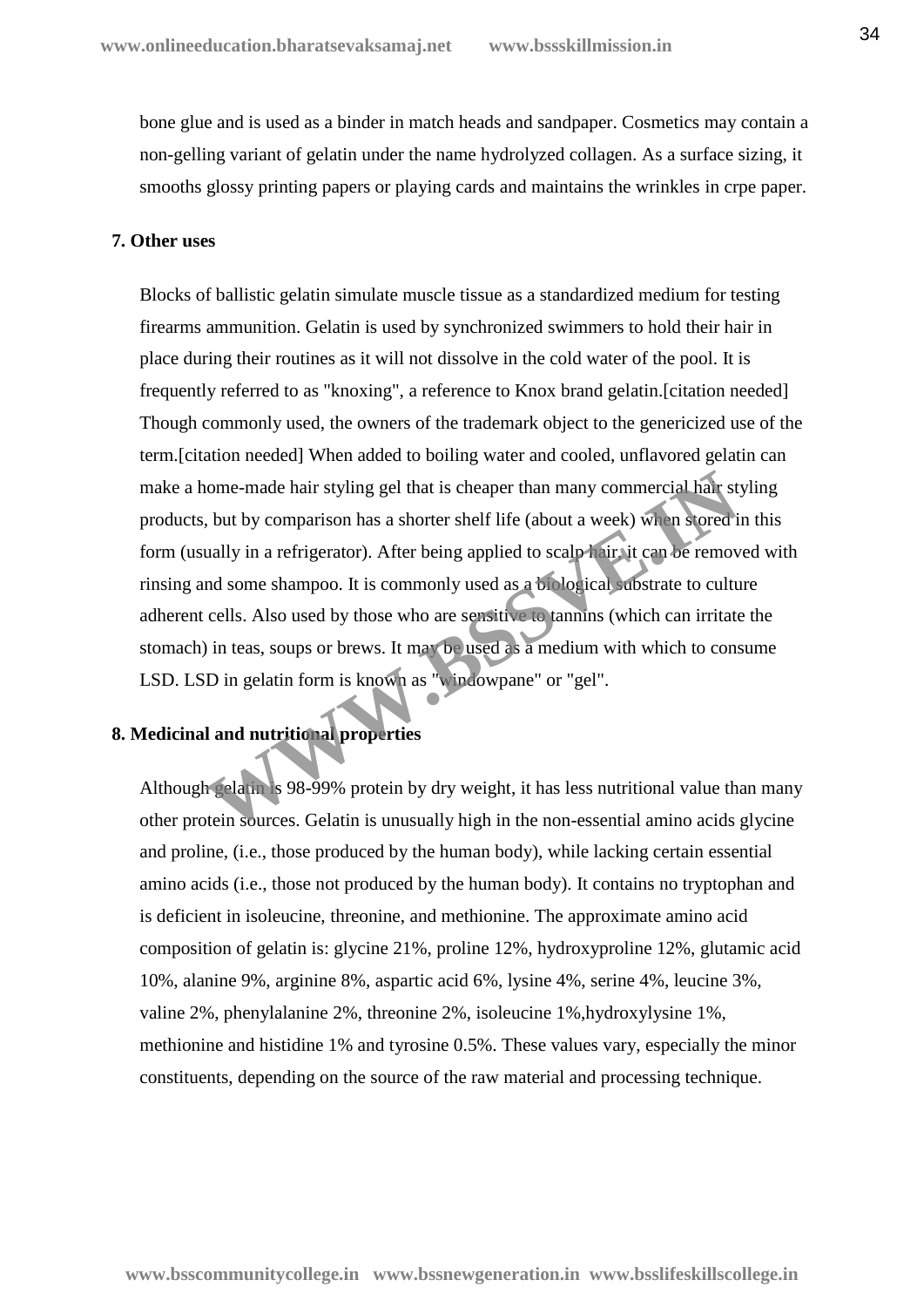Gelatin is one of the few foods that cause a net loss of protein if eaten exclusively. In the 1970s, several people died of malnutrition while on popular liquid protein diets. For decades, gelatin has been touted as a good source of protein. It has also been said to strengthen nails and hair. However, there is little scientific evidence to support such an assertion, one which may be traced back to Knox's revolutionary marketing techniques of the 1890s, when it was advertised that gelatin contains protein and that lack of protein causes dry, deformed nails. In fact, the human body itself produces abundant amounts of the proteins found in gelatin. Furthermore, dry nails are usually due to a lack of moisture, not protein. Several Russian researchers offer the following opinion regarding certain peptides found in gelatin: "gelatin peptides reinforce resistance of the stomach mucous tunic to ethanol and stress action, decreasing the ulcer area by twice." Gelatin has also been claimed to promote general joint health. A study at BallState University, sponsored by Nabisco (the former parent company of Knox gelatin), found that gelatin supplementation relieved knee joint pain and stiffness in athletes. These results have not yet been replicated by other researchers.

# **9. Safety concerns**

Due to bovine spongiform encephalopathy (BSE), also known as "mad cow disease", and its link to new variant Creutzfeldt-Jakob disease (vCJD), there has been much concern about using gelatin derived from possibly infected animal parts. One study released in 2004, however, demonstrated that the gelatin production process destroys most of the BSE prions that may be present in the raw material. However, more detailed recent studies regarding the safety of gelatin in respect to mad cow disease have prompted the U.S. Food and Drug Administration to re-issue a warning and stricter guidelines for the sourcing and processing of gelatin to reduce the potential risk posed by Bovine Spongiform Encephalopathy from 1997. An alternative source for gelatin could be fish gelatin from for example cat fish, Tilapia species or Trachurus species. Other advantages over gelatin from pigs or cows is the absence of issues for preparing food because of religious reasons. France of the former parent company of Knox gelatin), found that elating<br>
exco (the former parent company of Knox gelatin), found that elating<br>
entation relieved knee joint pain and stiffness in athletes. These results h<br>

# **10. Popular types of garden salads**

- Caesar salad
- Chef salad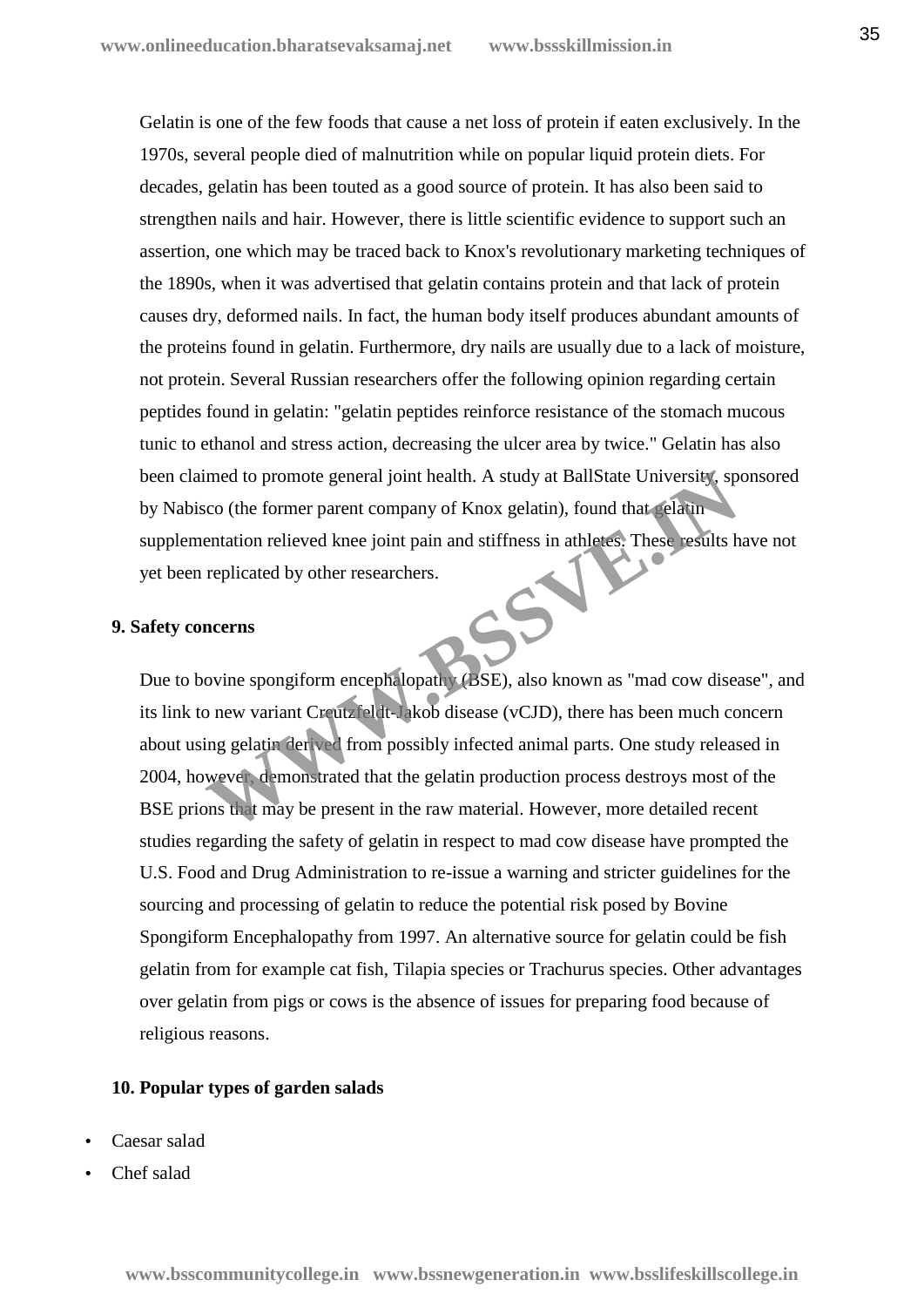- Chinese chicken salad
- Cobb salad
- Greek salad
- Michigan salad
- Dressings

A green salad is often served with a dressing. Some examples include:

- Balsamic vinegar
- Caesar dressing
- Creamy mayonnaise or yoghurt-based dressings:
- Bleu cheese or blue cheddar dressing
- Louis dressing
- Ranch dressing
- Russian dressing
- Honey Dijon
- Thousand Island dressing
- Oil and vinegar, lemon, or soy sauce based dressings<br>French dressing<br>Italian dressing<br>Vinaigrette<br>Wafu dr **WWW.BSSVE.IN**
- French dressing
- Italian dressing
- Vinaigrette
- Wafu dressing
- Tahini
- Hummus

The concept of salad dressing varies across cultures. There are many commonly used salad dressings in North America. Traditional dressings in southern Europe are vinaigrettes, while mayonnaise is predominant in eastern European countries and Russia. In Denmarkdressings are often based on crme frache. In China, where Western salad is a recent adoption from Western cuisine, the term salad dressing (沙拉酱,shalajiang) tends to refer to mayonnaise or mayonnaise-based dressings. Many light edible oils are used as salad dressings, including olive oil, corn oil, soybean oil, safflower oil, etc.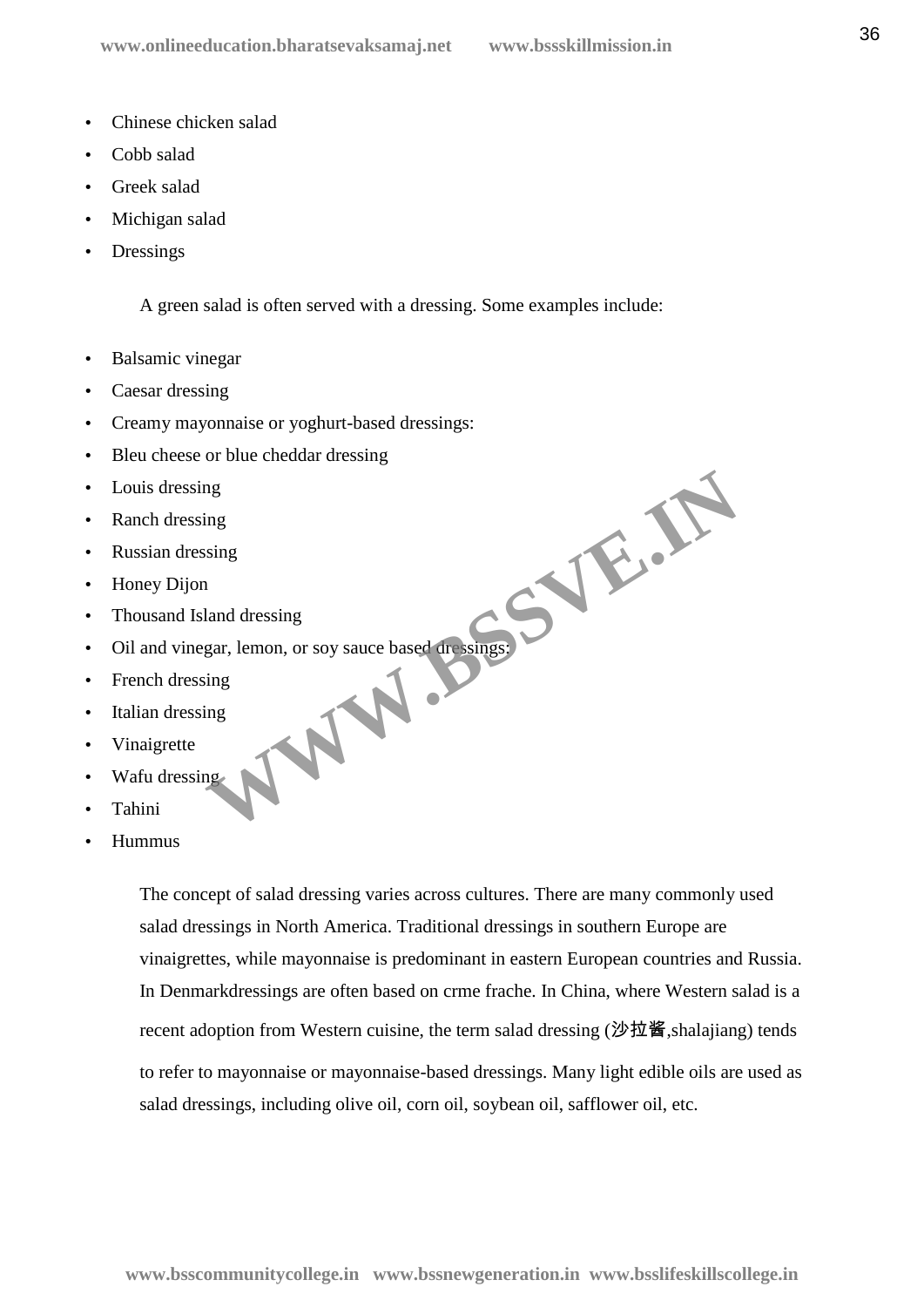# **11. Garnishes**

There are various vegetables and other fare that are often added to garden salads. Some of them are:

# A Green Salad

- anchovies
- bacon bits (real or imitation)
- beetroot
- bell peppers
- grated carrots
- cress
- croutons
- cucumbers
- fresh parsley
- mushrooms
- onions (often red onions)
- radishes
- sunflower seeds (shelled)
- surimi artificial crab meat W.BSSVE.IN
- tomatoes

Again, individual taste usually governs the choice of salad garnishes. i like to have on my salad a nice fresh garnish and some vinegarette dressing YUM YUM pigs back side .

Other types of salad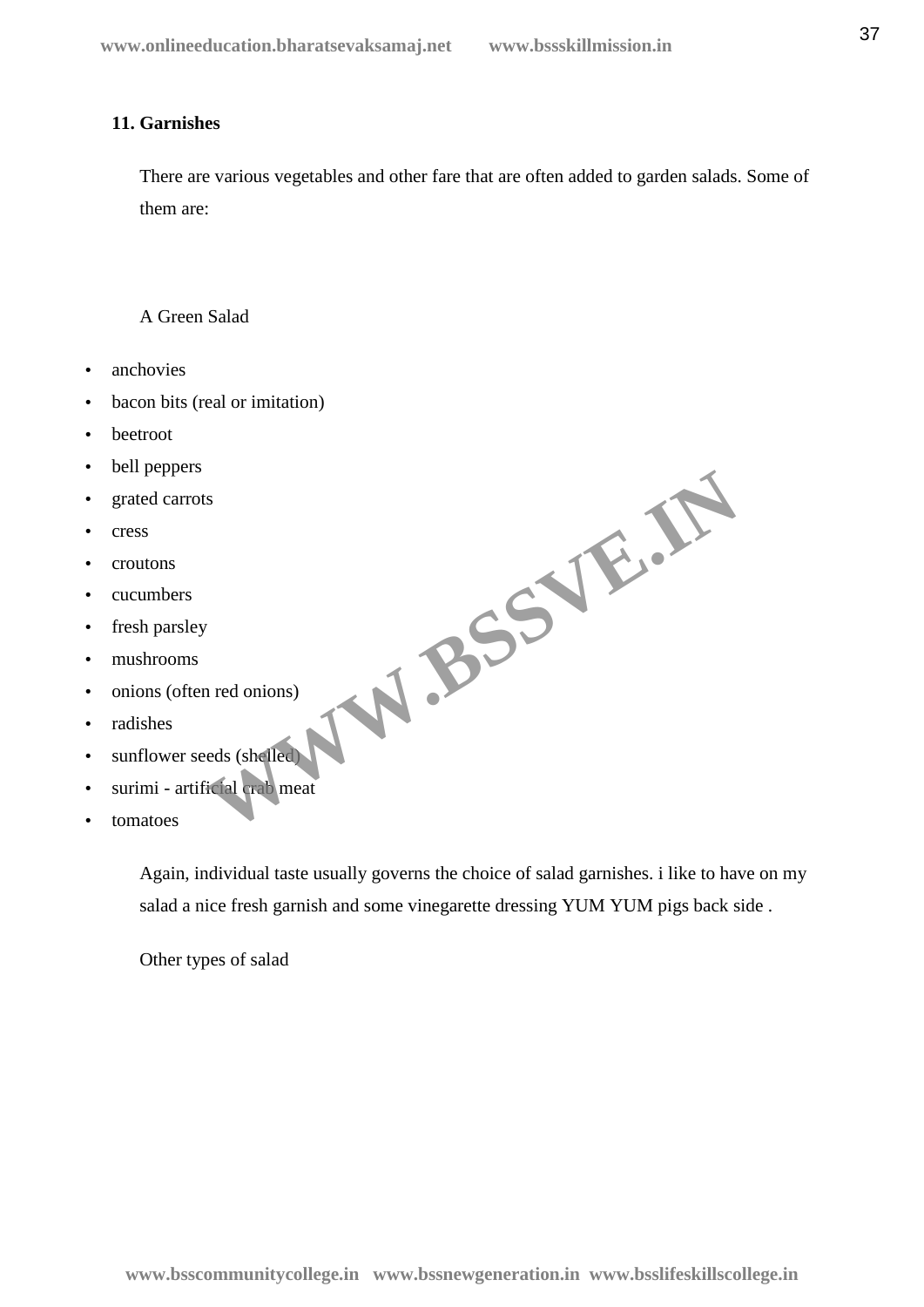# **12. Fresh Vegetables**

Some salads are based on food items other than fresh vegetables:

- Antipasto salad
- Bean salad
- Blackford Salad
- Caesar salad
- Chef salad
- Chicken salad
- Chinese chicken salad WW.BSS<sup>VE.IN</sup>
- Cobb salad
- Coleslaw
- Congealed salad
- Crab Louie salad
- Egg salad
- Eggplant salad
- Fattoush
- Fruit salad
- Greek salad
- Ham salad
- Israeli salad
- Larb, from Laos
- Milner salad
- Maritz salad
- Michigan salad
- Nioise salad
- Panzanella
- Pasta salad
- Pea salad
- Polish salad
- Potato salad
- Russian salad
- Pretzel salad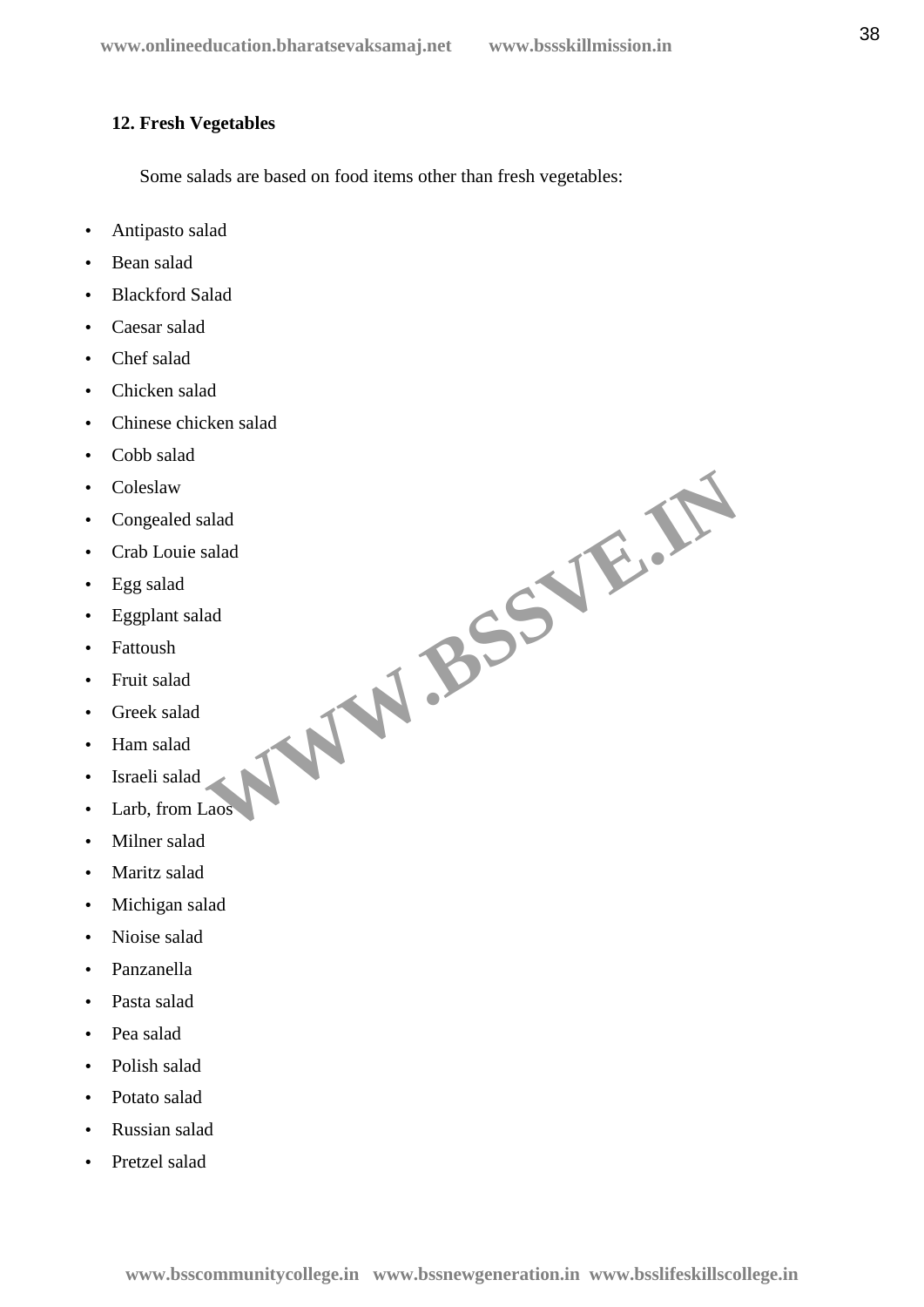- Ivanov Salad
- Salmagundi

Sesame Noodle Salad

- Shopska salad from Bulgaria
- Somen salad from Japan
- Som tam (Thai ) or Green Papaya Salad from Thailand
- G i ng sen a Vietnamese salad
- G i c sanh c m from Hue province, Vietnam
- G i c trch from Phu Quoc island, Kien Giang province, Vietnam
- N m rau mu ng from northern Vietnam; made with Ipomoea aquatica **WWW.BSSVE.IN**
- N m hoa chu i from northern Vietnam
- $\bullet$  Th t g x phay from Vietnam
- Tabouli
- Taco salad
- Tuna salad
- Tuna salad nioise
- Waldorf salad
- Watergate salad
- History
- The diarist John Evelyn wrote a book on salads, Acetaria: A Discourse on Sallets (1699), that describes the new salad greens like "sellery" (celery), coming out of Italy and the Netherlands.

In Section 4 of this course you will cover these topics:

- Dairy Products And Eggs
- Meat, Poultry And Seafood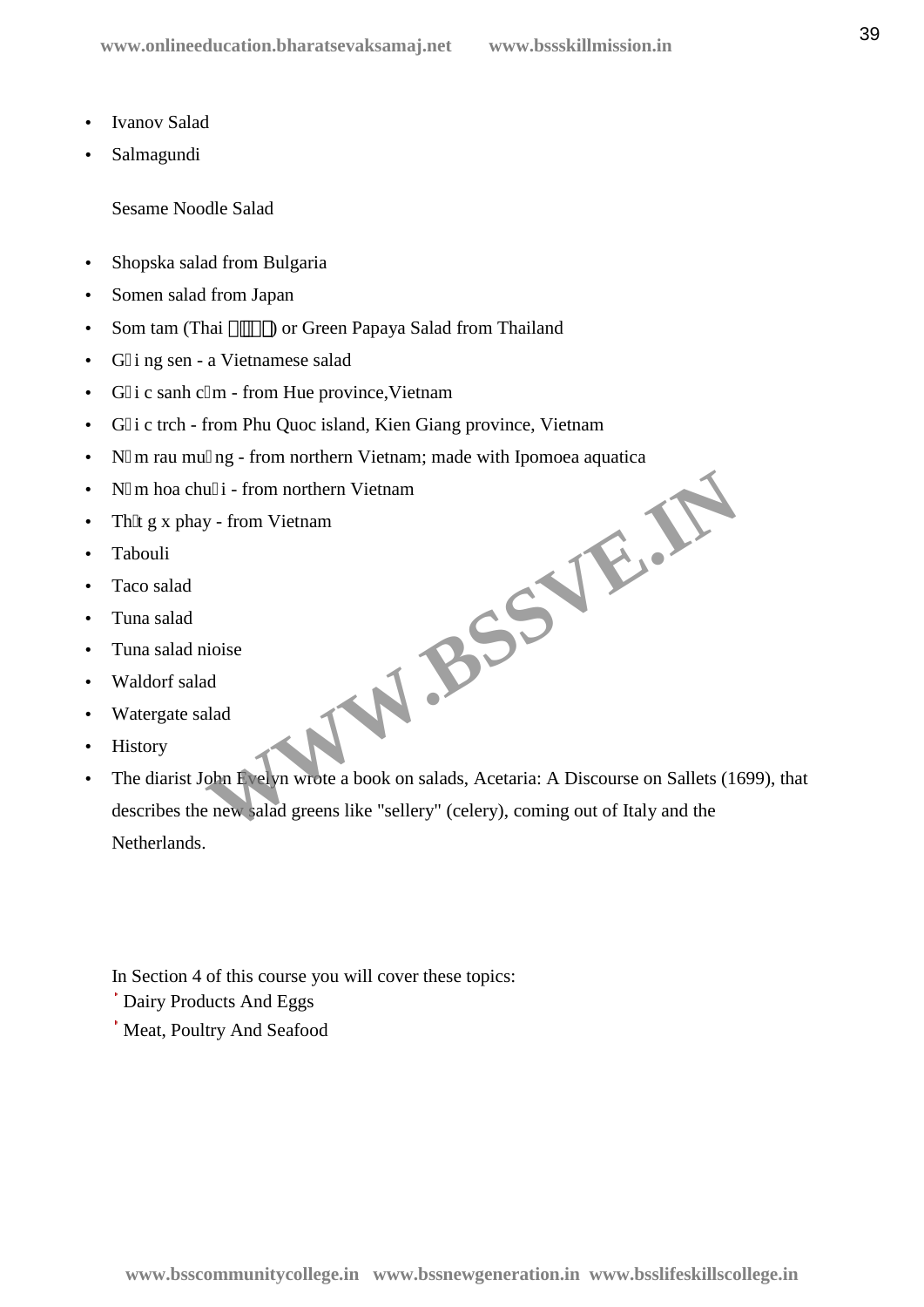# **Topic : Dairy Products And Eggs**

# **Topic Objective:**

At the end of the topic student will be able to understand:

- History
- Preservation
- Substitutes
- Problems with cooking
- Flavour
- Chicken Eggs
- Egg
- Cream
- Milk

# **Definition/Overview:**

Dairy products are generally defined as foodstuffs produced from milk. They are usually high-energy-yielding food products. A production plant for such processing is called a dairy or a dairy factory. Raw milk for processing generally comes from cows, but occasionally from other mammals such as goats, sheep, water buffalo, yaks, or horses. Dairy products are commonly found in European, Middle Eastern and Indian cuisine, whereas they are almost unknown in East Asian cuisine. **WWW.BSSVE.IN**

# **Key Points:**

# **1. Milk**

- Milk, after optional homogenization, pasteurization, in several grades of bacteria Streptococcus lactis and Leuconostoc citrovorum
- Crme frache, slightly fermented cream
- Smetana, Central and Eastern European variety of sour cream
- Clotted cream, thick spoonable cream made by heating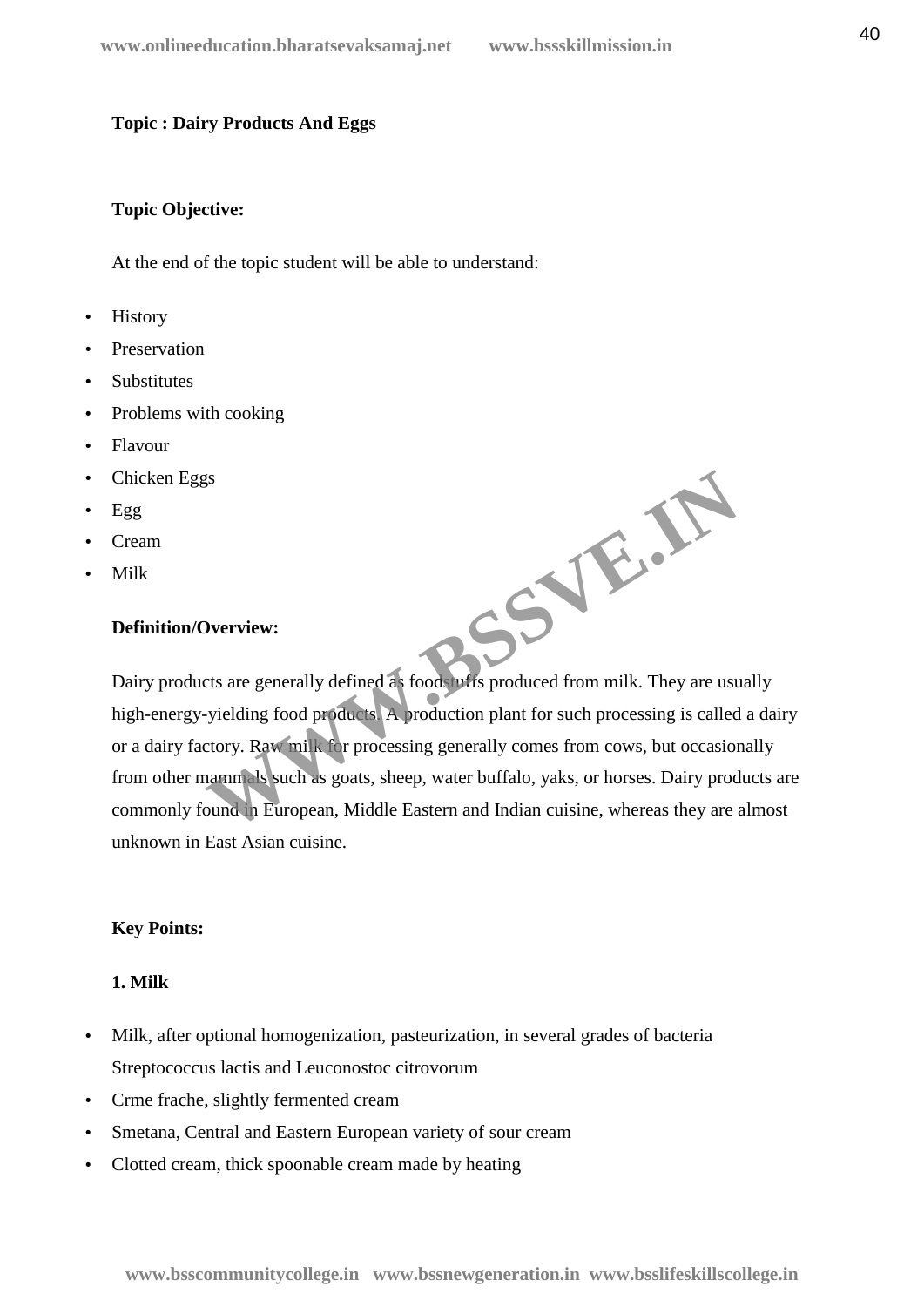- Cultured buttermilk, fermented concentrated (water removed) milk using the same bacteria as sour cream
- Milk powder (or powdered milk), produced by removing the water from milk
- Whole milk & buttermilk
- Skim milk

### **2. Cream**

Cultured and confectionery powders

- Condensed milk, milk which has been concentrated by evaporation, often with sugar added for longer life in an opened can
- Evaporated milk, (less concentrated than condensed) milk without added sugar
- Ricotta cheese, milk heated and reduced in volume, known in Indian cuisine as Khoa
- Infant formula, dried milk powder with specific additives for feeding human infants
- Baked milk, a variety of boiled milk that has been particularly popular in Russia
- Butter, mostly milk fat, produced by churning cream
- Buttermilk, the liquid left over after producing butter from cream, often dried as livestock food

### **3. Egg**

An egg is a round or oval body laid by the female of many animals, consisting of an ovum surrounded by layers of membranes and an outer casing, which acts to nourish and protect a developing embryo and its nutrient reserves. Most edible eggs, including bird eggs and turtle eggs, consist of a protective, oval eggshell, the albumen (egg white), the vitellus (egg yolk), and various thin membranes. Every part is edible, although the eggshell is generally discarded. Nutritionally, eggs are considered a good source of protein and choline. Bird eggs are a common food and one of the most versatile ingredients used in cooking. They are important in many branches of the modern food industry. The most commonly used bird eggs are those from the chicken. Duck and goose eggs, and smaller eggs such as quail eggs are occasionally used as a gourmet ingredient, as are the largest bird eggs, from ostriches. Gull eggs are considered a delicacy in England, as well as in Scandinavian countries, particularly in Norway. In some African countries, guineafowl eggs are commonly seen in marketplaces, especially in the spring milk, (less concentrated than condensed) milk without added sugarse, milk heated and reduced in volume, known in Indian cuisine as Kingdian and the set of the set of the set of the set of the set of the set of the set of t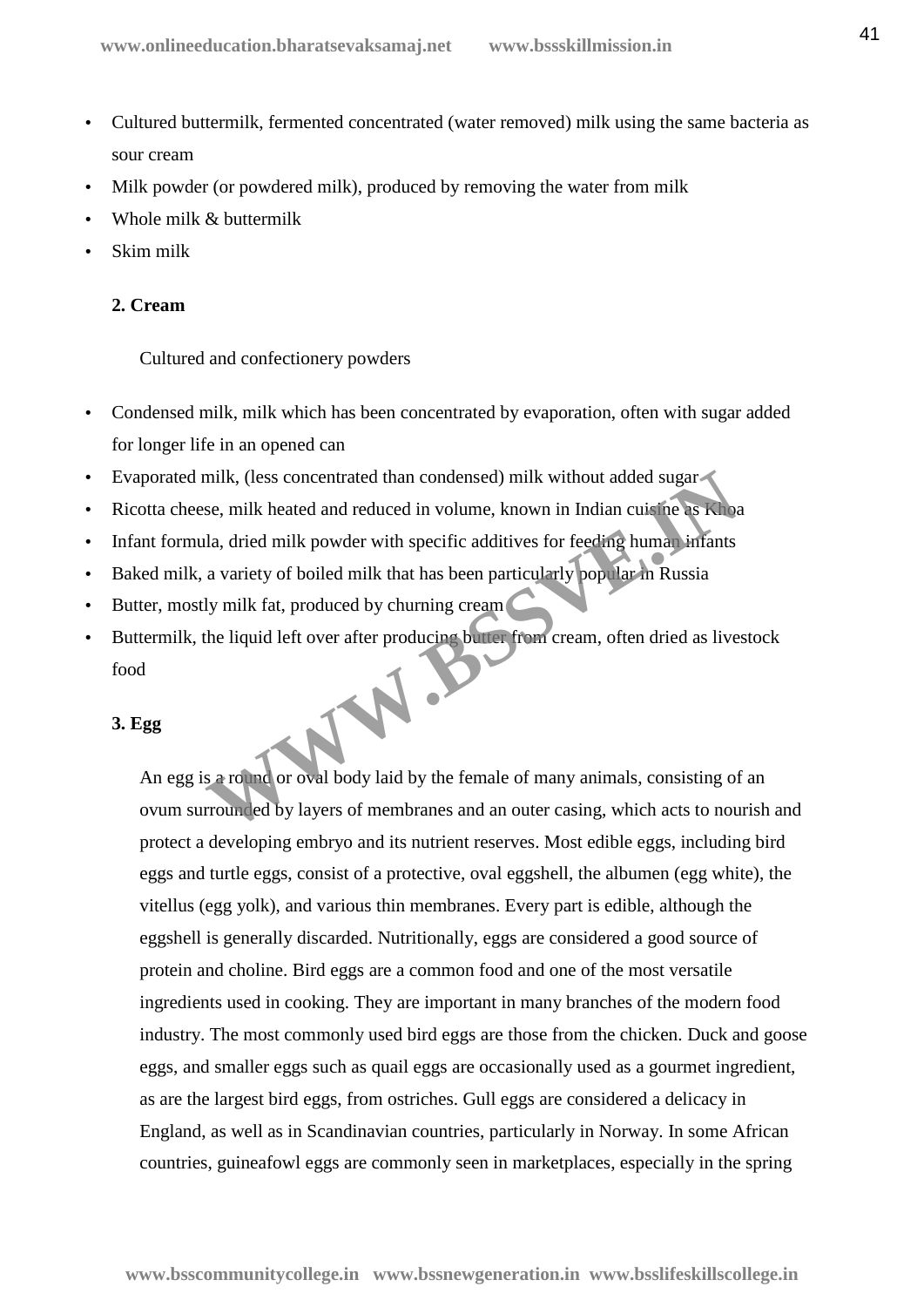of each year. Pheasant eggs and emu eggs are perfectly edible but less widely available. Sometimes they are obtainable from farmers, poulterers, or luxury grocery stores. Most wild bird's eggs are protected by laws in many countries, which prohibit collecting or selling them, or only permit these during specific periods of the year.

# **4. Chicken Eggs**

Most commercially produced chicken eggs intended for human consumption are unfertilized, since the laying hens are kept without roosters. Fertile eggs can be purchased and eaten as well, with little nutritional difference. Fertile eggs will not contain a developed embryo, as refrigeration prohibits cellular growth for an extended amount of time. Chicken eggs are widely used in many types of dishes, both sweet and savory. Eggs can be pickled, hard-boiled, scrambled, fried and refrigerated. They can also be eaten raw, though this is not recommended for people who may be especially susceptible to salmonella, such as the elderly, the infirm, or pregnant women. In addition, the protein in raw eggs is only 51% bio-available, whereas that of a cooked egg is nearer 91% bio available, meaning the protein of cooked eggs is nearly twice as absorbable as the protein from raw eggs.As an ingredient egg yolks are important emulsifier in the kitchen, and the proteins in eggs white makes all kinds of foams and aerated dishespossible. ickled, hard-boiled, scrambled, fried and refrigerated. They can also be e<br>his is not recommended for people who may be especially susepible to<br>lla, such as the elderly, the infirm, or pregnant woment in addition, the p<br>is

Quail eggs are considered a delicacy in many countries. They are used raw or cooked as tamago in sushi. In Colombia, quail eggs are considered less exotic than in other countries, and a single hard-boiled quail egg is a common topping on hot dogs and hamburgers, often fixed into place with a toothpick. A boiled egg can be distinguished from a raw egg without breaking the shell by spinning it. A hard-boiled egg's contents are solid due to the denaturation of the protein, allowing it to spin freely, while viscous dissipation in the liquid contents of a raw egg causes it to stop spinning within approximately three rotations. The albumen, or egg white contains protein but little or no fat. It is used in cooking separately from the yolk, and can be aerated or whipped to a light, fluffy consistency. The albumen is the healthiest bit of the egg. Beaten egg whites are used in desserts such as meringues and mousse. Ground egg shells are sometimes used as a food additive to deliver calcium. Boiled eggs that are difficult to peel are usually too fresh. Fresh eggs have a lower pH, and this does not allow the shell to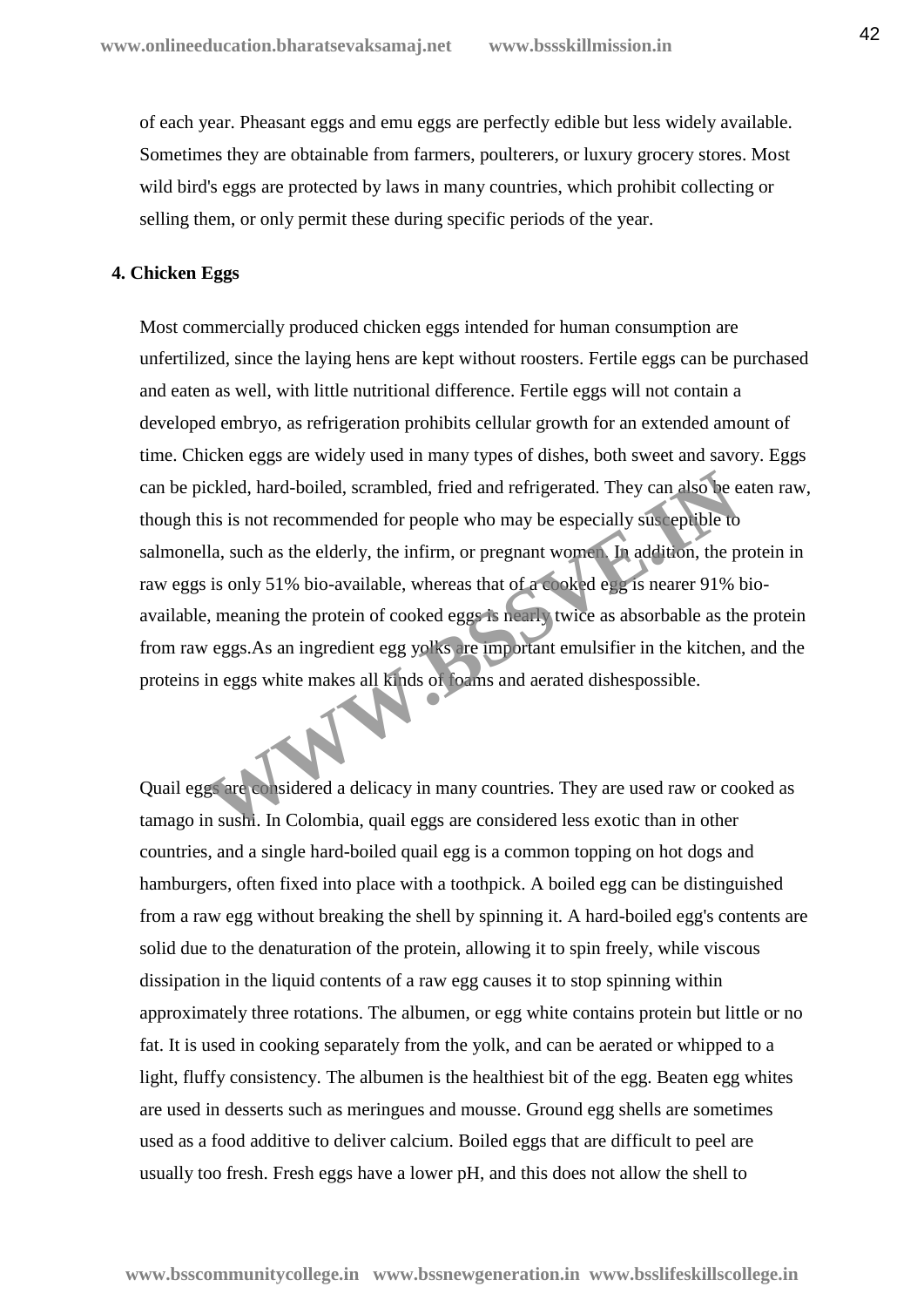separate easily from the underlying albumen. When put into vinegar the shell will dissolve slowly.

### **5. Flavour**

Although the age of egg and the conditions of its storage have a greater influence, the bird's diet does affect the flavor of egg. For example, when a brown-egg chicken breed eats rapeseed or soy meals, its intestinal microbes metabolize them into fishy-smelling triethylamine, which ends up in the egg. The unpredictable diet of free-range hens will produce unpredictable eggs.

### **6. Problems with cooking**

If a boiled egg is overcooked, a greenish ring sometimes appears around egg yolk. This is a manifestation of the iron and sulfur compounds in the egg. It can also occur when there is an abundance of iron in the cooking water. The green ring does not affect the egg's taste; overcooking, however, harms the quality of the protein (chilling the egg for a few minutes in cold water until the egg is completely cooled prevents the greenish "ring from forming on the surface of the yolk). Exercise of the iron and sulfur compounds in the egg. It can also occur who is station of the iron and sulfur compounds in the egg. It can also occur who is made to firm in the cooking water. The green ring does not affect

Cooking also increases the risk of atherosclerosis due to increased oxidization of the cholesterol contained in the egg yolk.

# **7. Substitutes**

For those who do not consume eggs, alternatives used in baking include other rising agents or binding materials, such as ground flax seeds or potato flour. Tofu can also act as a partial binding agent, since it is high in lecithin due to its soy content. Applesauce can be used as well as arrowroot and banana. Extracted soybean lecithin, in turn, is often used in packaged foods as an inexpensive substitute for egg-derived lecithin.

Other egg substitutes are made from just the white of the egg for those who worry about the high cholesterol and fat content in eggs. These products usually have added vitamins and minerals as well as vegetable-based emulsifiers and thickeners such as xantham gum or guar gum. These allow the product to maintain the nutrition found in an egg as well as several culinary properties of real eggs. This makes it possible for food like Hollandaise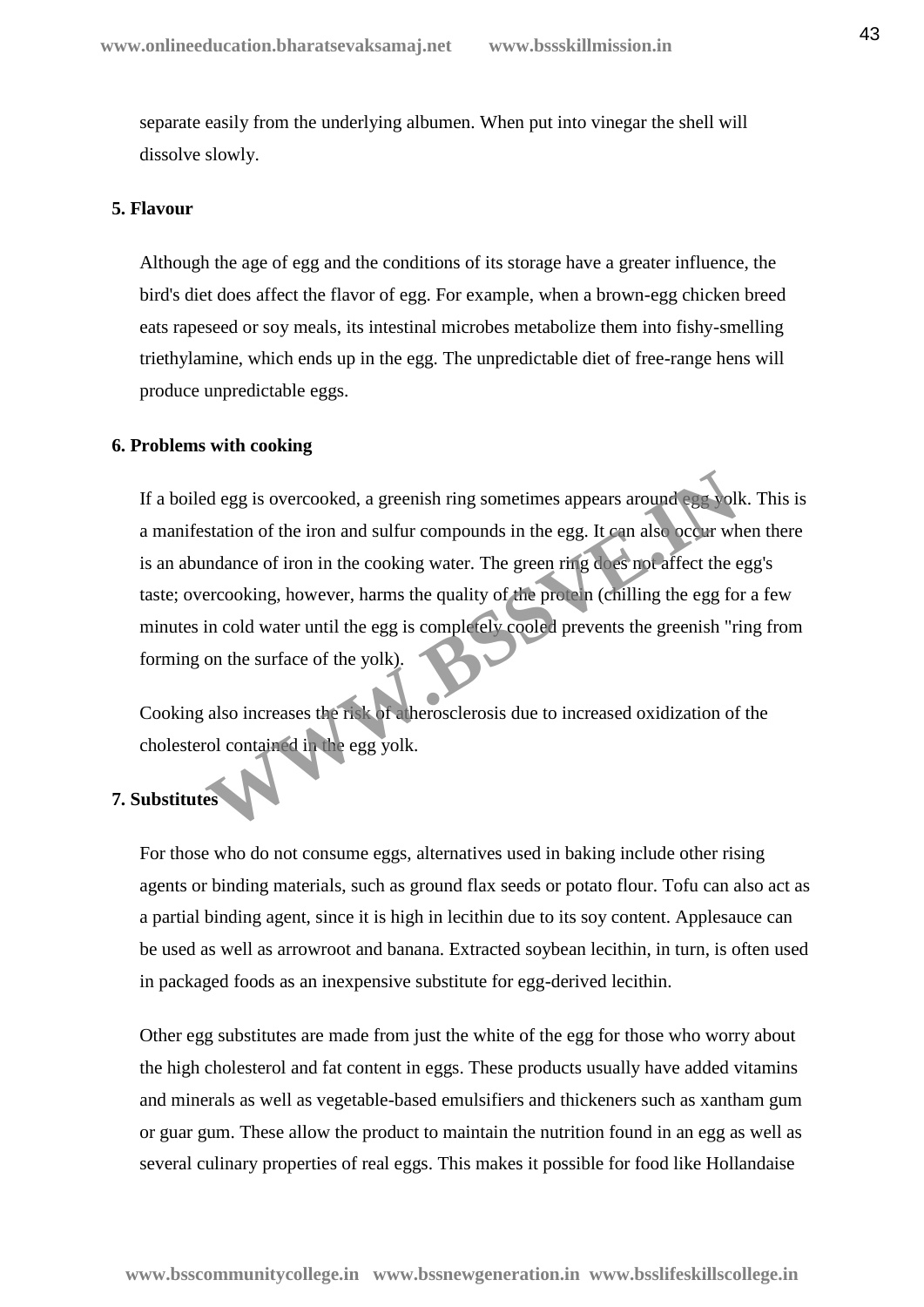sauce, custard, mayonnaise, as well as most baked goods to be prepared using these substitutes.

### **8. Preservation**

The simplest method to preserve an egg is to treat it with salt. Salt draws water out of bacteria and molds, which prevents their growth. The Chinese salted duck egg is made by immersing duck eggs in brine, or coating them individually with a paste of salt and mud or clay. The eggs stop absorbing salt after about a month, having reached chemical equilibrium. Their yolks become an orange-red colored solid, but the white remains liquid. They are boiled before consumption and often served with rice congee.

Another method is to make pickled eggs, by boiling them first and immersing them in a mixture of vinegar, salt, and spices like ginger or allspice. Frequently, beetroot juice is added to impart a red color to the eggs. If the eggs are immersed in it for a few hours, the distinct red, white, and yellow colors can be seen when the eggs are sliced. If marinated for several days or more, the red color will reach to the yolk.If the eggs are marinated in the mixture for several weeks or more, vinegar's acetic acid will dissolve much of the shell's calcium carbonate and penetrate the egg, making it acidic enough to inhibit the growth of bacteria and molds. Pickled eggs made this way will generally keep for a year or more without refrigeration. they are boiled before consumption and often served with rice congesting the method is to make pickled eggs, by boiling them first and immersing the of vinegar, salt, and spices like ginger or allspice. Frequently, beetroo

A century egg or thousand-year-old egg is preserved by fermenting an egg in a mixture of clay, wood ash, salt, lime, and rice straw for several weeks to several months, depending on the method of processing. After the process is completed, the yolk becomes a dark green, cream-like substance with a strong odor of sulfur and ammonia, while the white becomes a dark brown, transparent jelly with a comparatively mild, distinct flavor. The transforming agent in a century egg is its alkaline material, which gradually raises the pH of the egg from around 9 to 12 or more. This chemical process causes an "inorganic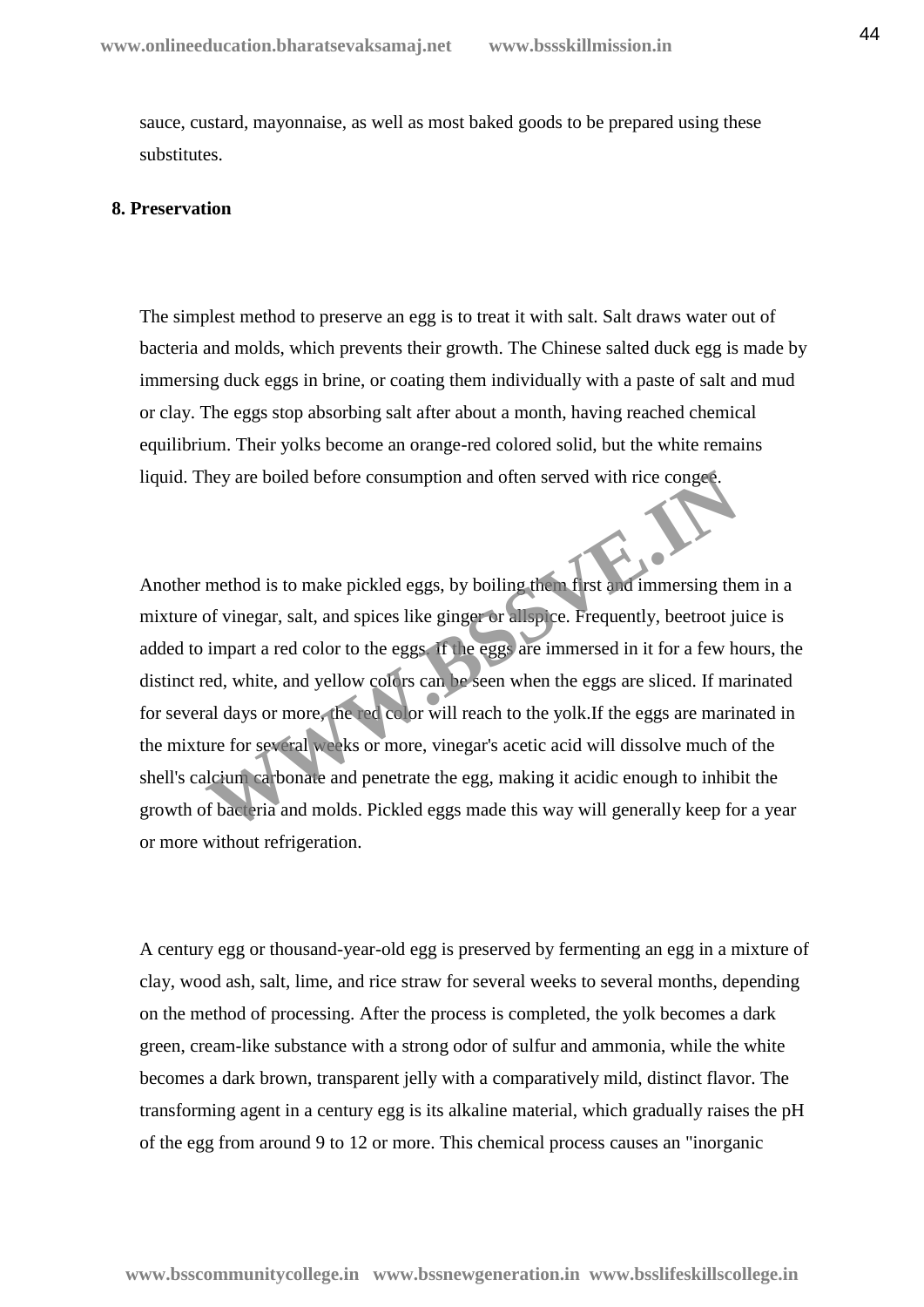version" of fermentation, which breaks down some of the complex, flavorless proteins and fats of the yolk into simpler, flavorful ones.

### **9. History**

Bird eggs have been valuable foodstuff since prehistory, in both hunting societies and more recent cultures where birds were domesticated. In Thebes, Egypt, the tomb of Haremhab, built about 1420 BCE, shows a depiction of a man carrying bowls of ostrich eggs and other large eggs, presumably those of the pelican, as offerings. In ancient Rome, eggs were preserved using a number of methods, and meals often started with an egg course. The Romans crushed the shell in their plate to prevent evil spirits from hiding there. In the Middle Ages, eggs were forbidden during Lent because of their richness. It is possible that the word mayonnaise was derived from moyeu, the medieval French word for the yolk meaning center or hub. Egg scrambled with acidic fruit juices were popular in France in the 17th century; this may have been the origin of lemon curd.

The dried egg industry developed in the 19th century, before the rise of the frozen egg industry. In 1878, a company in St. Louis, Missouristarted to transform egg yolk and white into a light-brown, meal-like substance by using a drying process. The production of dried eggs significantly expanded during World War II, for use by the United States Armed Forces and its allies. The egg carton was invented by Joseph Coyle in Smithers, British Columbia, to solve a dispute about broken eggs between a farmer inBulkley Valley and the owner of the Aldermere Hotel. Early egg cartons were made of paper. that the word mayonnaise was derived from moyeu, the medieval Frenclin of the medieval Frenclin of the 17th century; this may have been the origin of the mondest were put in the 17th century; this may have been the origin

# **Topic : Meat, Poultry And Seafood**

### **Topic Objective:**

At the end of the topic student will be able to understand:

- Examples of types of poultry
- Poultry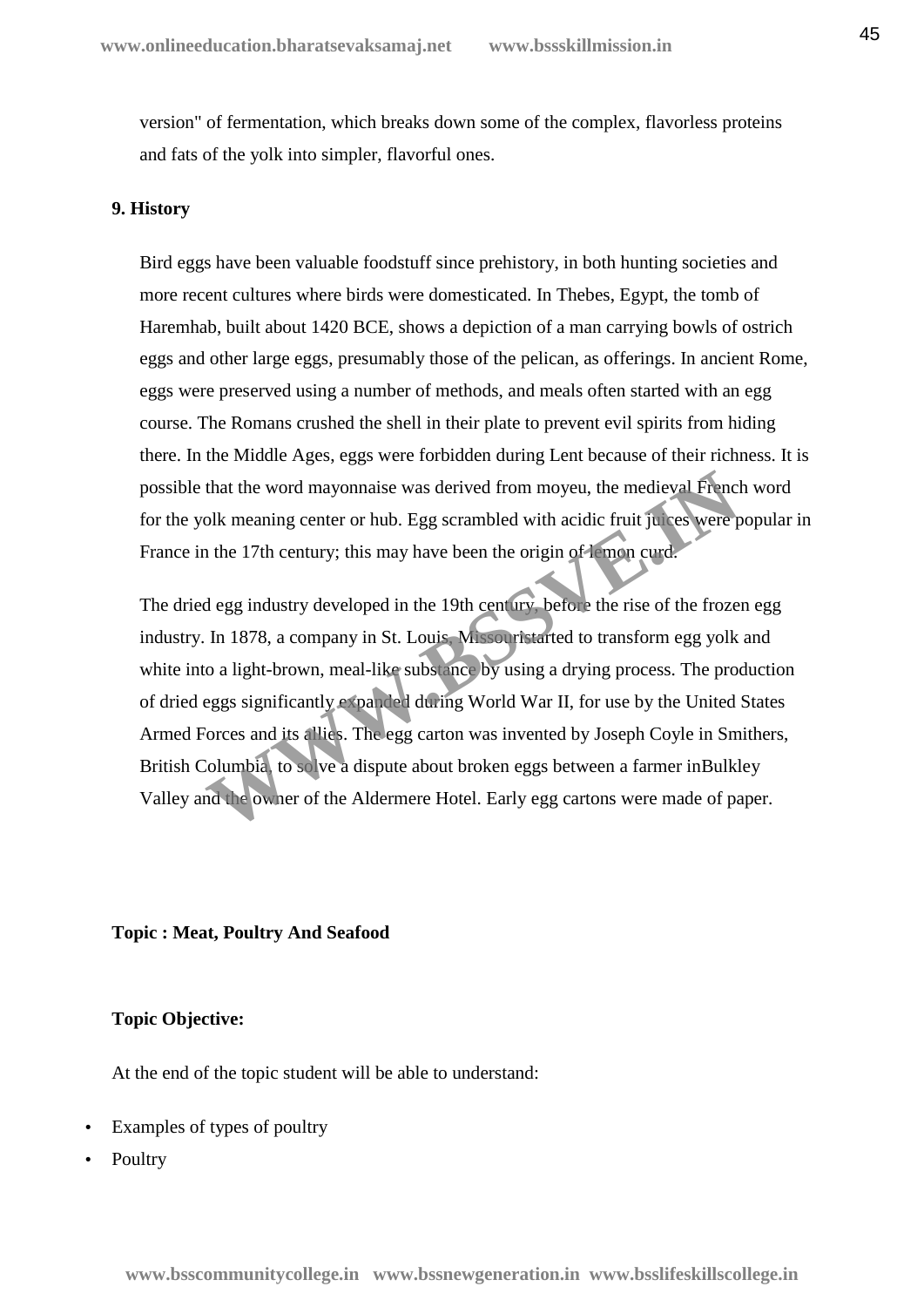- Meat
- Seafood

### **Definition/Overview:**

Meat is prepared in many ways, as steaks, in stews, fondue, or as dried meat. It may be ground then formed into patties (as hamburgers or croquettes), loaves, or sausages, or used in loose form (as in "sloppy joe" or Bolognese sauce). Some meat is cured, by smoking, pickling, preserving in salt or brine (see salted meat and curing). Other kinds of meat are marinated and barbecued, or simply boiled, roasted, or fried. Meat is generally eaten cooked, but there are many traditional recipes that call for raw beef, veal or fish. Meat is often spiced or seasoned, as in most sausages. Meat dishes are usually described by their source (animal and part of body) and method of preparation. Meat is a typical base for making sandwiches. Popular varieties of sandwich meat include ham, pork, salami and other sausages, and beef, such as steak, roast beef, corned beef, and pastrami. Meat can also be molded or pressed (common for products that include offal, such as haggis and scrapple) and canned. All muscle tissue is very high in protein, containing all of the essential amino acids, and in most cases, is a good source of zinc, vitamin B12, selenium, phosphorus, niacin, vitamin B6, iron and riboflavin. However, meat tends to be high in fat (red meat in particular), low in carbohydrates, and contains no fiber. The fat content of meat can vary widely depending on the species and breed of animal, the way in which the animal was raised, including what it was fed, the anatomical part of the body, and the methods of butchering and cooking. Wild animals such as deer are typically leaner than farm animals, leading those concerned about fat content to choose game such as venison. However, centuries of breeding meat animals for size and fatness is being reversed by consumer demand for meat with less fat.In recent years, the health benefits of meat as a regular part of the human diet have come into question. In a large-scale study, the consumption of red meat over a lifetime was found to raise the risk of cancer by 20 to 60 percent, while causing adverse mutations in DNA. In particular, red meat and processed meat were found to be associated with higher risk of cancers of the lung, esophagus, liver, and colon, among others. Animal fat is one of the only dietary sources of saturated fat, which have been linked to various health problems, including heart disease, bowel cancer, prostate cancer, breast cancer, osteoporosis, and arteriosclerosis. One famous study, the Nurses' Health Study, followed about 100,000 female nurses and their eating habits. Nurses who ate the largest amount of animal fat were twice as likely to develop colon ody) and method of preparation. Meat is a typical base for making sands<br>eties of sandwich meat include ham, pork, salami and other sausages, and<br>s, roast beef, corned beef, and pastrami. Meat can also be molded or pres<br>r p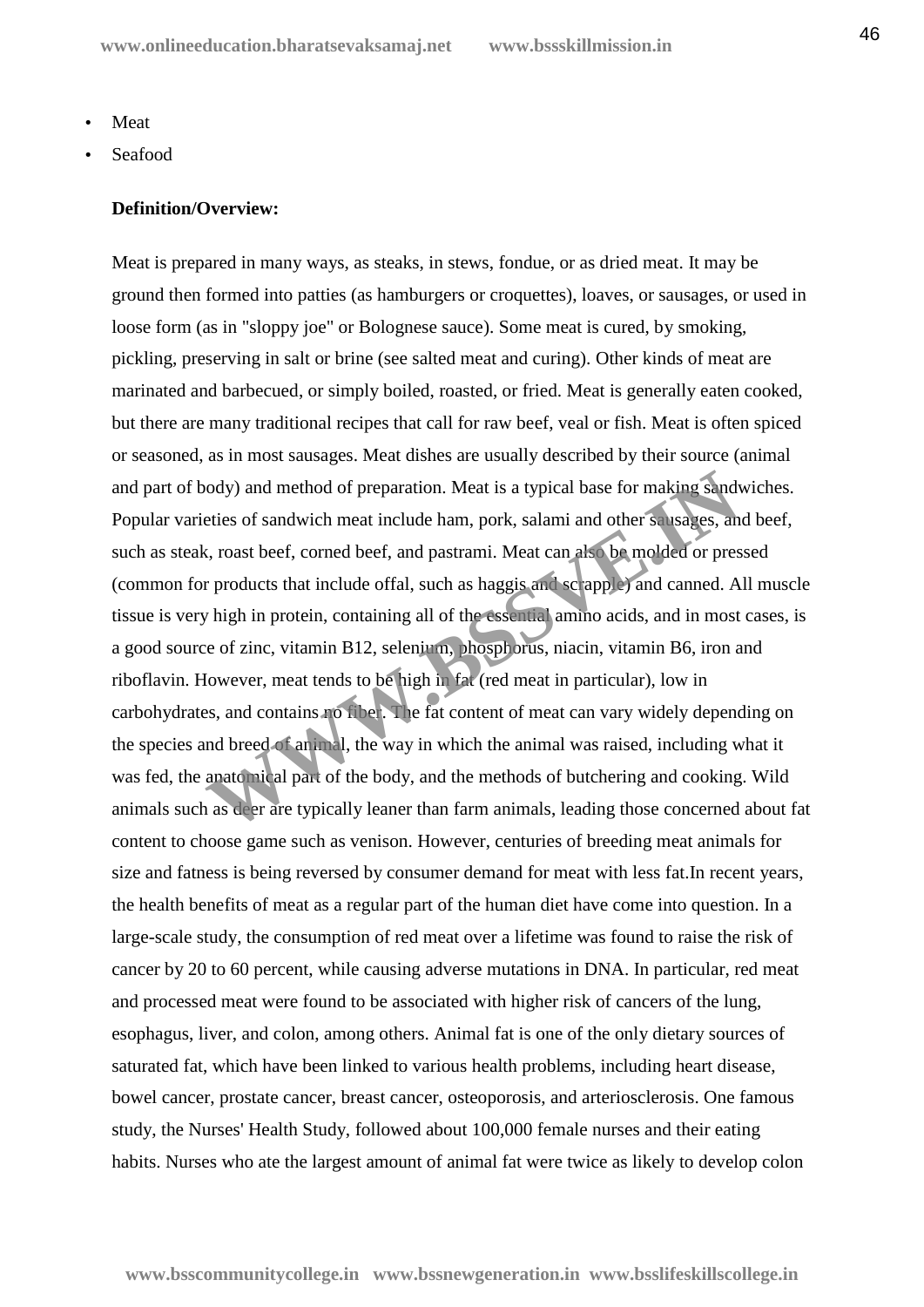cancer as the nurses who ate the least amount of animal fat.In response to changing prices as well as health concerns about saturated fat and cholesterol, consumers have altered their consumption of various meats. A USDA report points out that consumption of beef in the United States between 19701974 and 19901994 dropped by 21%, while consumption of chicken increased by 90%. During the same period of time, the price of chicken dropped by 14% relative to the price of beef. In 1995 and 1996, beef consumption increased due to higher supplies and lower prices.Meat, like any food, can also transmit certain diseases, but undercooked meat is especially susceptible. Undercooked pork sometimes contains the parasites that cause trichinosis or cysticercosis. Chicken is often contaminated with Salmonella enterica disease-causing bacteria. Minced beef can be contaminated during slaughter with disease-causing Escherichia coli O157:H7 deriving from the intestinal tract if proper precautions are not taken.Poultry is the category of domesticated birds kept for meat, eggs, and feathers. These most typically are members of the superorder Galloanserae (fowl), especially the order Galliformes (which includes chickens and turkeys) and the family Anatidae (in order Anseriformes), commonly known as "waterfowl" (e.g. domestic ducks and domestic geese). Poultry also include other meat birds such as pigeons or doves or game birds like pheasants. The term also refers to the flesh of such birds. WWW.B

# **Key Points:**

### **1. Seafood**

Seafood is any sea animal or seaweed that is served as food or is suitable for eating, particularly seawater animals, such as fish and shellfish (including mollusks and crustaceans). By extension, in North America although not generally in the United Kingdom, the term seafood is also applied to similar animals from fresh water and all edible aquatic animals are collectively referred to as seafood. Edible seaweeds are also seafood, and are widely eaten around the world. See the category of sea vegetables. The harvesting of seafood is known as fishing and the cultivation of seafood is known as aquaculture, Mari culture, or simply fish farming. Seafood is a source of protein in many diets around the world. Research into population trends of various species of seafood is pointing to a global collapse of seafood species by 2048. Such a collapse would occur due to pollution and over fishing, threatening oceanic ecosystems, according to some researchers. A major international scientific study released in November 2006 in the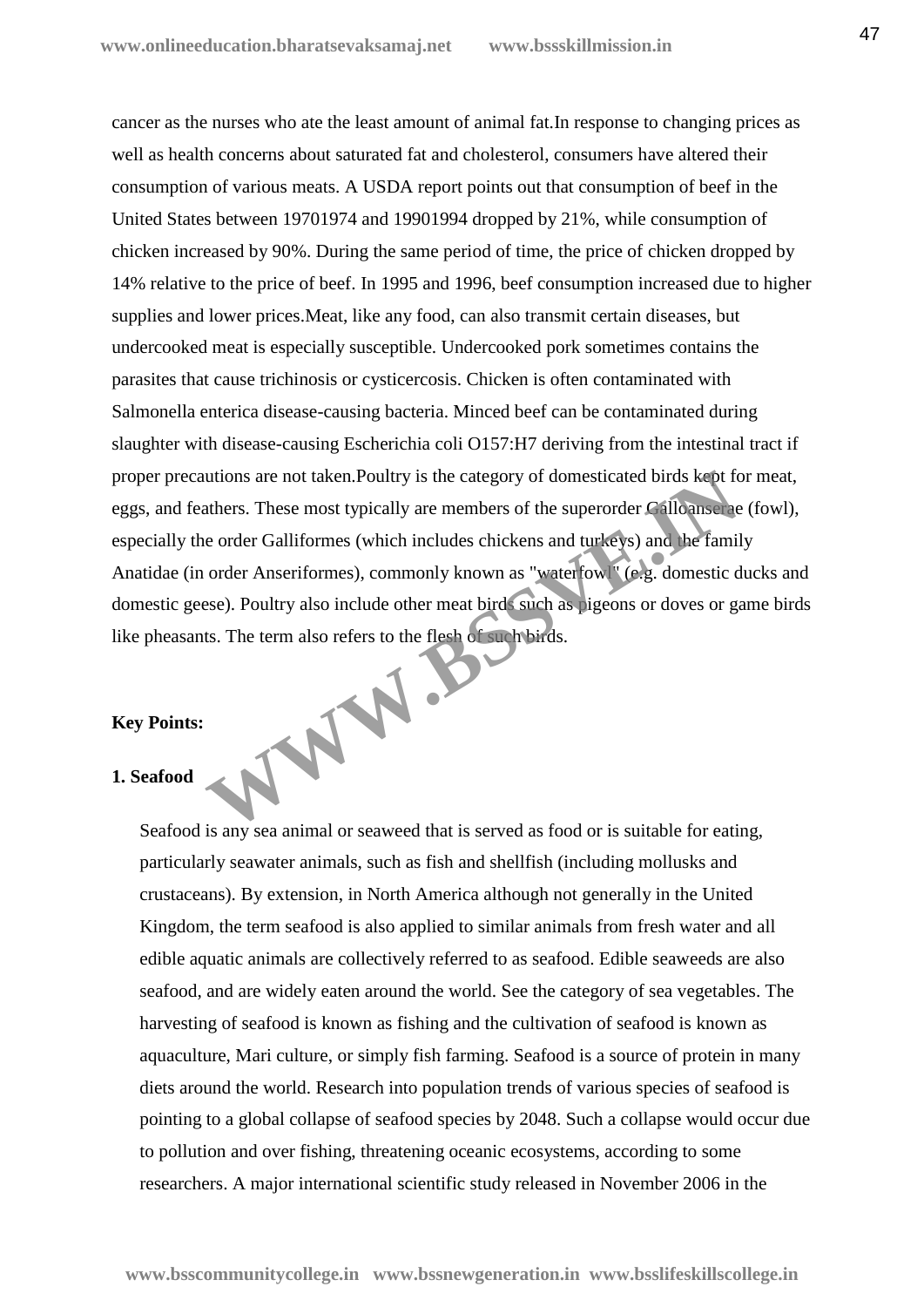journal Science found that about one-third of all fishing stocks worldwide have collapsed (with a collapse being defined as a decline to less than 10% of their maximum observed abundance), and that if current trends continue all fish stocks worldwide will collapse within fifty years.The FAO State of World Fisheries and Aquaculture 2004 report estimates that in 2003, of the main fish stocks or groups of resources for which assessment information is available, "approximately one-quarter were overexploited, depleted or recovering from depletion (16%, 7% and 1% respectively) and needed rebuilding."Advocacy organizations such as the National Fisheries Institute, however, disagree with such findings and assert that currently observed declines in fish population are due to natural fluctuations and that enhanced technologies will eventually alleviate whatever impact humanity is having on oceanic life. The use of large industrial monoculture that is common in industrialised agriculture, typically for feed crops such as corn and soy is more damaging to ecosystems than more sustainable farming practices such as organic farming, permaculture, arable, pastoral, and rain-fed agriculture.Animals fed on grain and those which rely on grazing need more water than grain crops. According to the USDA, growing crops for farm animals requires nearly half of the U.S.water supply and 80% of its agricultural land. Animals raised for food in the U.S. consume 90% of the soy crop, 80% of the corn crop, and 70% of its grain. In tracking food animal production from the feed through to the dinner table, the inefficiencies of meat, milk and egg production range from a 4:1 energy input to protein output ratio up to 54:1. The result is that producing animal-based food is typically much less efficient than the harvesting of grains, vegetables, legumes, seeds and fruits, though this might not be largely true for animal husbandry in parts of the developing world where factory farming is almost non existent, making animal based food much more sustainable. ture that is common in industrialised agriculture, typically for feed crops<br>soy is more damaging to ecosystems than more sustainable farming pra<br>organic farming, permaculture, arable, pastoral, and rain-fed agriculture..<br>r

# **2. Meat**

In modern English usage, meat most often refers to animal tissue used as food, mostly skeletal muscle and associated fat, but it may also refer to organs, including livers, skin, brains, bone marrow, kidneys, in some countries lungs, and a variety of other internal organs as well as blood. The word meat is also used by the meat packing and butchering industry in a more restrictive sensethe flesh of mammalian species (pigs, cattle, etc.) raised and prepared for human consumption, to the exclusion of fish, poultry, and eggs. Eggs and seafood are rarely referred to as meat even though they consist of animal tissue.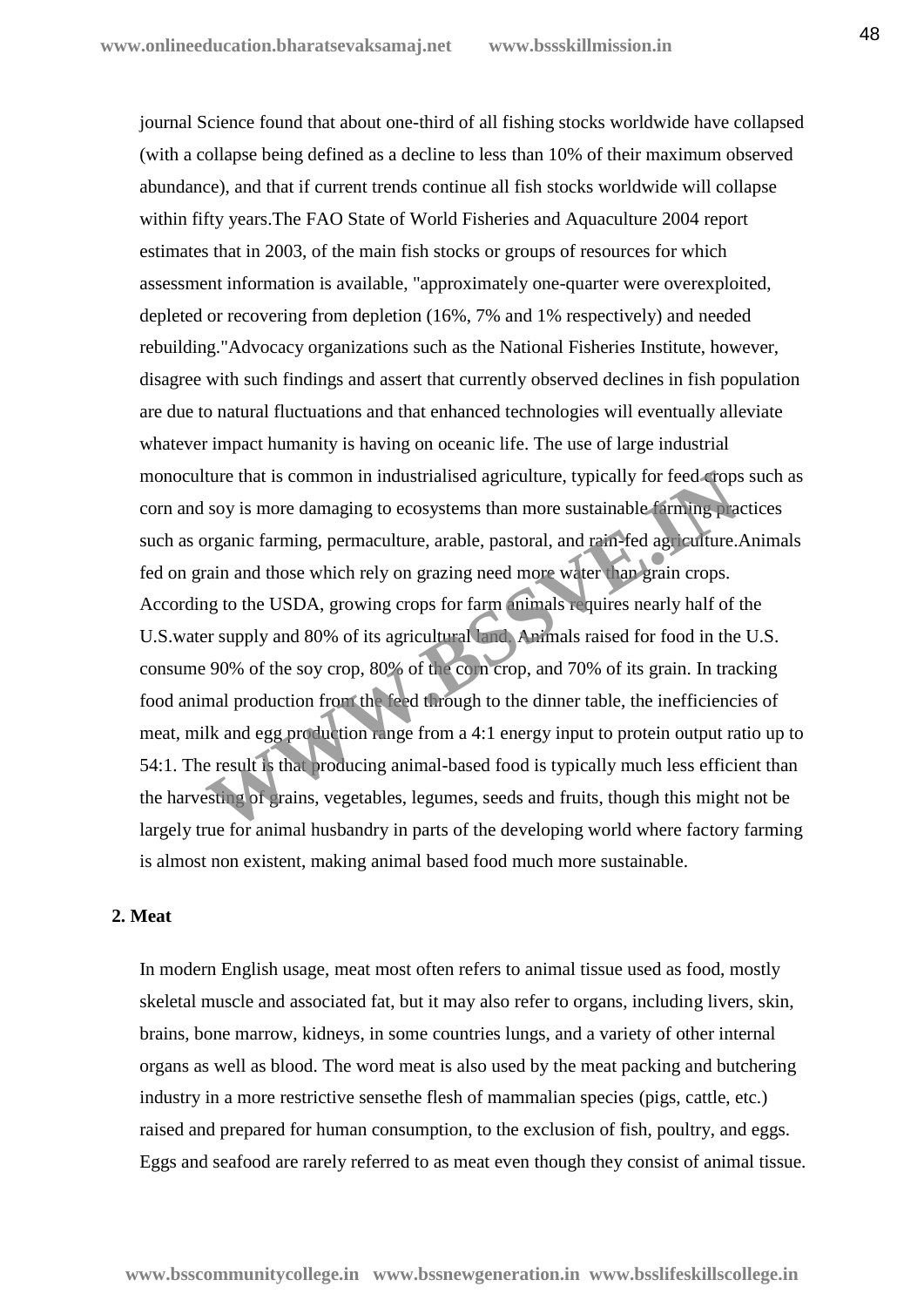# 3. **Poultry**

**Poultry** is the category of domesticated birds which some people keep for the purpose of collecting their eggs, or kill for their meat and/or feathers. These most typically are members of the superorder Galloanserae (fowl), especially the order Galliformes (which includes chickens and turkeys) and the family Anatidae (in order Anseriformes), commonly known as "waterfowl" (e.g. domestic ducks and domestic geese). Poultry also include other birds which are killed for their meat, such as pigeons or doves or birds considered to be game, like pheasants. The term also refers to the flesh of such birds.

# 4. **Examples of types of poultry**

| 4. Examples of types of poultry |                       |                      |                             |
|---------------------------------|-----------------------|----------------------|-----------------------------|
| <b>Bird</b>                     | <b>Wild ancestor</b>  | <b>Domestication</b> | Killed or used for          |
| <b>Chicken</b>                  | Red Junglefowl        | India, c. 3000       | meal, feathers, eggs,       |
|                                 |                       | <b>BC</b>            | ornamentation               |
| <b>Duck</b>                     | Mallard/Muscovy       | various              | meat, feathers, eggs        |
|                                 | Duck                  |                      |                             |
| Goose                           | Greylag Goose/Swan    | various              | meat, feathers, eggs        |
|                                 | Goose                 |                      |                             |
| <b>Indian peafowl</b>           | <b>Indian Peafowl</b> | various              | meat, feathers,             |
|                                 |                       |                      | ornamentation,              |
|                                 |                       |                      | landscaping                 |
| <b>Mute swan</b>                | Mute Swan             | various              | feathers, eggs, landscaping |
| <b>Turkey</b>                   | Wild Turkey           | Mexico               | meat, feathers              |
| <b>Domesticated</b>             | Helmeted guineafowl   | Africa               | meat, pest consumption,     |
| guineafowl                      |                       |                      | and alarm calling           |
| <b>Common pheasant</b>          | Common pheasant       | Eurasia              | meat, mainly ornamental     |
| Golden pheasant                 | Golden pheasant       | Eurasia              | meat, mainly ornamental     |

[Figure 2]

**www.bsscommunitycollege.in www.bssnewgeneration.in www.bsslifeskillscollege.in**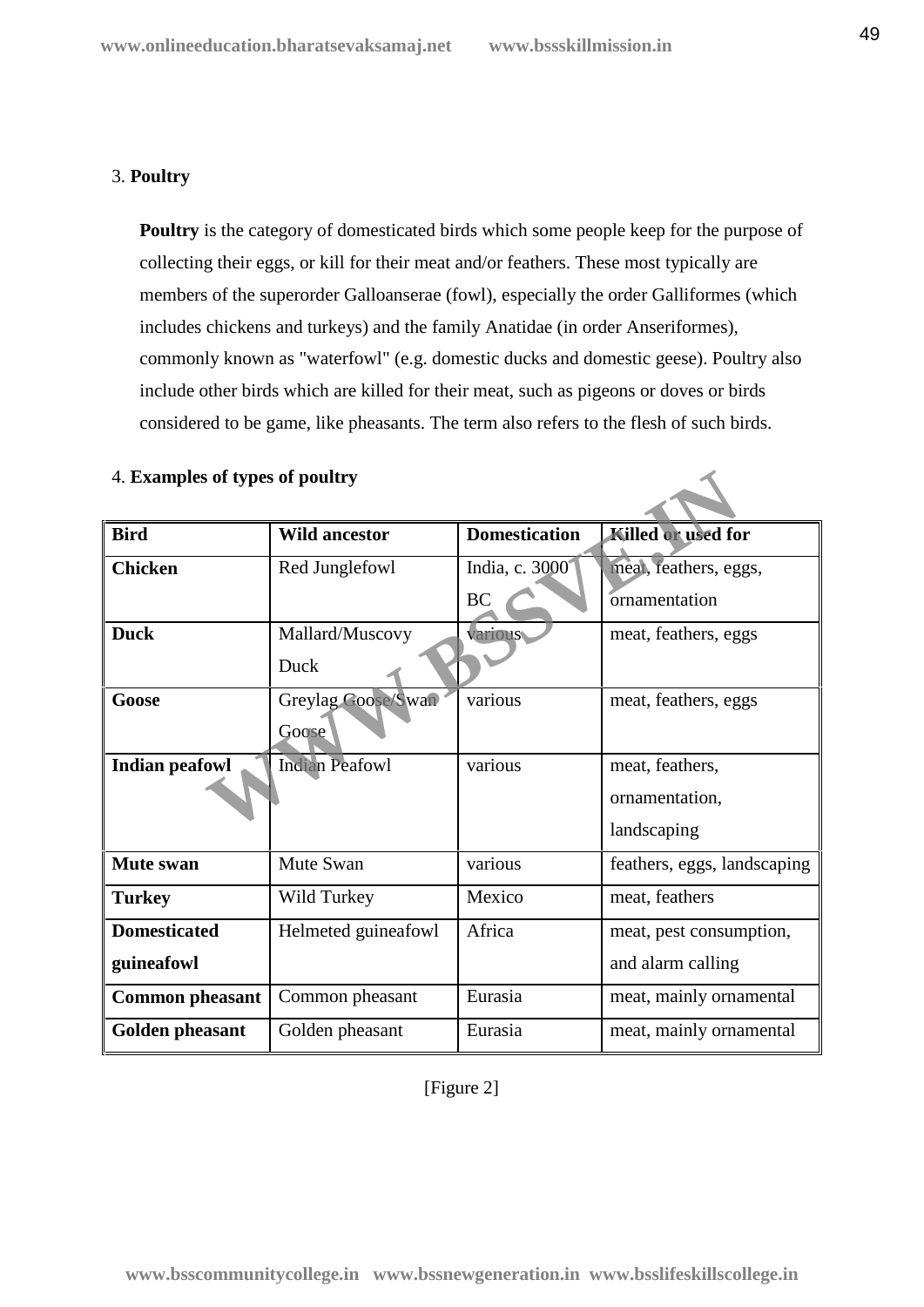In Section 5 of this course you will cover these topics:

Beverages

Food Preservation

### **Topic : Beverages**

# **Topic Objective:**

At the end of the topic student will be able to understand:

- Distilled beverages
- Chemical Analysis
- Beverages

# **Definition/Overview:**

An alcoholic beverage is a drink containing ethanol, commonly known as alcohol although in chemistry the definition of alcohol includes many other compounds. Alcoholic beverages are divided into three general classes: beers, wines, and spirits. Ethanol is a psychoactive drug that has a depressant effect. Most countries restrict and regulate its sale and consumption; for example, they place legal drinking-age restrictions upon the sale of alcoholic drinks to young people. The manufacture and consumption of alcohol is found to some degree in most cultures and societies around the world, from hunter-gatherer peoples to nation-states. The drinking of alcoholic beverages is very often an important part of social events in such societies, and it can be an important aspect of a communitys culture. Ethanol is only slightly toxic compared to other alcohols, but has significant psychoactive effects. Significant blood alcohol content may be considered legal drunkenness as it reduces attention and slows reaction speed. Alcoholic beverages can be addictive and the state of addiction to ethanol is known as alcoholism. Ethanol (CH3CH2OH), the active ingredient in alcoholic drinks, for consumption purposes is always produced by fermentationthe metabolism of carbohydrates by certain species of yeast in the absence of oxygen. The process of culturing yeast under alcohol-producing conditions is referred to as brewing. The same process produces carbon dioxide in situ, and may be used to carbonate the drink. However, this method leaves yeast **WWW.BSSVE.IN**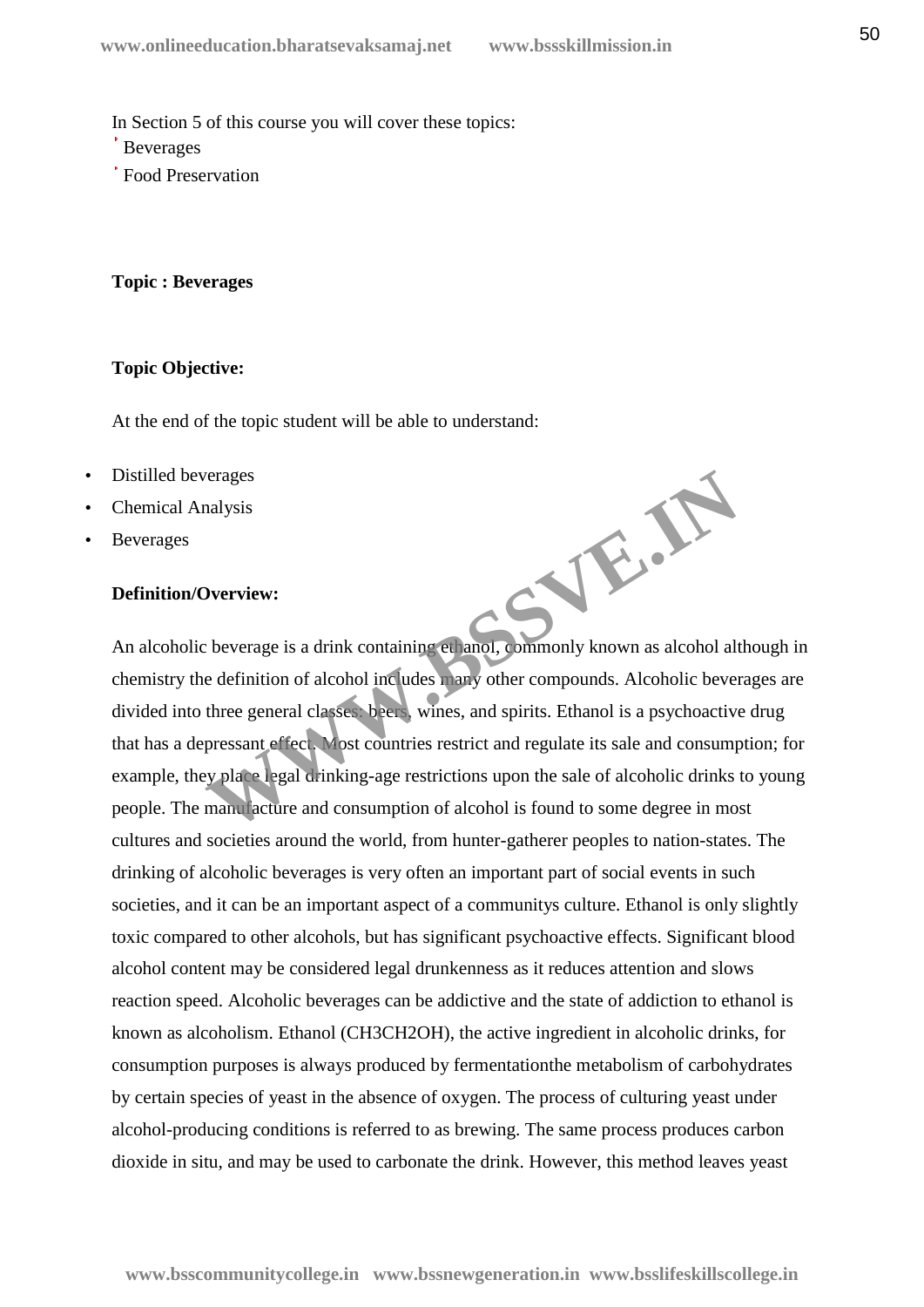residues and on the industrial scale, carbonation usually is done separately. Drinks with a concentration of more than 50% ethanol by volume (100 US proof) are flammable liquids and easily ignited. Some exotic drinks gain their distinctive flavors through intentional ignition, such as the Flaming Dr Pepper. Spirits with a higher proof (ABV in UK is roughly half of proof number) can be ignited with ease by heating slightly, e.g. adding the spirit to a warmed shot glass.In chemistry, alcohol is a general term for any organic compound in which a hydroxyl group (-OH) is bound to a carbon atom, which in turn may be bound to other carbon atoms and further hydrogens. Other alcohols such as propylene glycol and the sugar alcohols may appear in food or beverages regularly, but these alcohols do not make them "alcoholic". Methanol (one carbon), the propanols (three carbons giving two isomers), and the butanols (four carbons, four isomers) are all commonly found alcohols, and none of these three should ever be consumed in any form. Alcohols are toxicated into the corresponding aldehydes and then into the corresponding carboxylic acids. These metabolic products cause a poisoning and acidosis. In the case of other alcohols than ethanol, the aldehydes and carboxylic acids are poisonous and the acidosis can be lethal. In contrast, fatalities from ethanol are mainly found in extreme doses and related to induction of unconsciousness or chronic addiction (alcoholism).Humans can metabolize ethanol as an energy-providing nutrient. Ethanol is metabolized into acetaldehyde and then into acetic acid. Acetic acid is esterified with coenzyme A to produce acetyl CoA. Acetyl CoA carries the acetyl moiety into the citric acid cycle, which produces energy by oxidizing the acetyl moiety into carbon dioxide. Acetyl CoA can also be used for biosynthesis. Acetyl CoA is an intermediate common with the metabolism of sugars and fats, and it is the product of glycolysis, the breakdown of glucose.When compared to other alcohols, ethanol is only slightly toxic, with a lowest known lethal dose in humans of 1400 mg/kg, and a LD50 of 9000 mg/kg (oral, rat). Nevertheless, accidental overdosing of alcoholic drinks, especially those of concentrated variety, is a risk for women, lightweight persons and children. These people have a smaller quantity of water in their bodies, so that alcohol is diluted less. A blood alcohol concentration of 50 to 100 mg/dL may be considered legal drunkenness (laws vary by jurisdiction). The threshold of effects is at 22 mg/dL. Alcohol affects the gamma-aminobutyric acid (GABA) receptors, to produce a depressant (neurochemical inhibitory) effect. Other psychoactives affecting the umed in any form. Alcohols are toxicated into the corresponding alcehy<br>corresponding carboxylic acids. These metabolic products cause a polse<br>the case of other alcohols than ethanol, the aldehydes and carboxylic acid<br>and t

GABA receptor include gamma-hydroxybutyric acid, barbiturates and benzodiazepines. "GABA has been implicated, both directly and indirectly, in the pathogenesis of Huntington's disease, Parkinsonism, epilepsy, schizophrenia, tardive dyskinesias, and senile dementia, as well as several other behavioral disorders." Excessive consumption of alcohol leads to a

**www.bsscommunitycollege.in www.bssnewgeneration.in www.bsslifeskillscollege.in**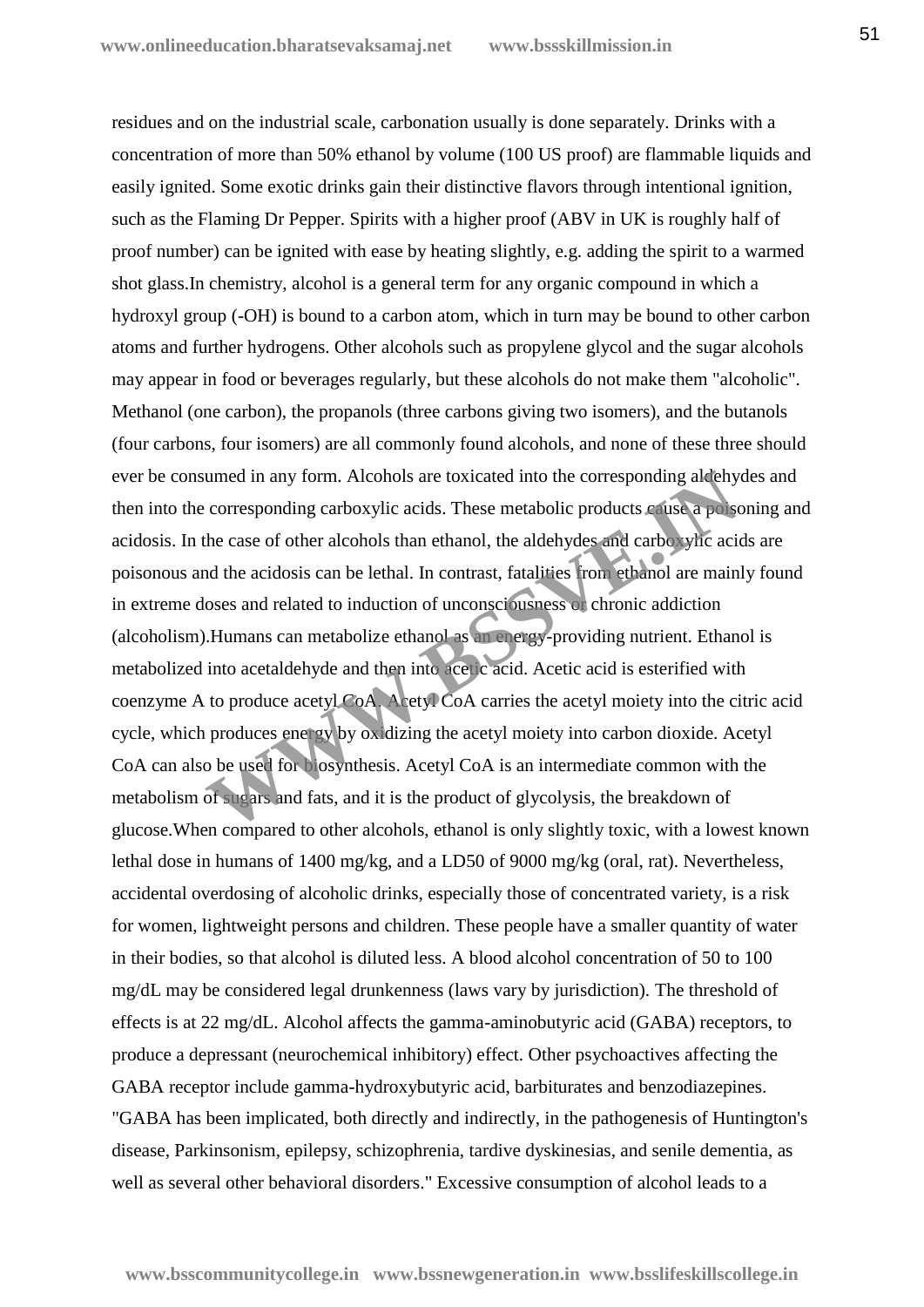toxication-induced delayed poisoning called hangover (in Latin, crapula refers to intoxication and hangover) and represents the inhibited state of the brain in the initial phases of addiction. Various factors contribute, including the toxication of ethanol itself to acetaldehyde, the direct toxic effects and toxication of impurities called congeners, and dehydration. Hangover starts after the euphoric effects of alcohol itself have subsided, typically in the night and morning after alcoholic drinks were consumed. However, the blood alcohol concentration may still be substantial and above the limits imposed for drivers and operators of other dangerous equipment. Hangover subsides during the day. Various treatments, many of them pseudoscientific, are presented to "cure hangover". However, activities such as driving are still dangerous. The concentration of alcohol in a drink may be specified in percent alcohol by volume (ABV), in percentage by weight (sometimes abbreviated w/w for weight for weight), or in proof. In the USA, the 'proof' measurement is twice the percentage of alcohol by volume at 60 degrees Fahrenheit (e.g., 80 proof = 40% ABV). Degrees proof were formerly used in the UKwhere 100 degrees proof was 57.1% ABV (historically, the most dilute spirit which would sustain the combustion of gunpowder). Common distillation cannot exceed 191.2 proof (USA) because at that point ethanol is an azeotrope with water. Alcohols of this purity are commonly referred to as grain alcohol and are not meant for human consumption, with the notable exception of neutral grain spirits.Most yeasts cannot grow when the concentration of alcohol is higher than about 18% by volume, so that is a practical limit for the strength of fermented beverages such as wine, beer, and sake. Strains of yeast have been developed that can survive in solutions of up to 25% alcohol by volume, but these were bred for ethanol fuel production, not beverage production. Spirits are produced by distillation of a fermented product, concentrating the alcohol and eliminating some of the by products. Fortified wines are produced by adding brandy or other distilled spirits to achieve higher ABV than is easily reached using fermentation alone. Unsweetened alcoholic beverages based on distilled alcohol with a percentage of alcohol greater than perhaps 30% are referred to as spirits. Sweet beverages with high alcohol content are usually called liqueurs. Spirits are sometimes added to wines (port, sherry), creating fortified wines. In proof. In the USA, the 'proof' measurement is twice the percentage of a to 0 degrees Fahrenheit (e.g., 80 proof = 40% ABV). Degrees proof were d in the UKwhere 100 degrees proof was 57.1% ABV (historic lily, the which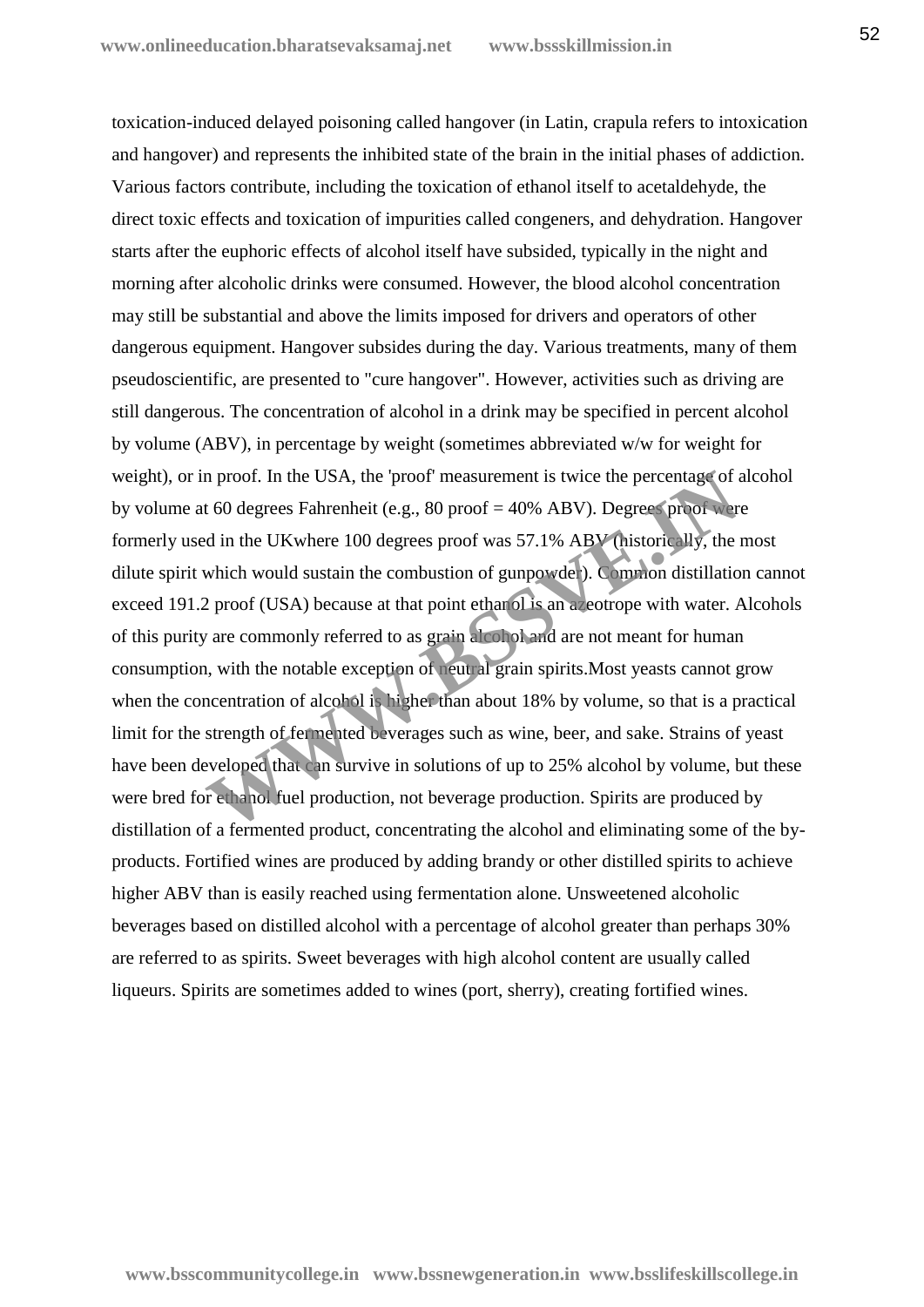### **Key Points:**

### **1. Beverages**

Ethanol is a moderately good solvent for many fatty substances and essential oils, and thus facilitates the inclusion of several coloring, flavoring and/or aromatic compounds to alcoholic beverages, especially to distilled ones. These flavoring ingredients may be naturally present in the starting material, or may be added before fermentation, before distillation, during distillation (gin) or before bottling the distilled product. Sometimes the flavor is obtained by allowing the beverage to stand for months or years in oak barrels, normally American or French oak, sometimes charred (bourbon), sometimes already used for aging a different spirit, wine or fortified wine. Occasionally, in the bottle herbs or fruits have been inserted to flavor the final product.

### **2. Chemical Analysis**

Chemical analysis of traces absorbed and preserved in pottery jars from the Neolithic village of Jiahu, in Henan province, Northern China, have revealed that a mixed fermented beverage of rice, honey, and fruit was being produced as early as 9,000 years ago. This is approximately the same time that barley beer and grape wine were beginning to be made in the Middle East. Recipes have been found on clay tablets and art in Mesopotamiathat show individuals using straws to drink beer from large vats and pots. The Hindu Ayurvedic texts describe both the beneficent uses of alcoholic beverages and the consequences of intoxication and alcoholic diseases. Most of the peoples in India and China, have continued, throughout, to ferment a portion of their crops and nourish themselves with the alcoholic product. However, devout adherents of Buddhism, which arose in India in the 5th and 6th centuries BC and spread over southern and eastern Asia, abstain to this day, as do devout Hindus and Sikhs. In Mesopotamia and Egypt, the birthplace of beer and wine, Islam is now the predominant religion, and it also prohibits the drinking and even the handling of alcoholic beverages. Wine was consumed in Classical Greece at breakfast or at symposia, and in the 1st century BC it was part of the diet of most Roman citizens. However, both Greeks and Romans generally consumed diluted wine (with strengths varying from 1 part wine and 1 part water to 1 part wine and 4 parts water). The transformation of water into wine at the wedding at Cana is the first of the miracles attributed to Jesus in the New Testament, and his use of wine in the Last We been inserted to flavor the final product.<br> **Malysis**<br> **Malysis**<br> **Malysis of traces absorbed and preserved in pollery jars from the Neol<br>
f Jiahu, in Henan province, Northert China, have revealed that a mixed<br>
deverage**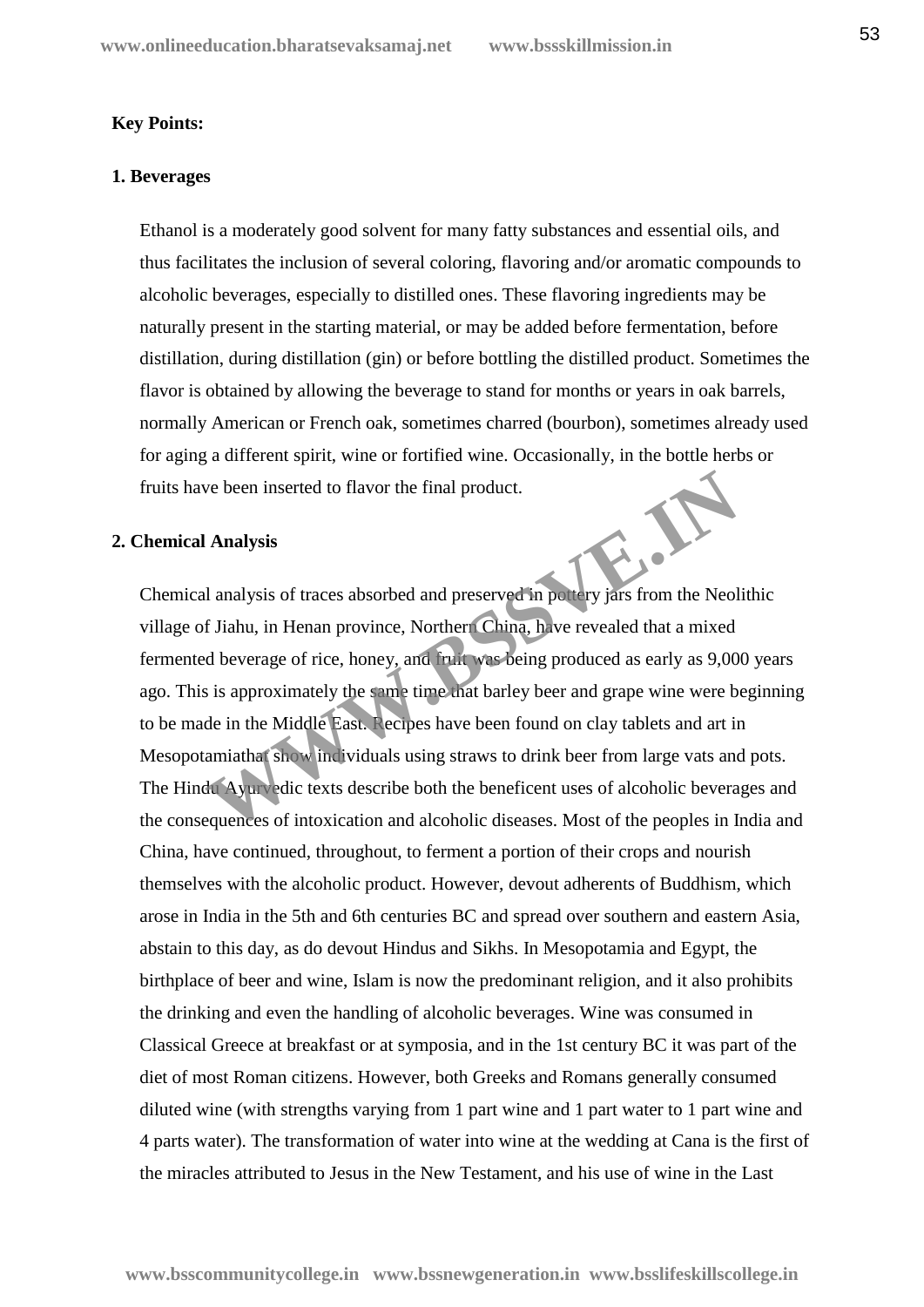Supper led to it becoming an essential part of the Eucharist rite in most Christian traditions (see Christianity and alcohol).In Europe during the Middle Ages, beer was consumed by the whole family, thanks to a triple fermentation process the men had the strongest, then women, then children. A document of the times mentions nuns having an allowance of six pints of ale a day. Cider and pomace wine were also widely available, while grape wine was the prerogative of the higher classes. By the time the Europeans reached the Americas in the 15th century, several native civilizations had developed alcoholic beverages. According to a post-Conquest Aztec document, consumption of the local "wine" (pulque) was generally restricted to religious ceremonies, but freely allowed to those over 70 years old. The natives of South Americamanufactured a beer-like product from cassava or maize (cauim, chicha), which had to be chewed before fermentation in order to turn the starch into sugars. This chewing technique was also used in ancient Japan to make sake from rice and other starchy crops.The medicinal use of alcohol was mentioned in Sumerian and Egyptian texts dated from 2100 BC or earlier. The Hebrew Bible recommends giving alcoholic drinks to those who are dying or depressed, so that they can forget their misery (Proverbs 31:6-7). turn the starch into sugars. This chewing technique was also used in ancimate sake from rice and other starchy crops. The medicinal as each of alcohol can and Egyptian texts dated from 2100 **PC** or earlier. The H commends

# **3. Distilled beverages**

The distillation of alcohol can be traced back to China, Central Asia and the Middle East. In particular, Muslim chemists were the first to produce fully purified distilled alcohol. It later spread to Europe in the mid-12th century, and by the early 14th century it had spread throughout the continent. It also spread eastward, mainly due to the Mongols, and began in China no later than the 14th century. However, recent archaeological evidence suggests that inChinathe practice of distillation may date back to 5000 BC. Paracelsus gave alcohol its modern name, taking it from the Arabic word which means "finely divided", a reference to distillation. In many countries, alcoholic beverages are commonly consumed at the major daily meals (lunch and dinner).In places and areas with poor public sanitation, such as Medieval Europe, consumption of alcoholic drinks (particularly weak or "small" beer) was one method of avoiding water-borne diseases such as cholera. Though alcohol kills bacteria, the low concentration in beer or even wine will have only a limited effect. Probably the boiling of water, which is required for the brewing of beer, and the growth of yeast, which would tend to crowd out other micro-organisms, were more important than the alcohol itself. Additionally, the ethanol (and possibly other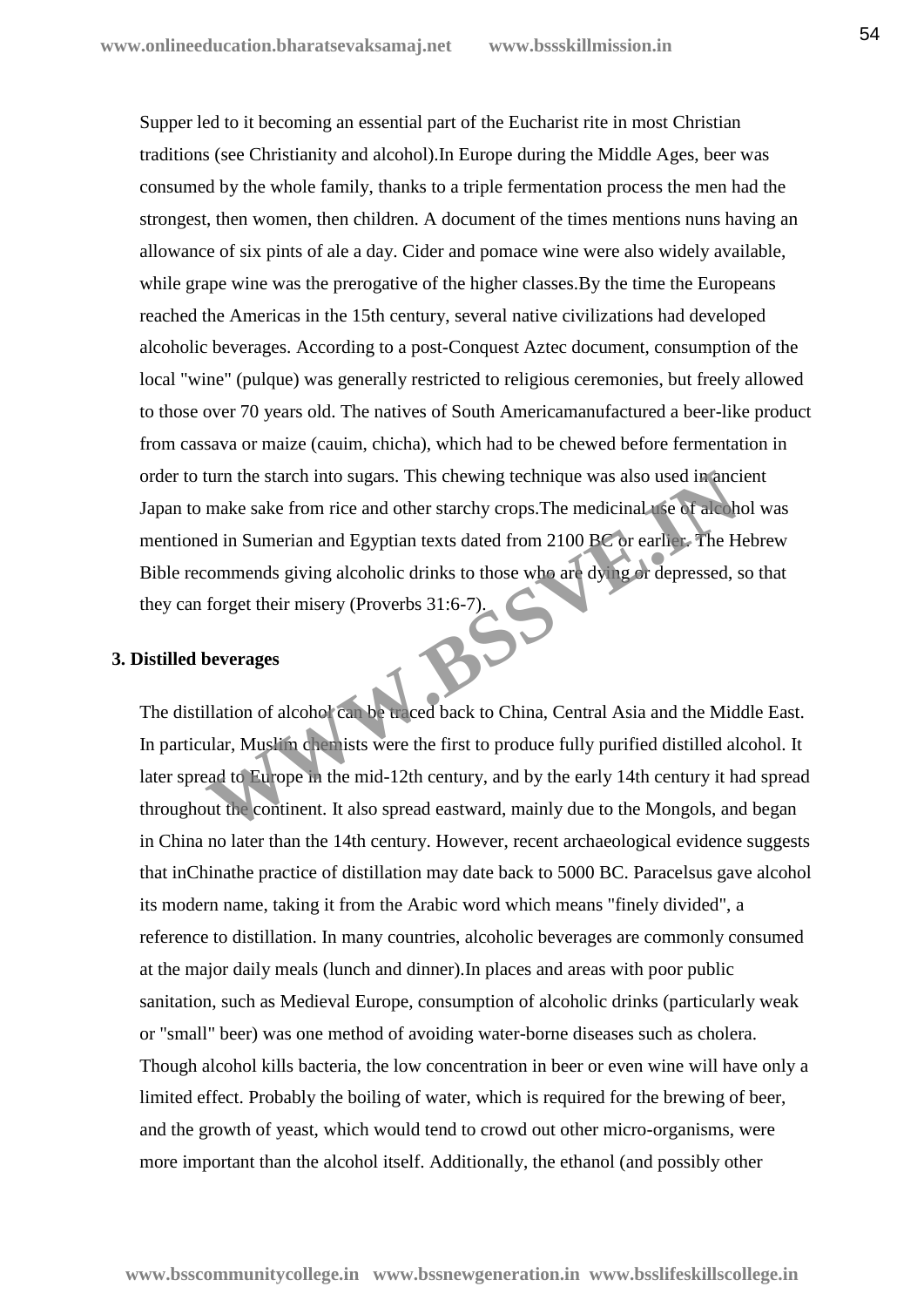ingredients) of alcoholic beverages allows them to be stored for months or years in simple wood or clay containers without spoiling; for this reason they were commonly utilized onboard sailing vessels as a key (or even the sole) source of hydration for the crew, especially during the long voyages of the early modern period.In colder climates, strong alcoholic beverages such as vodka are popularly seen as a way to "warm up" the body, possibly because ethanol is a quickly absorbed source of food energy and because it dilates peripheral blood vessels (Peripherovascular dilation) a dangerous misconception, as the perception of warmth is actually caused by the transfer of heat from the body's core to its extremities where it is quickly lost to the environment.In many cultures, both contemporary and historical, alcoholic beverages mostly because of their neurological effects have also played an important role in various kinds of social interaction, providing a form of "liquid courage" (those who consume it typically gain confidence and lose discretion). While other psychoactive drugs (such as opium, coca, khat, cannabis, kava kava, etc.) also have millennial traditions of social use, only coffee, tea, betel, and tobacco are currently as universally used and accepted as ethanol.

In many countries, production of alcoholic beverages requires a license, and alcohol production is taxed.In the United States, the sale of alcoholic beverages is controlled by the individual States, the counties or parishes within each State, and then by local jurisdictions within counties. For example: in most of North Carolina, beer and wine may be purchased in retail stores, but distilled spirits are only available at State ABC (Alcohol Beverage Control) stores. In Maryland, distilled spirits are available in liquor stores except in Montgomery Country where the County runs the ABC stores. A county that prohibits the sale of alcohol is known as a dry county.In most States, individuals may freely produce wine and beer usually up to 100 gallons per adult, but no more than 200 gallons per household for personal consumption (but not for sale). However, in St. Mary's County, Maryland a 'bono fide' resident may sell beer and native wines from their home.The production of distilled beverages is regulated and taxed. The Bureau of Alcohol, Tobacco, Firearms, and Explosives and the Alcohol and Tobacco Tax and Trade Bureau (formerly one organization known as the Bureau of Alcohol, Tobacco and Firearms) enforce federal laws and regulations related to alcohol. Illegal manufacture of distilled liquor is often referred to as "moonshining", and the product, which is not aged and contains a high percentage of alcohol, is often called "white lightning".All alcoholic product packaging must contain a health warning from the Surgeon General.In the UK, If "liquid courage" (those who consume it typically gain confidence and l<br>n). While other psychoactive drugs (such as opium, coca, kh I. cannabis<br>..) also have millennial traditions of social use, only coffee, tea, betel,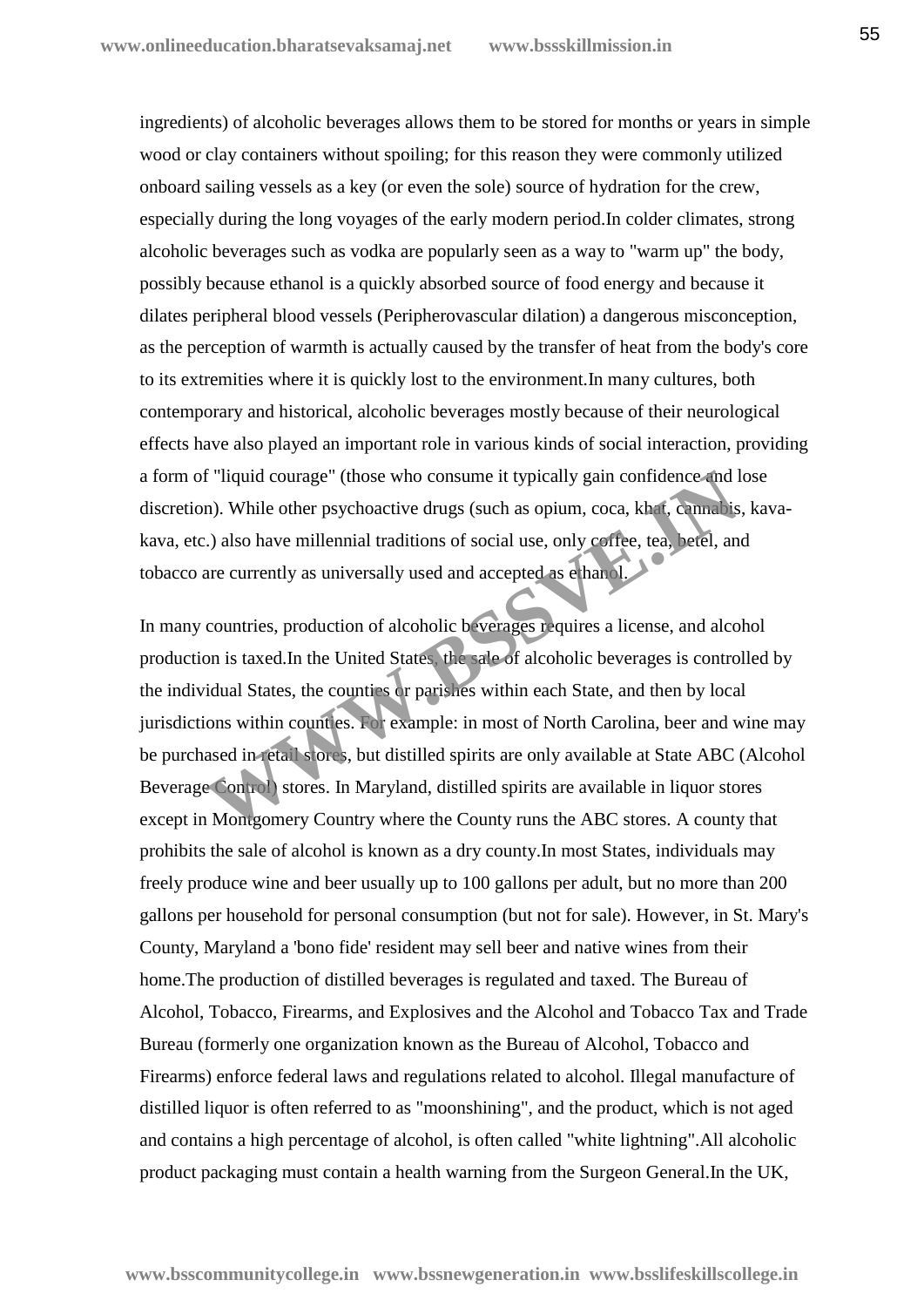the Customs and Excise department issues distilling licenses.In New Zealand it is legal to produce any form of alcohol for personal use, including spirits. This has made the sale and use of home distillation equipment popular. The same is true of many U.S. states, including Missouri.

# **Topic : Food Preservation**

# **Topic Objective:**

At the end of the topic student will be able to understand: WW.BSS<sup>W.E.IN</sup>

- High pressure food preservation
- Burial in the ground
- Modified atmosphere
- Irradiation
- Jugging
- Canning
- Canning and bottling
- Lye
- Pickling
- Sugar
- Salt
- Vacuum packing
- Freezing
- Smoking
- Drying
- Preservation processes
- Food preservation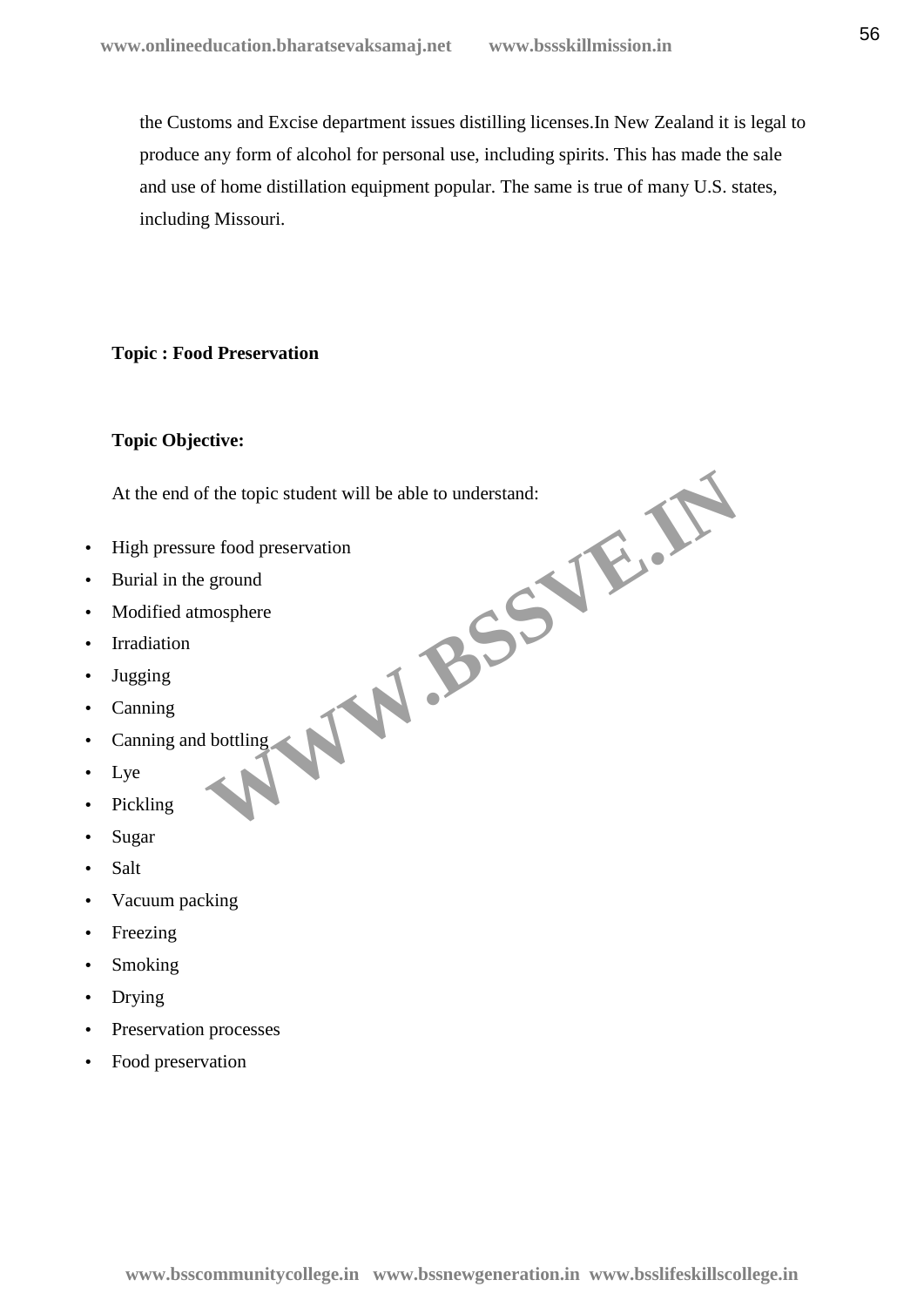### **Definition/Overview:**

Canning is a method of preserving food in which the food is processed and sealed in an airtight container. The process was first developed as a French military discovery. The container prevents microorganisms from entering and proliferating inside.To prevent the food from being spoiled before and during containment, quite a number of methods are used: pasteurization, boiling, other means of high temperature applied over a period of time, refrigeration, outright freezing, drying, vacuum treatment, antimicrobial agents that are natural to the indegenous recipe of the foodstuff being preserved, or otherwise are applied to the contents of the can, a sufficient dose of ionizing radiation, submersion in a strongly saline, acid, base, osmotically extreme (e.g. very sugary) or otherwise microbially challenging environments.No such countermeasure is perfectly dependable as a preservative. E.g. spore-forming thermo-resistant microorganisms, such as Clostridium botulinum (the causative agent of botulism) can still survive.From a public safety point of view, foods with low acidity, i.e. pH more than 4.6 need sterilization under high temperature (116-130C). Foods that must be pressure canned include most vegetables, meats, seafood, poultry, and dairy products. The only foods that may be safely canned in an ordinary boiling water bath are highly acidic ones with a pH below 4.6, such as fruits, pickled vegetables, or other foods to which acidic additives have been added. Entricuted as a solution of the connection of the period of the period of the set of bottlines.<br>
The term of bottlism) can still survive. From a public safety point of view, foothic i.e. pH more than 4.6 need sterilization

Modern double seams provide an airtight seal to the tin can. This airtight nature is crucial to keeping bacteria out of the can and keeping its contents sealed inside. Thus, double seamed cans are also known as Sanitary Cans. Developed in 1900 in Europe, this sort of can was made of the traditional cylindrical body made with tin plate; however, the two ends (lids) were attached using what is now called a double seam. A can thus sealed is impervious to the outside world by creating two tight continuous folds between the cans cylindrical body and the lid at each end. This eliminated the need for solder and allowed improvements in the speed of manufacturing, thereby lowering the cost. Double seams make extensive use of rollers in shaping the can, lid and the final double seam. To make a sanitary can and lid suitable for double seaming, manufacture begins with a sheet of coated tin plate. To create the can body rectangles are cut and curled around a die and welded together creating a cylinder with a side seam. Rollers are then used to flare out one or both ends of the cylinder to create a quarter circle flange around the circumference. Great care and precision are required to ensure that the welded sides are perfectly aligned; as any misalignment will mean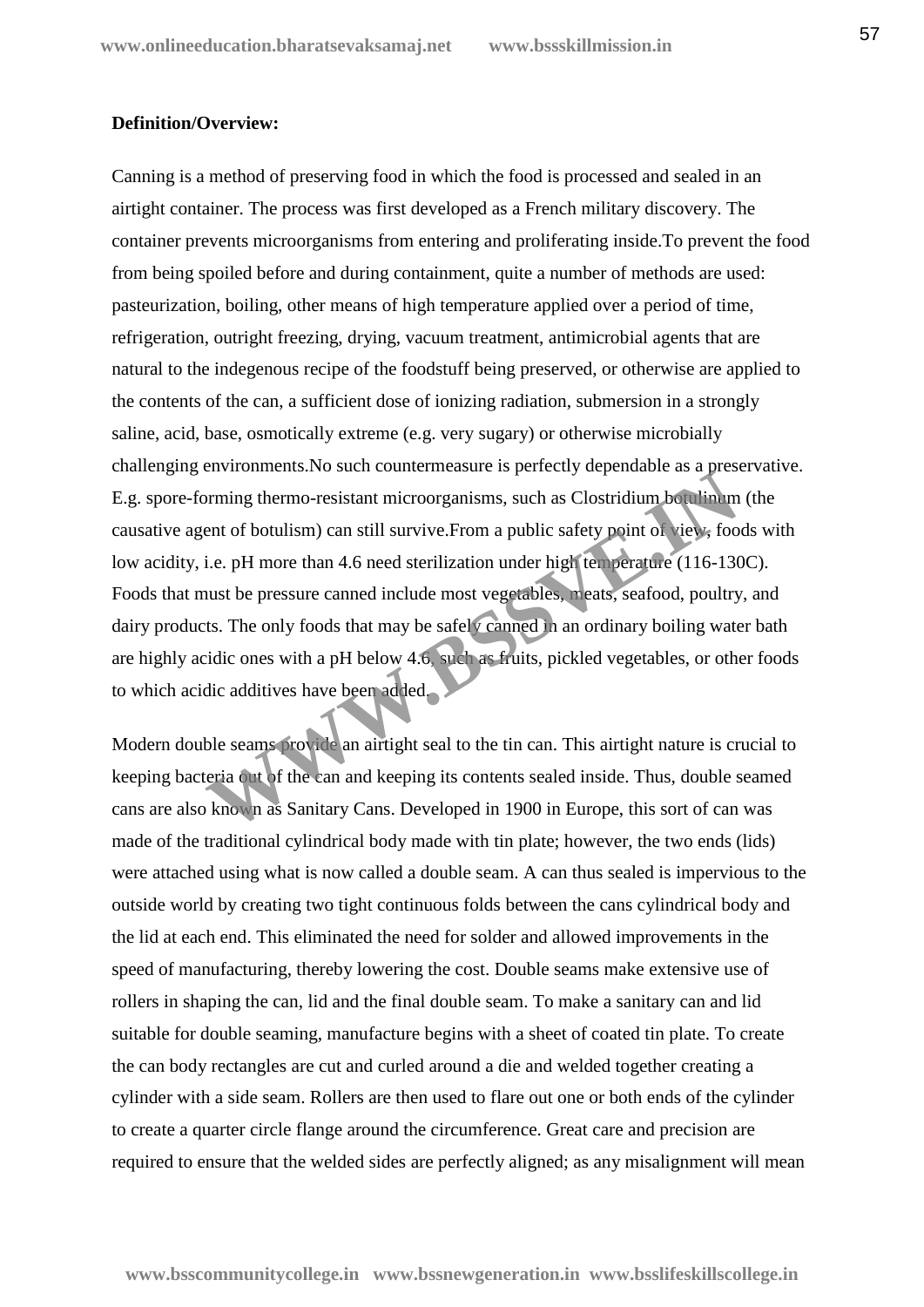that the shape of the flange is inconsistent, compromising its integrity. A circle is then cut from the sheet using a die cutter. The circle is shaped in a stamping press to create a downward countersink to fit snugly in to the can body. The result can be compared to an upside down and very flat top hat. The outer edge is then curled down and around approximately 140 degrees using rollers creating the end curl. The final result is a steel tube with a flanged edge, and a countersunk steel disc with a curled edge. A rubber compound is put inside the curl.

Most liquids freeze by crystallization, formation of crystalline solid from the uniform liquid. This is a first-order thermodynamic phase transition, which means that as long as solid and liquid coexist, the equilibrium temperature of the system remains constant and equal to the melting point. Crystallization consists of two major events, nucleation and crystal growth. Nucleation is the step where the molecules start to gather into clusters, on the nanometer scale, arranging in a defined and periodic manner that defines the crystal structure. The crystal growth is the subsequent growth of the nuclei that succeed in achieving the critical cluster size. W.BSS

### **Key Points:**

#### **1. Food preservation**

Food preservation is the process of treating and handling food in a way that preserves its value as food. The main effort is to stop or greatly slow down spoilage to prevent foodborne illness (e.g. salting, cooling, cooking). However some methods utilise benign bacteria, yeasts or fungi to add specific qualities and to preserve food (e.g. cheese, wine). While maintaining or creating nutritional value, texture and flavour is important in preserving its value as food; this is a culturally dependent determinant as what qualifies as food fit for humans in one culture may not qualify in another culture. Preservation usually involves preventing the growth of bacteria, fungi and other micro-organisms, as well as retarding the oxidation of fats which cause rancidity. It also includes processes to inhibit natural ageing and discolouration that can occur during food preparation such as the enzymatic browning reaction in apples which causes browning when apples are cut. Some preservation methods require the food to be sealed after treatment to prevent re contamination with microbes; others, such as drying, allow food to be stored without any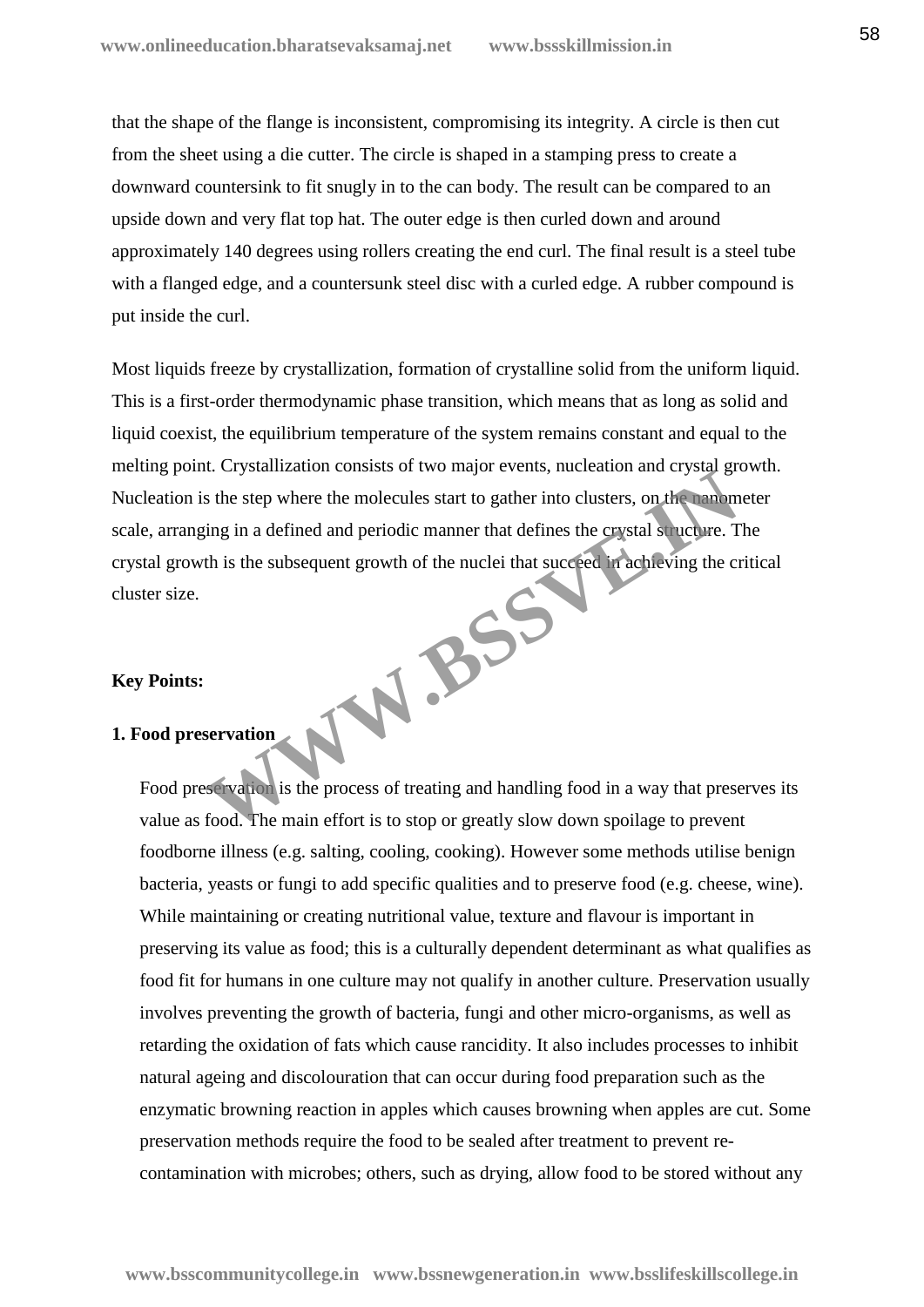special containment for long periods. Common methods of applying these processes include drying, spray drying, freeze drying, freezing, vacuum-packing, canning, preserving in syrup, sugar crystallization, food irradiation, adding preservatives or inert gases such as carbon dioxide. Other methods that not only help to preserve food, but also add flavour, include pickling, salting, smoking, preserving in syrup or alcohol, sugar crystallisation and curing.

# **2. Preservation processes**

Preservation processes include:

- Heating to kill or denature organisms (e.g. boiling)
- Oxidation (e.g use of sulphur dioxide)
- Toxic inhibition (e.g. smoking, use of carbon dioxide, vinegar, alcohol etc)<br>Dehydration (drying)<br>Osmotic inhibition (e.g use of syrups)
- Dehydration (drying)
- Osmotic inhibition ( e.g use of syrups)
- Low temperature inactivation (e.g. freezing)
- Ultra high water pressure (e.g. fresherized, a kind of cold pasteurization, the pressure kills naturally occurring pathogens, which cause food deterioration and affect food safety.)

# **3. Drying**

One of the oldest methods of food preservation is by drying, which reduces water activity sufficiently to delay or prevent bacterial growth. Most types of meat can be dried. This is especially valuable in the case of pork, since it is difficult to keep without preservation. Many fruits can also be dried; for example, the process is often applied to apples, pears, bananas, mangoes, papaya, apricot, and coconut. Zante currants, sultanas and raisins are all forms of dried grapes. Drying is also the normal means of preservation for cereal grains such as wheat, maize, oats, barley, rice, millet and rye. Example 1.g use of sulphur dioxide)<br>
tion (e.g. smoking, use of carbon dioxide, vinegar, alcohol et (drying)<br>
ibition (e.g use of syrups)<br>
ature inactivation (e.g. freezing)<br>
ature inactivation (e.g. freezing)<br>
ature inact

#### **4. Smoking**

Meat, fish and some other foods may be both preserved and flavoured through the use of smoke, typically in a smoke-house. The combination of heat to dry the food without cooking it, and the addition of the aromatic hydrocarbons from the smoke preserves the food.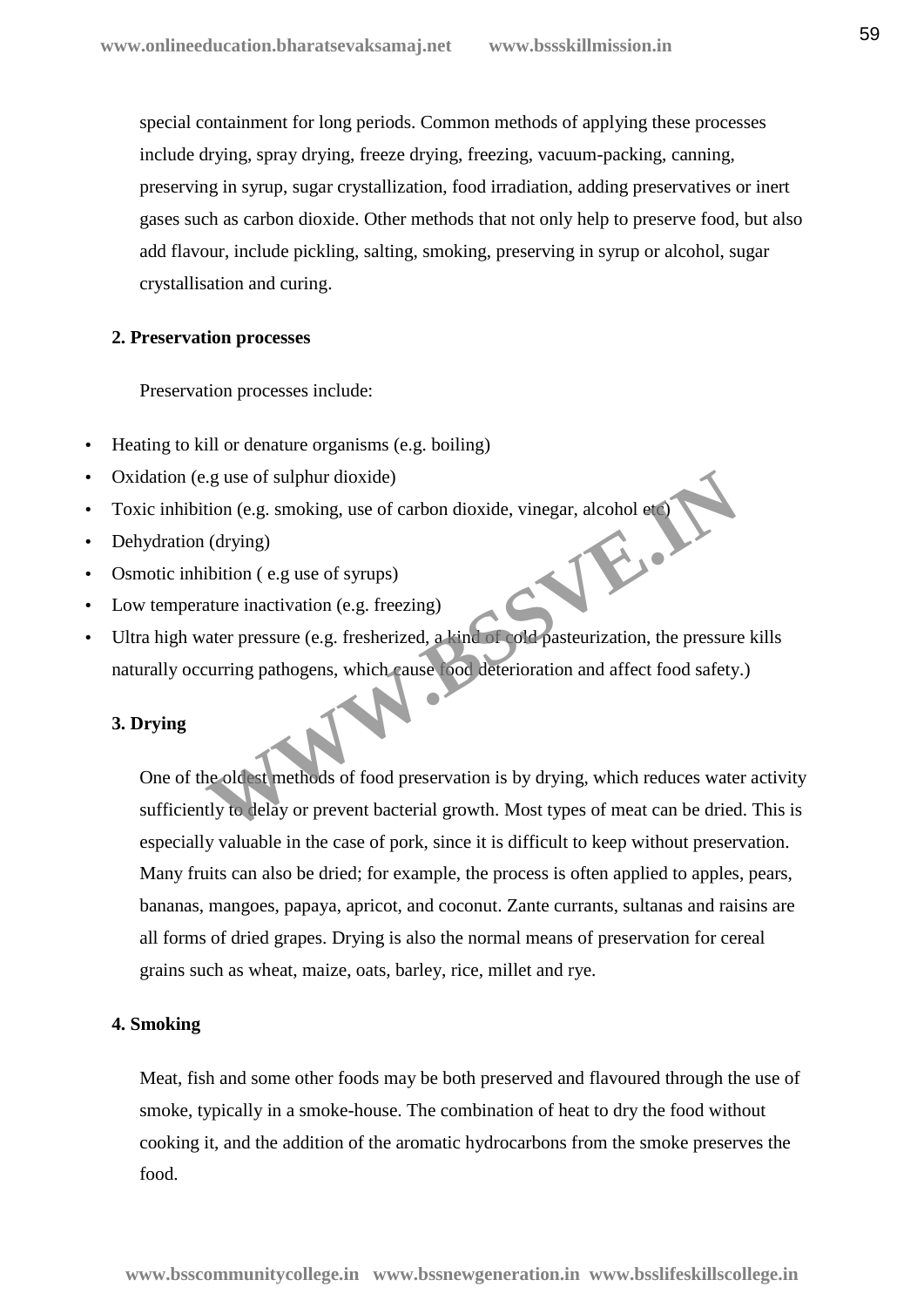# **5. Freezing**

Freezing is also one of the most commonly used processes commercially and domestically for preserving a very wide range of food stuffs including prepared food stuffs which would not have required freezing in their unprepared state. For example, potato waffles are stored in the freezer, but potatoes themselves require only a cool dark place to ensure many months' storage. Cold stores provide large volume, long-term storage for strategic food stocks held in case of national emergency in many countries.

# **6. Vacuum packing**

Vacuum-packing stores food in a vacuum environment, usually in an air-tight bag or bottle. The vacuum environment strips bacteria of oxygen needed for survival, preventing the food from spoiling. Vacuum-packing is commonly used for storing nuts.

# **7. Salt**

Salting or curing draws moisture from the meat through a process of osmosis. Meat is cured with salt or sugar, or a combination of the two. Nitrates and nitrites are also often used to cure meat. The vacuum environment strips bacteria of oxygen needed for survival, prom spoiling. Vacuum-packing is commonly used for storiations.<br>
The strain of the strain of the two set of osmosis. Method is also the strain of the tw

# **8. Sugar**

Sugar is used to preserve fruits, either in syrup with fruit such as apples, pears, peaches, apricots, plums or in crystallized form where the preserved material is cooked in sugar to the point of crystallisation and the resultant product is then stored dry. This method is used for the skins of citrus fruit (candied peel), angelica and ginger. A modification of this process produces glac fruit such as glac cherries where the fruit is preserved in sugar but is then extracted from the syrup and sold, the preservation being maintained by the sugar content of the fruit and the superficial coating of syrup. The use of sugar is often combined with alcohol for preservation of luxury products such as fruit in brandy or other spirits. These should not be confused with fruit flavored spirits such as Cherry Brandy or Sloe gin.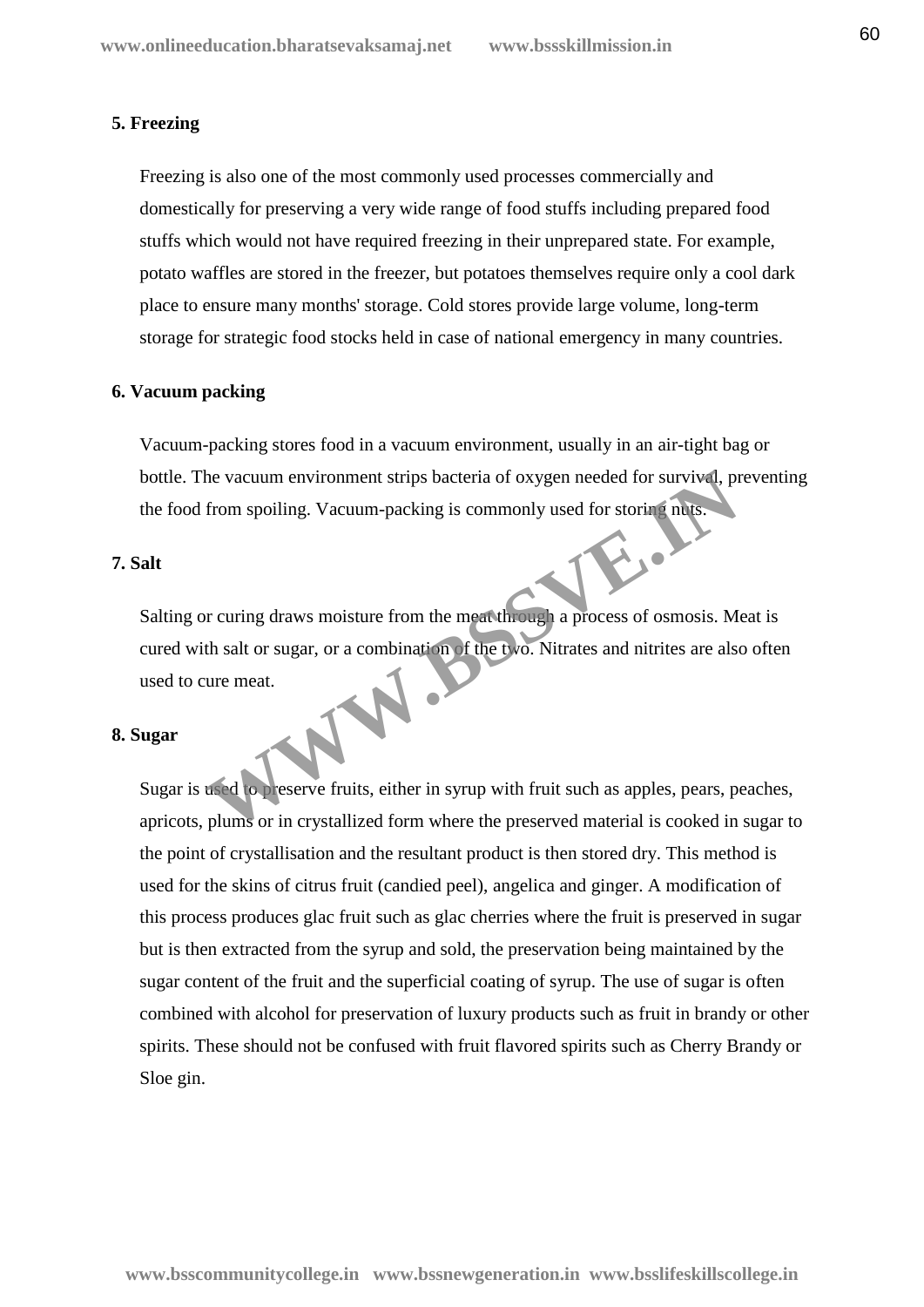# **9. Pickling**

Pickling is a method of preserving food in an edible anti-microbial liquid. Pickling can be broadly categorized as chemical pickling (for example, brining) and fermentation pickling (for example, making sauerkraut). In chemical pickling, the food is placed it in an edible liquid that inhibits or kills bacteria and other micro-organisms. Typical pickling agents include brine (high in salt), vinegar, alcohol, and vegetable oil, especially olive oil but also many other oils. Many chemical pickling processes also involve heating or boiling so that the food being preserved becomes saturated with the pickling agent. Common chemically pickled foods include cucumbers, peppers, corned beef, herring, and eggs, as well mixed vegetables such as piccalilli, chow-chow, giardiniera, and achar.

In fermentation pickling, the food itself produces the preservation agent, typically by a process that produces lactic acid. Fermented pickles include sauerkraut, nukazuke, kimchi, surstrmming, and curtido. Some chemically pickled cucumbers are also fermented. In commercial pickles, a preservative like sodium benzoate or EDTA may also<br>be added to enhance shelf life.<br>Lye be added to enhance shelf life. mattion pickling, the food itself produces the preservation agent. typicall<sub>1</sub><br>
hat produces lactic acid. Fermented pickles include sauerkrau antkazuk<br>
surstrmming, and curtido. Some chemically pickled a relimbers are also

# **10. Lye**

Sodium hydroxide (lye) makes food too alkaline for bacterial growth. Lye will saponify fats in the food, which will change its flavor and texture. Lutefisk and hominy use lye in their preparation, as do some olive recipes. Modern recipes for century eggs also call for lye.

# **11. Canning and bottling**

# **12. Canning**

Canning involves cooking fruits or vegetables, sealing them in sterile cans or jars, and boiling the containers to kill or weaken any remaining bacteria as a form of pasteurization. Various foods have varying degrees of natural protection against spoilage and may require that the final step occur in a pressure cooker. High-acid fruits like strawberries require no preservatives to can and only a short boiling cycle, whereas marginal fruits such as tomatoes require longer boiling and addition of other acidic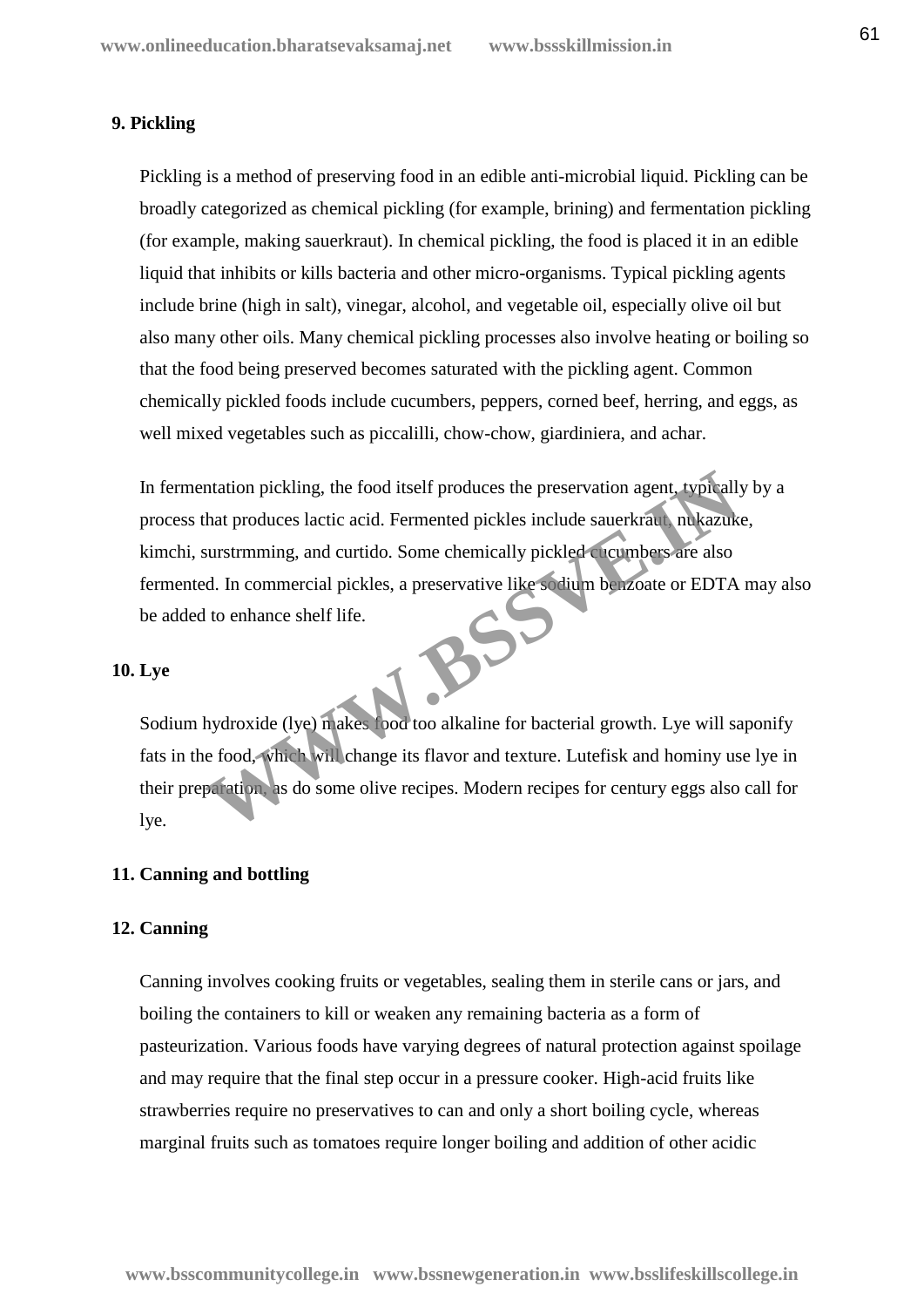elements. Many vegetables require pressure canning. Food preserved by canning or bottling is at immediate risk of spoilage once the can or bottle has been opened.

Lack of quality control in the canning process may allow ingress of water or micro organisms. Most such failures are rapidly detected as decomposition within the can causes gas production and the can will swell or burst. However, there have been examples of poor manufacture and poor hygiene allowing contamination of canned food by the obligate , Clostridium botulinum which produces an acute toxin within the food leading to severe illness or death. This organism produces no gas or obvious taste and remains undetected by taste or smell. Food contaminated in this way has included Mushrooms, Corned beef and Tuna.

Fruit preserved by jellying is known as jelly, marmalade, or fruit preserves. In this case, the jellying agent is usually pectin, either added during cooking or arising naturally from the fruit. Most preserved fruit is also sugared. W.B.

# **13. Jugging**

Meat can be preserved by jugging, the process of stewing the meat (commonly game or fish) in a covered earthenware jug or casserole. The animal to be jugged is usually cut into pieces, placed into a tightly-sealed jug with brine or gravy, and stewed. Red wine and/or the animal's own blood is sometimes added to the cooking liquid. Jugging was a popular method of preserving meat up until the middle of the 20th century.

# **14. Irradiation**

Irradiation of food is the exposure of food to ionizing radiation; either high-energy electrons or X-rays from accelerators, or by gamma rays (emitted from radioactive sources as Cobalt-60 or Caesium-137). The treatment has a range of effects, including killing bacteria, molds and insect pests, reducing the ripening and spoiling of fruits, and at higher doses inducing sterility. The technology may be compared to pasteurization; it is sometimes called 'cold pasteurization', as the product is not heated. Irradiation is not effective against viruses or prions, it cannot eliminate toxins already formed by microorganisms, and is only useful for food of high initial quality.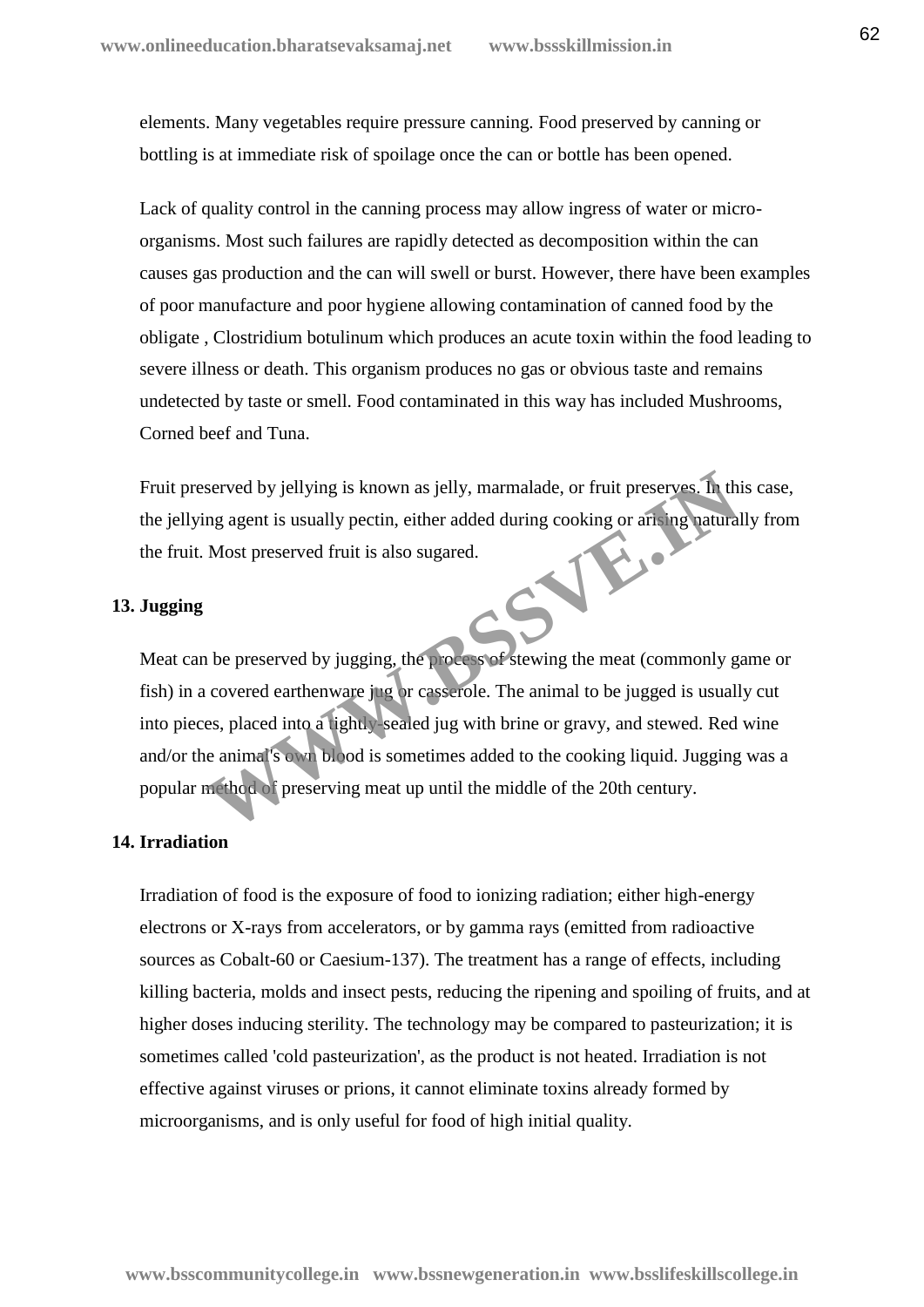The radiation process is unrelated to nuclear energy, but it may use the radiation emitted from radioactive nuclides produced in nuclear reactors. Ionizing radiation is hazardous to life; for this reason irradiation facilities have a heavily shielded irradiation room where the process takes place. Radiation safety procedures ensure that neither the workers in such facility nor the environment receive any radiation dose from the facility. Irradiated food does not become radioactive, and national and international expert bodies have declared food irradiation as wholesome. However, the wholesomeness of consuming such food is disputed by opponents and consumer organizations. National and international expert bodies have declared food irradiation as 'wholesome'; UN-organizations as WHO and FAO are endorsing to utilize food irradiation. International legislature on whether food may be irradiated or not varies worldwide from no regulation to full banning.

It is estimated that about 500,000 tons of food items are irradiated per year world-wide in over 40 countries. These are mainly spices and condiments with an increasing segment of fresh fruit irradiated for fruit fly quarantine.

# **15. Modified atmosphere**

Modified atmosphere is a way to preserve food by operating on the atmosphere around it. Salad crops which are notoriously difficult to preserve are now being packaged in sealed bags with an atmosphere modified to reduce the oxygen (O2) concentration and increase the carbon dioxide (CO2) concentration. There is concern that although salad vegetables retain their appearance and texture in such conditions, this method of preservation may not retain nutrients, especially vitamins. Grains may be preserved using carbon dioxide. A block of dry ice is placed in the bottom and the can is filled with grain. The can is then "burped" of excess gas. The carbon dioxide from the sublimation of the dry ice prevents insects, mold, and oxidation from damaging the grain. Grain stored in this way can remain edible for five years. mated that about 500,000 tons of food items are irradiated per year world<br>countries. These are mainly spices and condiments with an increasing set<br>it irradiated for fruit fly quarantine.<br>**d atmosphere**<br>d atmosphere is a wa

Nitrogen gas (N2) at concentrations of 98% or higher is also used effectively to kill insects in grain through hypoxia. However, carbon dioxide has an advantage in this respect as it kills organisms through both hypoxia and hypercarbia, requiring concentrations of only 80%, or so. This makes carbon dioxide preferable for fumigation in situations where an hermetic seal cannot be maintained.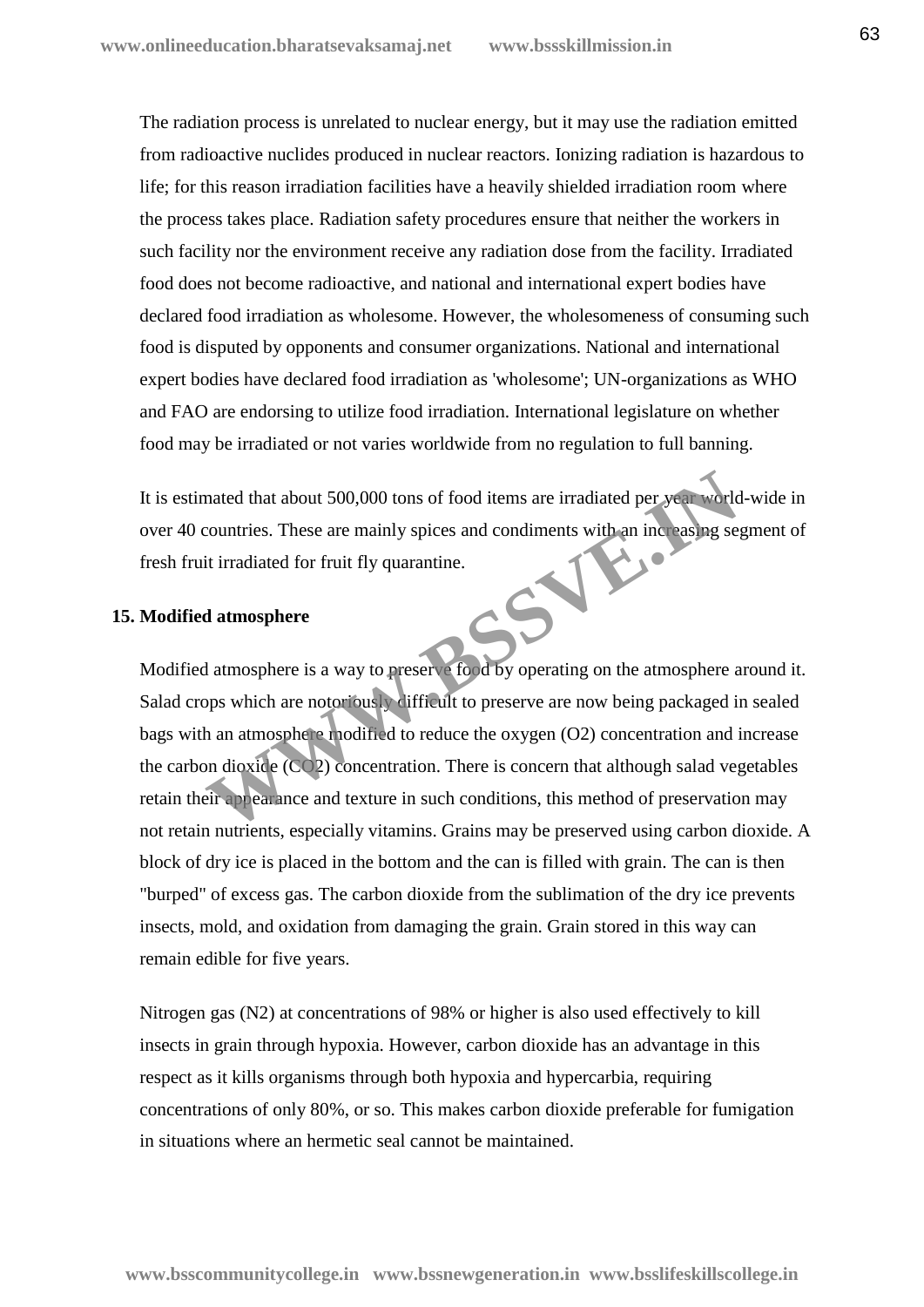# **16. Burial in the ground**

Burial of food can preserve it due to a variety of factors: lack of light, lack of oxygen, cool temperatures, pH level, or desiccants in the soil. Burial may be combined with other methods such as fermentation. Many root vegetables are very resistant to spoilage and require no other preservation other than storage in cool dark conditions, for example by burial in the ground, such as in a storage clamp.

Century eggs are created by placing eggs in alkaline mud (or other alkaline substance) resulting in their "inorganic" fermentation through raised pH instead of spoiling. The fermentation preserves them and breaks down some of the complex, less flavorful proteins and fats into simpler more flavorful ones.

Most foods can be preserved in soil that is very dry and salty (thus a desiccant), or soil that is frozen.

Cabbage was traditionally buried in the fall in northern farms in the USA for preservation. Some methods keep it crispy while other methods produce sauerkraut. A similar process is used in the traditional production of kimchi.

Sometimes meat is buried under conditions which cause preservation. If buried on hot coals or ashes, the heat can kill pathogens, the dry ash can desiccate, and the earth can block oxygen and further contamination. If buried where the earth is very cold, the earth acts like a refrigerator. Fish (e.g. Gravlax) has been buried to preserve by fermentation. Some foods, such as many cheeses, wines, and beers will keep for a long time because their production uses specific micro-organisms that combat spoilage from other less benign organisms. These micro-organisms keep pathogens in check by creating an environment toxic for themselves and other micro-organisms by producing acid or alcohol. Starter micro-organisms, salt, hops, controlled (usually cool) temperatures, controlled (usually low) levels of oxygen and/or other methods are used to create the specific controlled conditions that will support the desirable organisms that produce food fit for human consumption. Motion and preserved in soil that is very dry and salty (thus a **exiccant**) of the preserved in soil that is very dry and salty (thus a **exiccant**) of the methods by the methods keep it crispy while other methods produce s